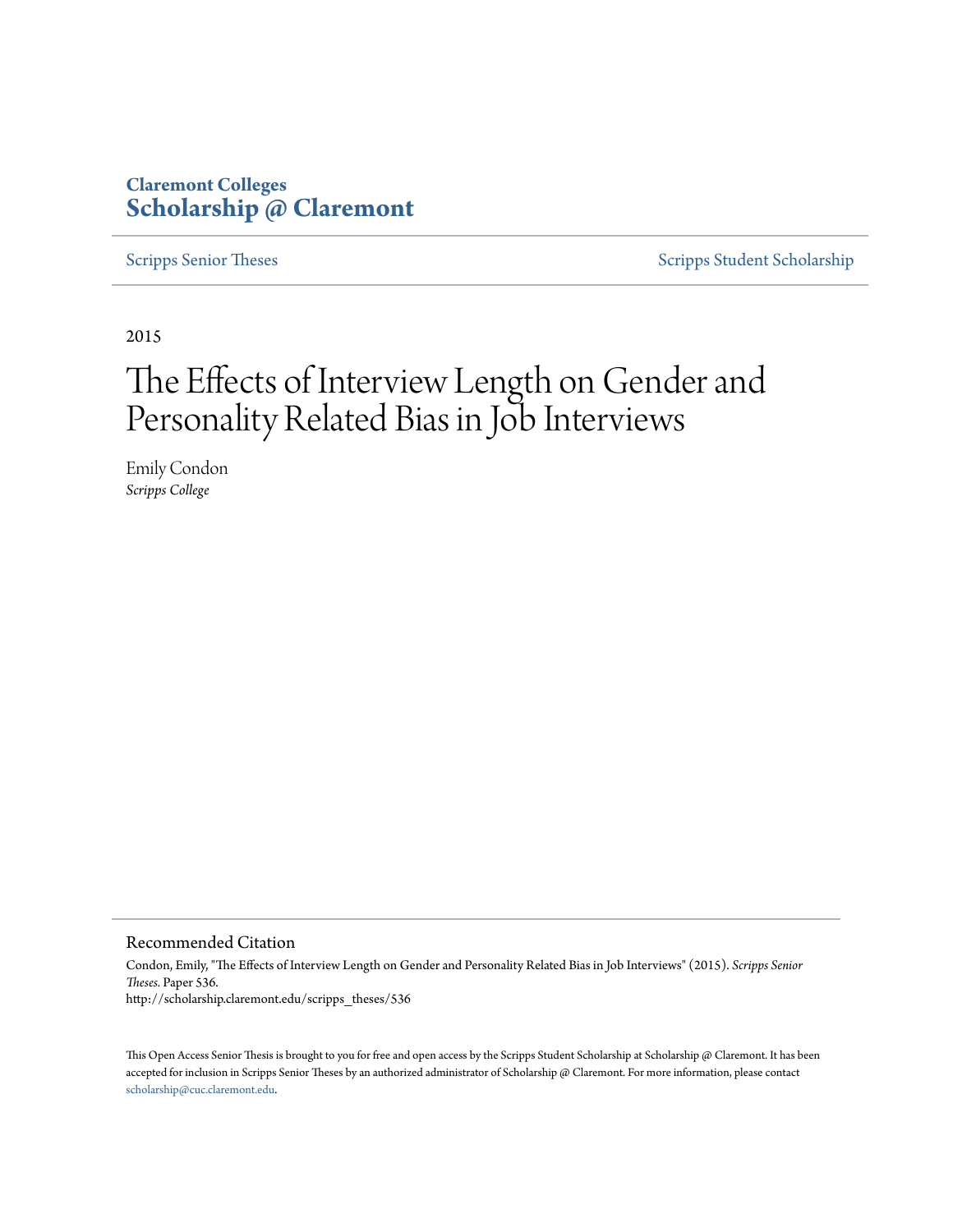## **THE EFFECTS OF INTERVIEW LENGTH ON GENDER AND PERSONALITY RELATED BIAS IN JOB INTERVIEWS**

by

 **EMILY N. CONDON** 

## **SUBMITTED TO SCRIPPS COLLEGE IN PARTIAL FULFILLMENT OF THE DEGREE OF BACHELOR OF ARTS**

**PROFESSOR LEMASTER PROFESSOR SPEZIO** 

**DECEMBER 12, 2014**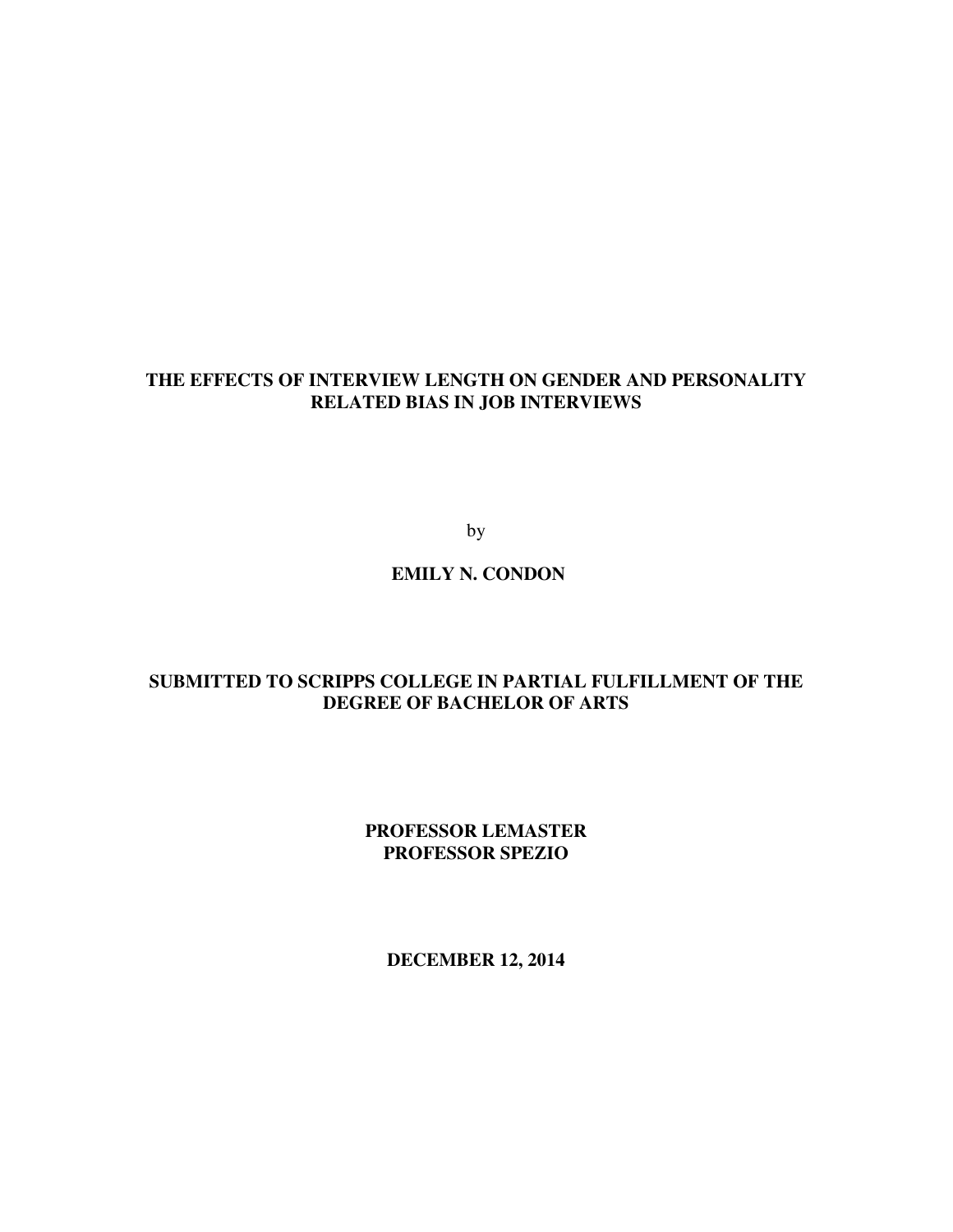#### Abstract

The proposed study explores the cognitive miser approach to perception formation in job interviews, as well as factors that may motivate people to not act as cognitive misers. Personality type (introverted and extraverted) and gender are characteristics of people that are associated with many stereotypes (Heilman, 2001; Andersen & Klatzky, 1987), and can have a large influence on an employer's perception of an applicant, particularly when the employer is acting as a cognitive miser. It is hypothesized that in longer interviews, employers will be motivated to not act as cognitive misers, because they have more information about the applicant, have more of an opportunity to disconfirm any biases they may hold about the applicant, and experience greater liking toward the applicant. To test this, participants will conduct interviews with job applicants (who are actually confederates) and rate their perceptions of the applicants' expected job performance. Participants will either conduct a long or short interview with a male introvert, a female introvert, a male extravert, or a female extravert. Job applicants will provide participants with the same information, although the information about personality type and the amount of information given will depend on the condition. It is predicted that participants who conduct shorter interviews will rate the applicants in line with popular stereotypes that favor extraverts over introverts, and males over females. Conversely, participants in longer interviews will be motivated to thoroughly think through their evaluations of the applicants, and there will be no significant difference in their ratings of male extraverts, female extraverts, male introverts, and female introverts.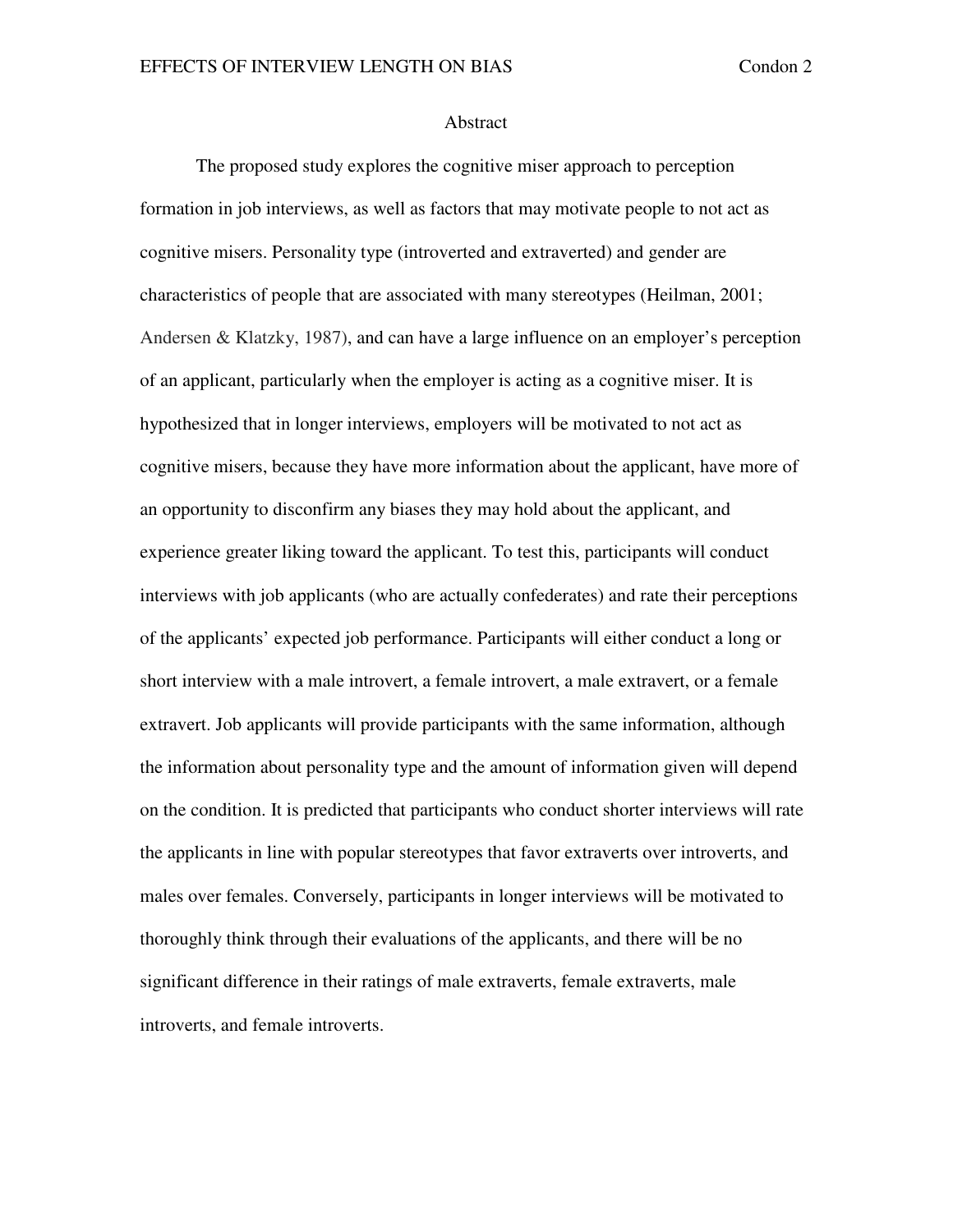The Effects of Interview Length on Gender and Personality Related Bias in Job Interviews

All of us, at some time or another, will most likely have to participate in a job interview. It is no surprise that a Google search of the phrase "job interview" yields approximately 106,000,000 results, which include links to web pages entitled "30 Things You should Never, Ever Say in an Interview", "7 Interview Tips That Will Help You Get the Job", and "Top 50 Job Interview Questions", among others. There are thousands of books written about interviewing, and millions of tips and tricks that are utilized by prospective candidates to make a good impression, and ultimately be offered a job. Unfortunately, despite the extensive preparation one can do for an interview, there are some aspects of people that may lead employers to draw biased, subjective conclusions about them (Macan  $\&$  Meritt, 2011), which may result in qualified people being rejected from jobs they deserve.

The process of obtaining a job generally includes the evaluation of an individual on several components, such as his or her resume, application, cover letter, and interview. Applicants are assessed upon many factors including their job experience, related skills, and education level. An employer then uses this information to form a perception of how the individual will perform in the workplace, and to determine if he or she should be hired. However, there are other factors that may influence an employer's perception of an applicant. Gender and certain personality characteristics, for instance, may lead an employer to form an opinion about an applicant that is not necessarily based on accurate evidence. In addition, certain aspects of the interview may influence whether or not the employer shows more bias in his or her perceptions. The purpose of this research is to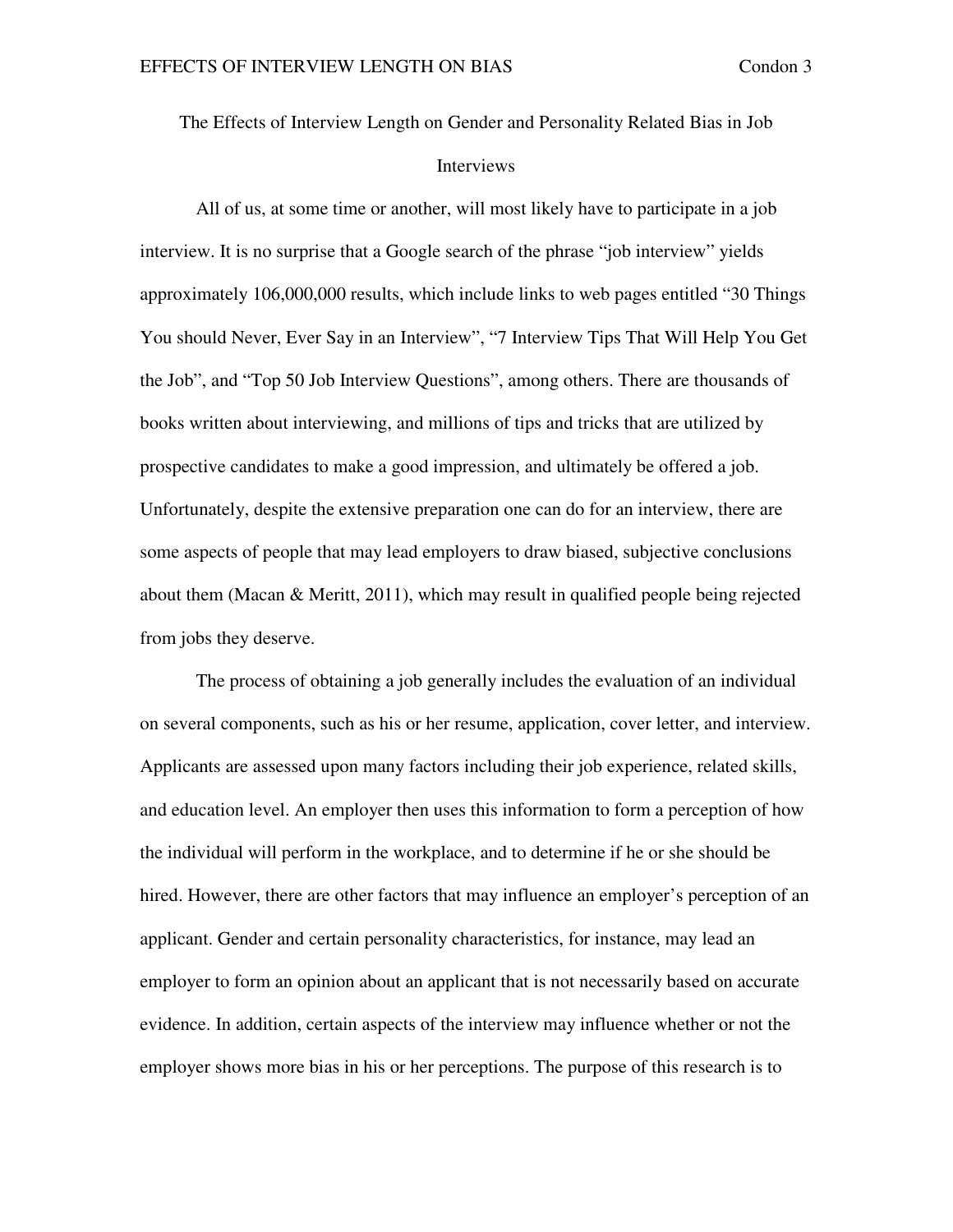investigate perception formation in job interviews, and the way in which perceptions of personality qualities, specifically introversion and extraversion, interact with gender, and lead to expectations about performance in the workplace. The researcher will also investigate factors, interview length in particular, that can lead to more accurate perception formations, and can impact whether or not an applicant is hired.

Research by Macan  $&$  Meritt (2011) indicates that an employment interview is one of the most frequently used techniques for selecting applicants. An employment interview is defined as "a social exchange between applicants seeking employment and interviewers gathering information on which to make selection decisions" (Macan & Meritt, 2011). In the course of a typical job interview, there are multiple opportunities for verbal and nonverbal behavior to be expressed, which both play a large role in forming an impression of an applicant, and can result in biased decisions that favor certain social groups over others.

Although there are laws that prohibit discrimination in the workplace, there is a large body of research indicating that certain characteristics of job applicants are associated with more negative interviewer evaluations. In particular, it has been discovered that candidates who are overweight, pregnant, LGBTQ, have a disability, or are of certain ethnicities, are frequently discriminated against in the interview process (Macan & Meritt, 2011).

Discrimination is a result of implicit and explicit biases, and can happen in all situations, but is particularly likely to happen in the context of a job interview, as it is generally a stranger-to-stranger interaction (Landy, 2008). When people are given the task of evaluating an individual with limited knowledge about him or her, it is often more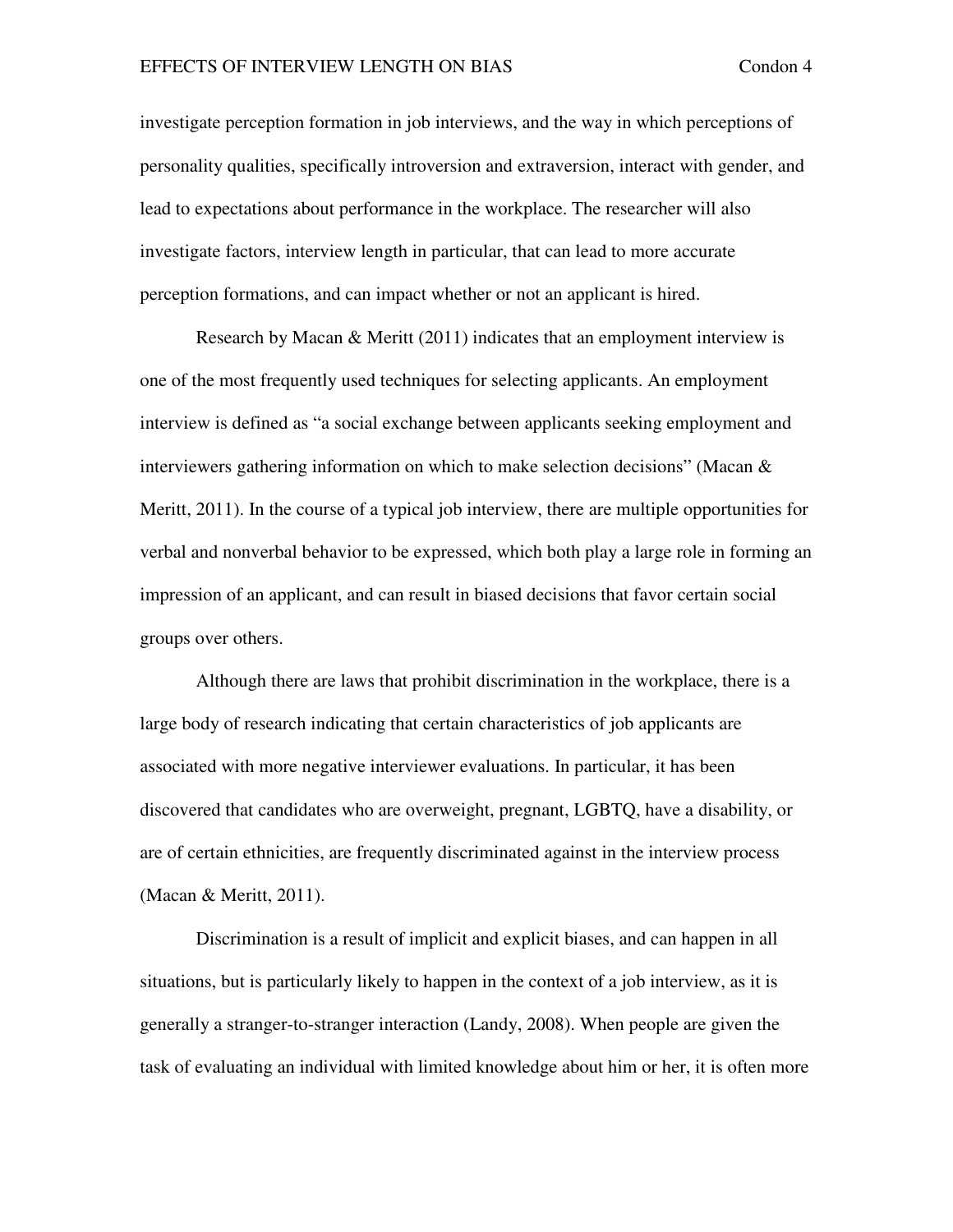convenient for them to avoid engaging in effortful thought, in order to make faster judgments (Fiske & Taylor, 1991). This idea of humans as cognitive misers argues that we are reluctant to expend cognitive resources in order to understand the social world. Instead, we look for opportunities to save time and effort when forming perceptions, which results in us making quick judgments based on limited information. What's more, in order to conserve cognitive resources, we do not often look to correct these judgments.

Our perceptions of a person can be influenced by a variety of factors, including his or her physical appearance, behavior, displays of emotion, facial expressions, and verbal cues, such as tone of voice, intonation, and language. Nonverbal cues, such as body language, posture, and eye contact can shape our perceptions as well. Salient characteristics in particular, such as gender and race, will also draw our attention, and we are more likely to notice negative rather than positive features of a person (Gilovich, Keltner, Chen, & Nisbett, 2012).

After observing these many factors, people tend to act as cognitive misers, and save time and effort in their formation of perceptions about a person by using heuristics (Tversky & Kahneman, 1974). These intuitive mental operations allow us to quickly and efficiently make a variety of judgments that are based on general beliefs and ideas that we have about people. But although these judgments are made more quickly, they are not always accurate, and can result in biased processing of information (Ajzen, 1996). This results in the formation of invalid perceptions of people, and can have very negative consequences, such as denying someone a job for which they are qualified.

One of the most common heuristics used is the representative heuristic, which is the tendency to allocate a set of attributes to someone if they match the prototype of a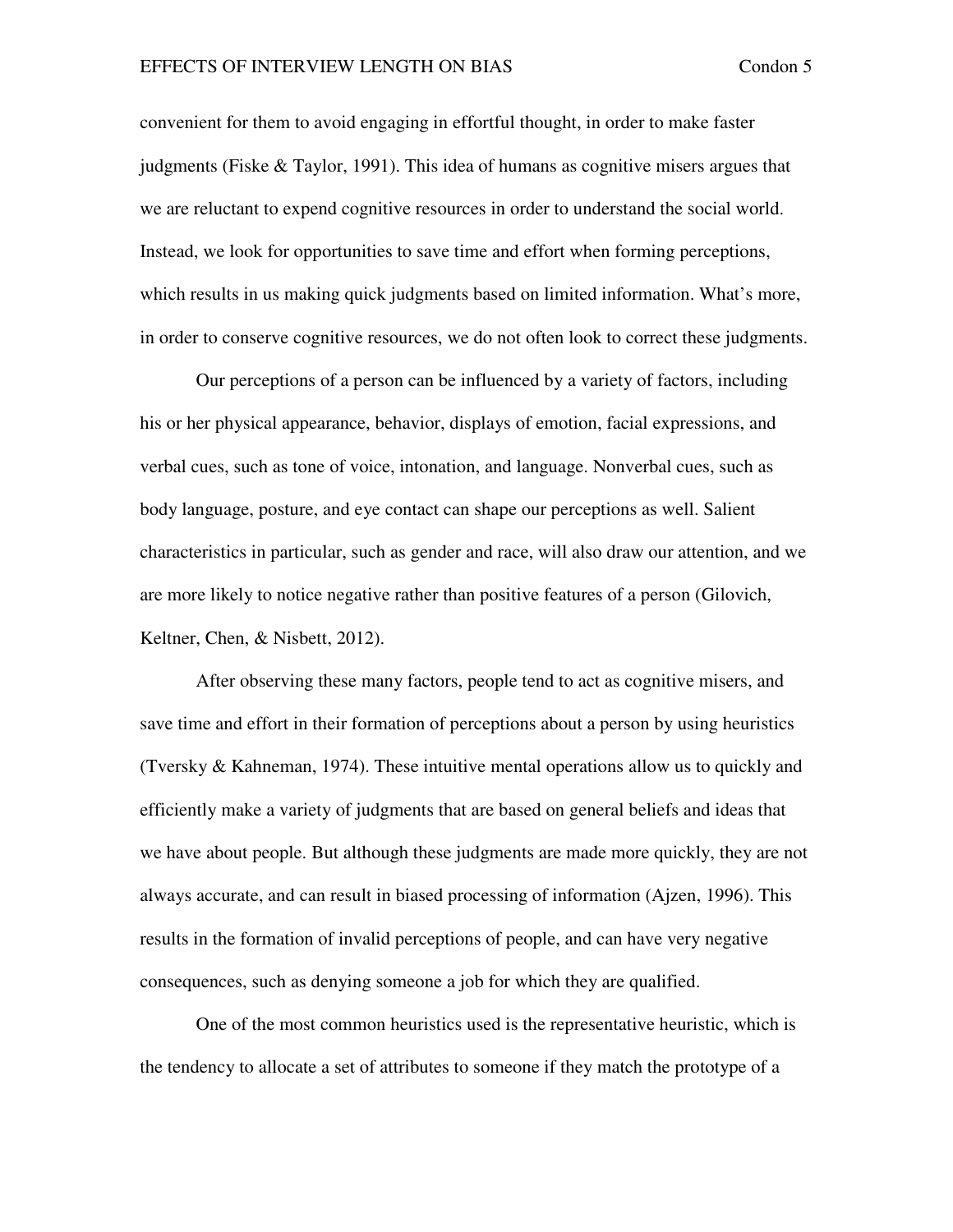given category (Tversky & Kahneman, 1974). This heuristic makes it easier to put people into groups in order to better understand them. For example, if we meet someone who is slightly disheveled, wears glasses, has ink on his or her hands, and is carrying a notebook, we might assume that he or she is a writer, because these qualities fit our general idea of what a stereotypical writer looks like. In the context of a job interview, if someone has certain qualities that are indicative of a particular group of people, we may automatically attribute characteristics to him or her that are consistent with our idea of the group.

We also use the availability heuristic in our formation of judgments. This heuristic is the tendency to judge the frequency or probability of an event in terms of how easy it is to think of examples of that event (Tversky & Kahneman, 1974). For example, we might feel more nervous about flying somewhere if we have just heard about a plane crash.

The availability heuristic is illustrated in research by Schwarz et al. (1991). Participants were asked to recall six or 12 examples of when they had been either assertive or unassertive, and then to rate their own assertiveness. Participants who recalled six examples of when they had been assertive rated themselves as more assertive than participants who recalled 12 examples of when they had been assertive. The same pattern was found for participants who were asked to recall examples of unassertive behavior, such that those who recalled six examples rated themselves as less assertive than those who recalled 12 examples. This effect is due to the availability heuristic. Because it is more difficult to recall 12 examples than six examples of assertive or unassertive behavior, participants asked to recall more examples realized that examples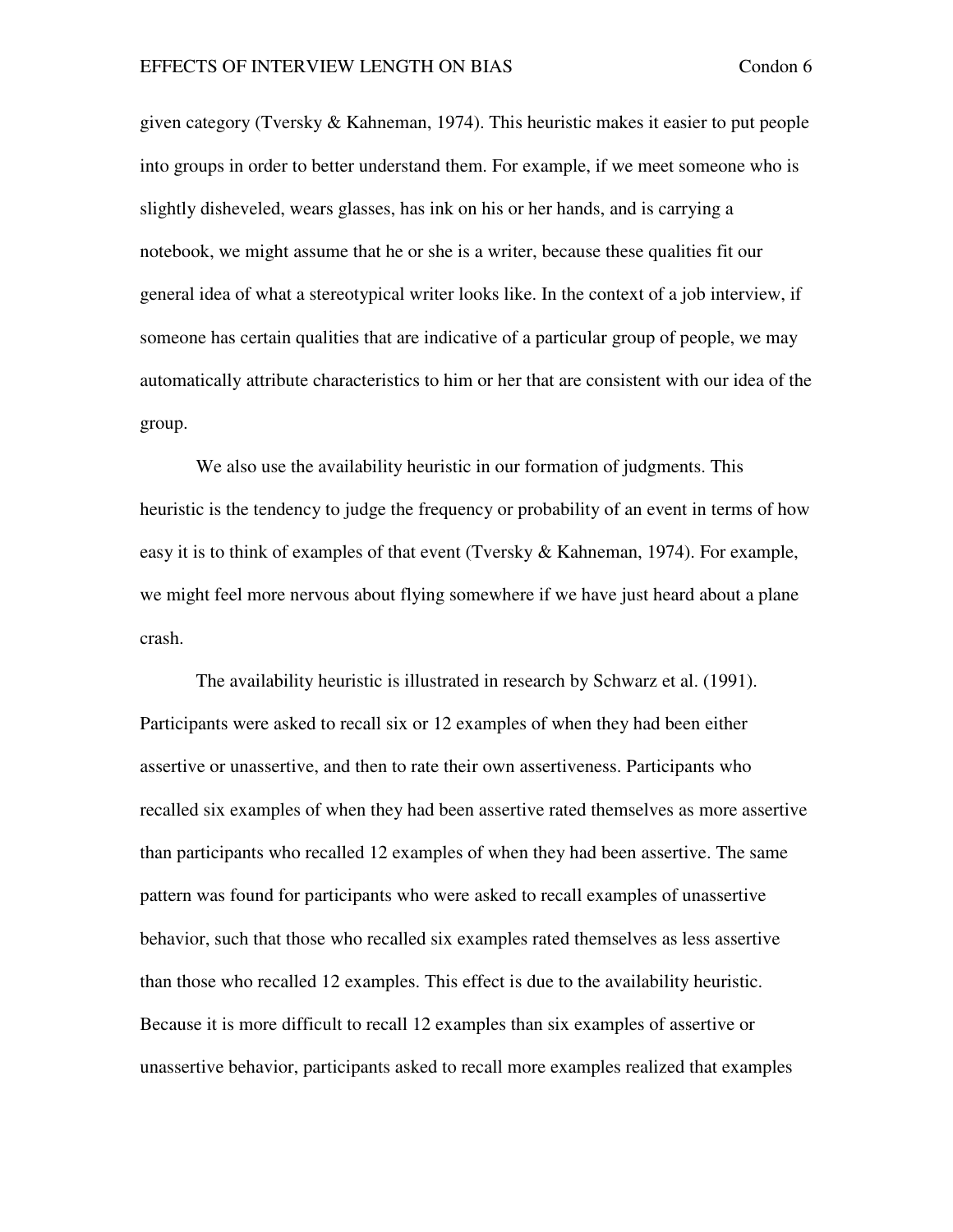were not easily coming to mind. They therefore concluded that they were not very assertive or unassertive. The results of the study suggest that people are influenced by the ease of calling instances to mind when assessing the probability of an event, rather than just the content of the instance that comes to mind. In the case of a job interview, the interviewer may attribute qualities to an applicant based on the ease of which examples of these qualities come to the interviewer's mind, rather than objective evidence that is indicative of the qualities.

In addition to resulting in inaccurate perceptions, another significant shortcoming of the cognitive miser approach to judgments is that once we have made our judgments, we are often not motivated to ascertain the validity of them, and instead will look for evidence that confirms our initial perceptions. Research indicates that people have a tendency to evaluate and generate evidence in a manner that is consistent with their prior beliefs, opinions, and attitudes (Stanovich, West, & Toplak, 2013). For example, if at the beginning of an interview, the interviewer perceives the applicant as being rude, he or she will likely interpret many of the applicant's further behaviors as being rude, despite the fact that the applicant may in fact just be shy.

Furthermore, our quickly formed perceptions can cause us to act differently toward the objects of our perceptions, which influences the object to respond accordingly, thus confirming our perceptions of the object (Snyder, Tanke, & Berscheid, 1997). In a job interview, if an interviewer has an expectation about an applicant, this expectation will influence the interviewer's behavior toward the applicant, which will influence the applicant's behavior back to the interviewer, and end up confirming the interviewer's expectation.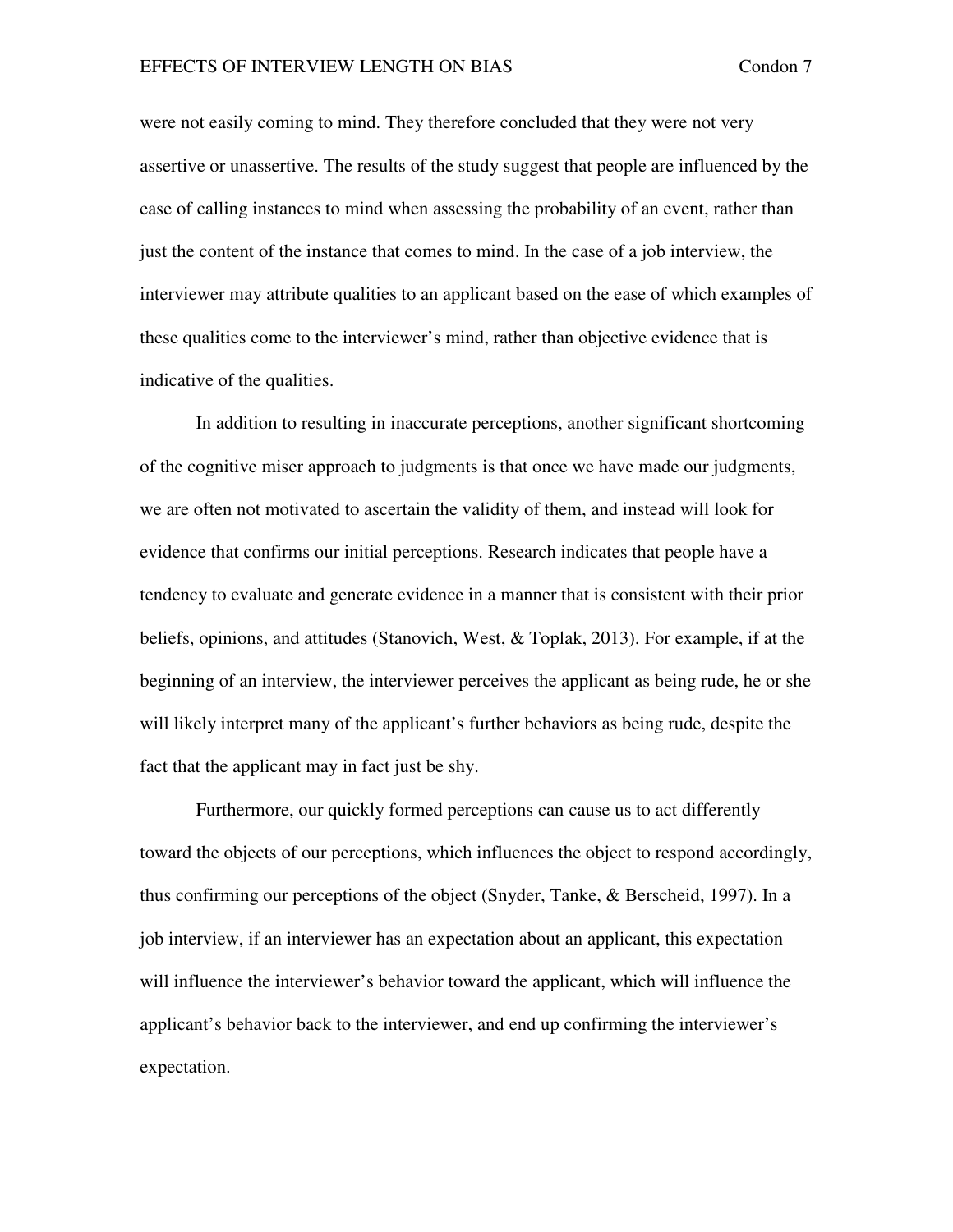This idea of self-fulfilling prophecies is illustrated in research in which men were either given a photo of an attractive woman or a less attractive woman. Each of the men was then told that they would talk to the woman pictured in the photo on the phone. Regardless of the picture they saw, all of the men talked to the same woman on the phone, and rated her friendliness and sociability. Unbiased observers also listened to the female portion of the phone call and rated the woman on different measures, including how enthusiastic she sounded, and how much she seemed to be enjoying herself. The researchers found that when the men believed they were talking to an attractive woman, they rated her as being friendlier and having better social skills than when they believed they were talking to a less attractive woman. The unbiased observers also rated the woman more positively in phone calls with men who believed she was more attractive. Because there is a stereotype about attractive people being friendlier, more fun, and kinder, among other positive qualities, the men had different expectations about the woman depending on her level of attractiveness, and consequently interacted differently with her when they believed that she was more or less attractive. The men's behavior led the woman to respond accordingly, and thus confirm their initial impressions of her. The results suggest that preconceived notions about people can affect future interactions, and produce behavior in others that reaffirms our perceptions of them (Snyder, Tanke, & Berscheid, 1997).

Personality type and gender are two qualities of people that can significantly impact how they are perceived, especially when the perceivers are acting as cognitive misers. Gender, in particular, is an important aspect of someone that can lead to the formation of inaccurate perceptions based on general assumptions about males and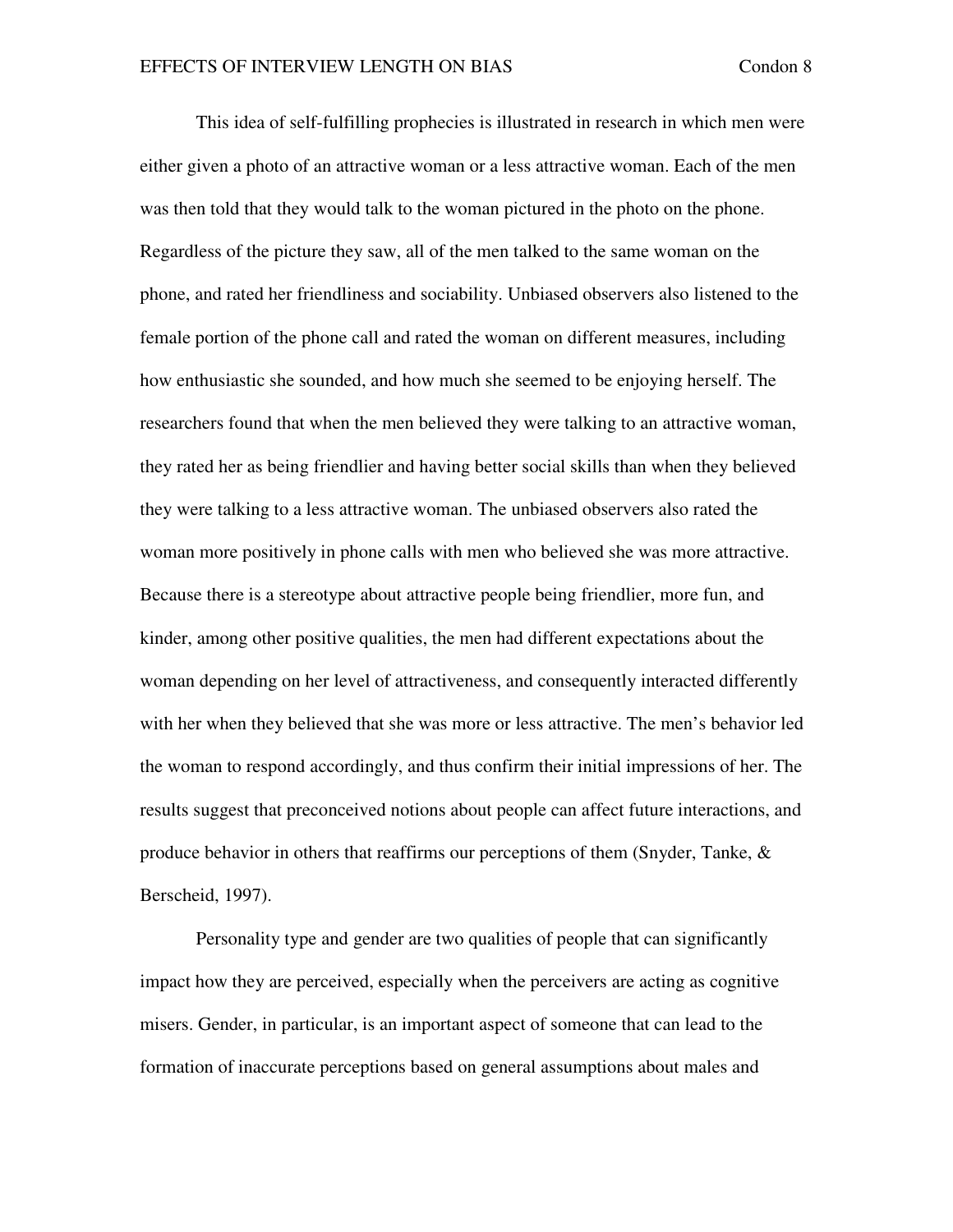females. This is partially due to the fact that in many cultures there are stereotypes about gender that favor men over women, and have proved very resistant to change (Dodge, Gilroy & Fenzel, 1995, as cited in Heilman, 2001). Men are often characterized as aggressive, forceful, independent, and decisive, while women are characterized as kind, helpful, sympathetic, and concerned about others (Heilman, 2001).

There are many theories about how these stereotypes came about. For instance, Alfred Adler theorized that all people are born into the world with a deep rooted sense of inadequacy, and that men in particular have a need to compensate for feelings of inferiority by acting in a hyper masculine way, which involves belittling and devaluing women (Adler, 1927, as cited in Ryckman, 2013). Another theory, by Karen Horney, asserts that men objectify and assert their supposed superiority over women because of their secret dread of them. Horney argues that as a result of the male dread of women, the stereotype of women as "infantile and emotional creatures and, as such, incapable of responsibility and independence" has been perpetuated (Horney, 1932).

Social role theory is a more popularly accepted idea about the origin of gender stereotypes. The theory, developed by Eagly (1987, as cited in Eagly & Karau, 2002), states that since men and women commonly engage in different types of activities, they are perceived as having different inner qualities that are required to engage in these activities. As the historical division of labor has been between women, who assume responsibilities at home, and men, who assume responsibilities outside of the home, the expectancies for each gender have grown to match these roles. As these expectancies are passed down to each new generation, the social behavior of each gender changes in accordance with their expectancies. As men are expected to play a more aggressive role,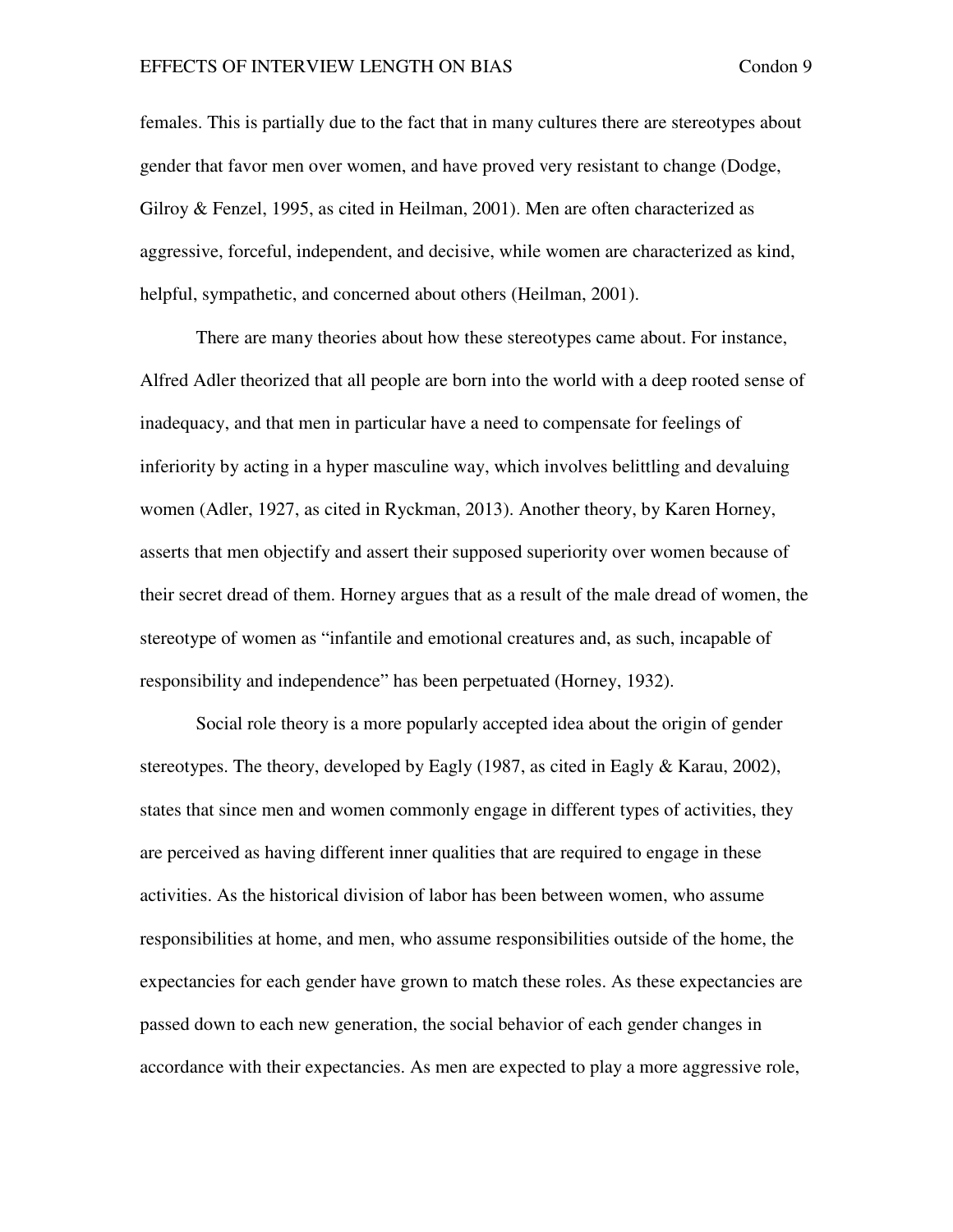they develop traits that are associated with agency, such as being independent, assertive, and competent. And as women are expected to play a more communal and nurturing role, they develop traits such as being friendly, unselfish, and expressive. Through the socialization processes, many individuals are encouraged to develop the skills and qualities that will facilitate their social gender roles (Eagly & Wood, 1991).

Eagly & Johnson (1990) state that these gender differences are flexible, especially for individuals who engage in many different social roles. However, since each gender is often associated with their historical social role, their capacity to do things outside of their role is questioned. Since women have historically occupied the home, their competence in the workplace is often questioned, as this area is assumed to be more suited to "masculine" qualities, particularly being agentic, independent, and assertive (Eagly, Karau, & Makhijani, 1995**).**

This idea is seen in research which indicates that people believe characteristics associated with managerial success are more likely to be held by men than women (Schein, 1973, as cited in Schein, 2001), which can lead to male candidates being favored over female candidates for the same position. In a study conducted by Schein (1994, as cited in Schein, 2001) participants rated males and females on the characteristics that most described successful managers (leadership ability, ambition, competitiveness, desires responsibility, skilled in business matters, competency, and analytical ability), and Schein found that women were rated lower than men on all items, except competency. Replications of this research finding in the United States, United Kingdom, Germany, China, and Japan indicate that this "think manager- think male" attitude may be a global phenomenon (Schein, 2001).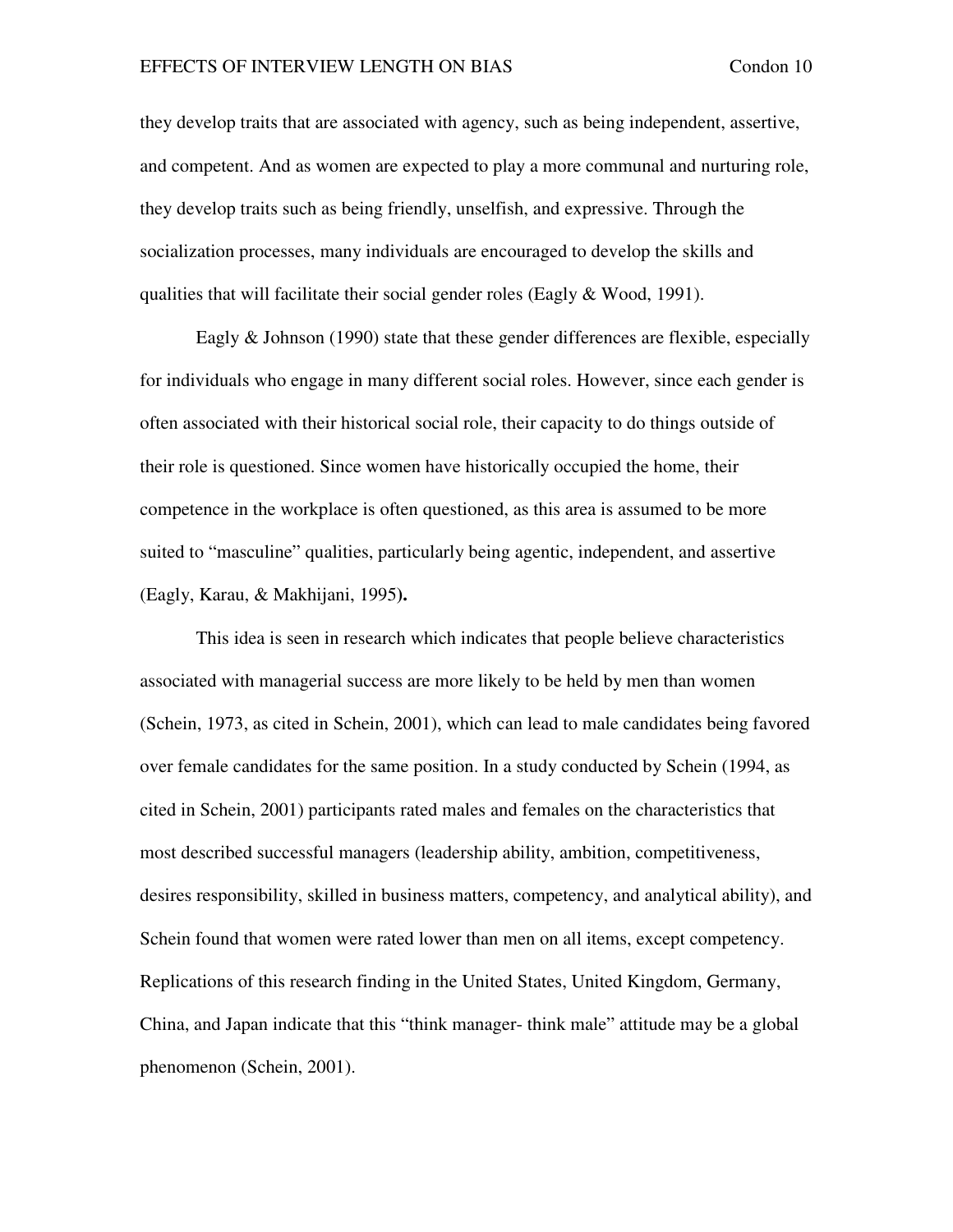Even when depicted as managers, women are often characterized as less agentic than men. Although participants in a study by Heilman, Block, and Martell (1995) described female managers as more competent, active, and potent than women in general, female managers were still described as less competent, active, and potent than male managers. The only time female managers were not seen as inferior to male managers was when the female managers were depicted as highly successful.

In addition to descriptive stereotypes, which denote qualities that the genders have, prescriptive stereotypes denote differences in how men and women should act, and individuals are often viewed negatively when they violate these prescriptive stereotypes. Research shows that descriptions of nontraditional women are evaluated less favorably than those of traditional women (Haddock & Zanna, 1994), women who show agentic traits are often regarded as less appealing **(**Rudman, 1998), and competence in women increases the likelihood that they are perceived as cold (Wiley & Eskilson, 1985, as cited in Rudman, 1998).

 Rudman (1998) conducted a study to explore perceptions of self-promotion, a skill that is useful in situations where individuals are not well known or are competing against others, such as in a job interview. Self-promotion is viewed as more "masculine", as it involves being agentic and assertive. In the study, male and female participants were given the task of interviewing a woman and evaluating her as a partner for a computerized version of *Jeopardy!*, a fast-paced, competitive game. Participants were placed in an unmotivated or motivated condition. In the unmotivated condition, participants were given an acquaintance goal (AG) where they were instructed to treat the interview as a warm-up exercise and to conduct a relaxed interview. In the motivated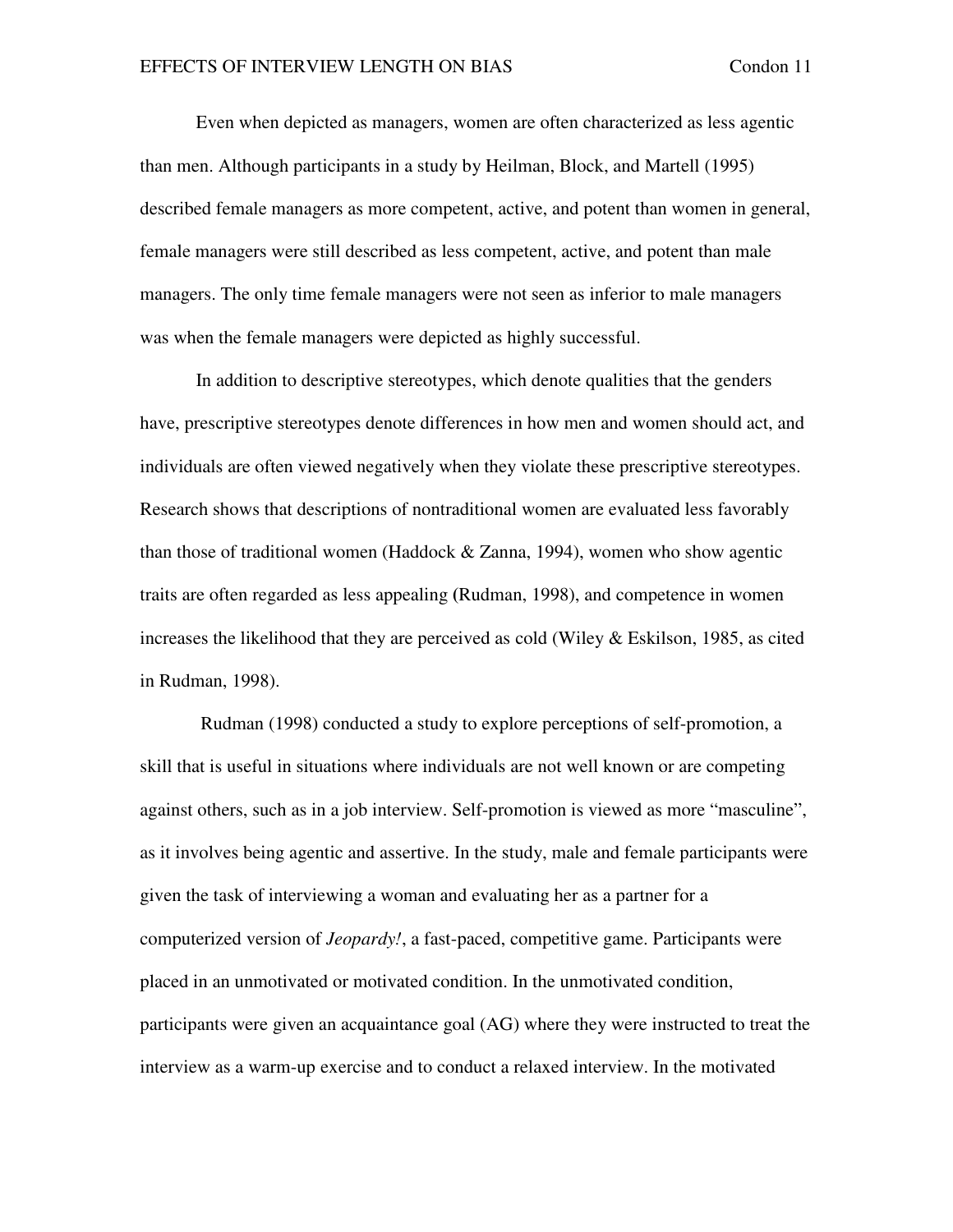conditions, participants were either given an accuracy motivated (AM) goal, where they were asked to carefully evaluate the woman to ensure their success as a partnership, or an outcome dependent (OD) goal, where they were instructed to "hire" the woman as their partner in the game. In each of the interviews, the woman either acted self-promoting or self-effacing.

After the interview, participants completed several scales, which measured their impressions of the woman's task aptitude, social attraction, hirability, and social desirability. The results indicated that when the woman acted in a self-promoting manner, participants in each condition rated her as having higher task aptitude. However, a larger amount of self-promotion was required to increase hirability ratings for male participants in the motivated, outcome dependent conditions, where participants were looking to "hire" the woman as their partner. Outcome dependent men also rated the self-promoting woman higher on social attraction and hirability scales, while accuracy motivated men favored the self-effacing woman. In contrast, women in the outcome dependent and accuracy motivated conditions rated the self-effacing woman as more socially attractive than the self-promoting woman. Furthermore, the majority of female participants favored the self-effacing woman in terms of hirability, and outcome dependent men rated the selfpromoting woman higher than female participants did on the social attraction and hirabililty ratings.

Overall, the results suggest that self-promotion causes women to be viewed as more competent, but less socially attractive and less hirable, especially when perceivers are women, or men who are motivated by accuracy or have no motivation. Thus, it may be problematic for women to speak directly and assertively about their own skills and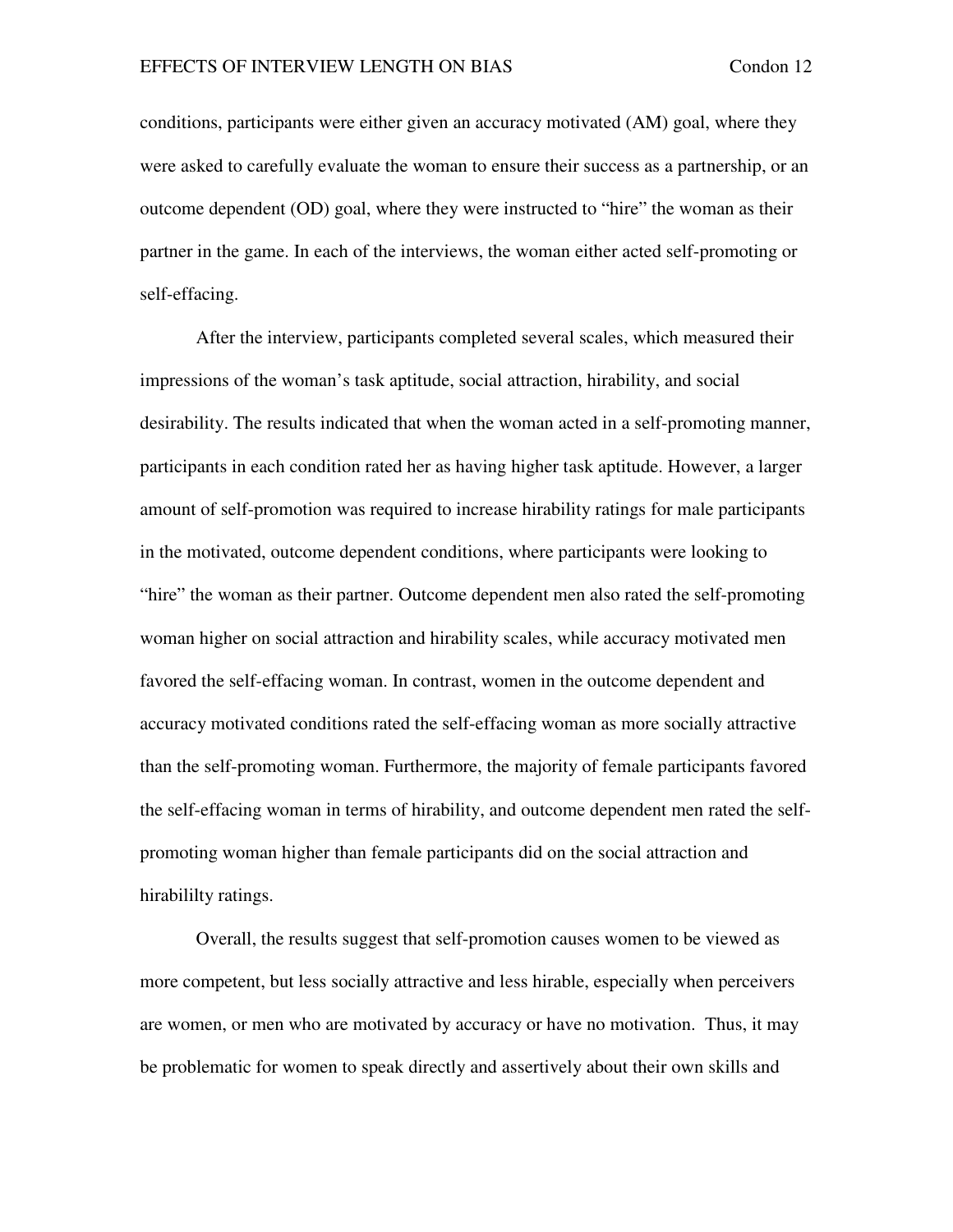qualifications, especially when being evaluated by other women. As self-promotion is generally necessary in the context of a job interview, the fact that women are looked down upon when engaging in this practice puts them at a significant disadvantage in the job hiring process.

Rudman's findings are consistent with role congruity theory (Eagly & Karau, 2002), which states that a group will be positively evaluated when its characteristics align with that group's typical social roles. This theory suggests that negative perceptions of women in the workforce, particularly those in leadership positions, are due to the fact that there is a discrepancy between stereotypical female characteristics and those associated with leadership. This can be seen in Eagly and Karau's research, which found that not only are female leaders perceived less positively than male leaders, but negative perceptions of women in leadership positions are more prevalent in environments where there is a larger discrepancy between female gender roles and the nature of the leadership position.

In addition to gender stereotypes resulting in general negative conceptions of women in the workforce, they also result in women's accomplishments being seen as inferior to men's, even when they are the same (Heilman, 1983, as cited in Heilman, 2001). Research has demonstrated a gender bias in the hiring process, such that when given the choice between two identical applicants of different genders, men are often seen as the better candidate (Davison & Burke, 2000).

Biernat  $&$  Fuegen (2001) explain this concept with the shifting standards model, which suggests that when we judge individual members of stereotyped groups on stereotyped dimensions, we compare them to within-category judgment standards, such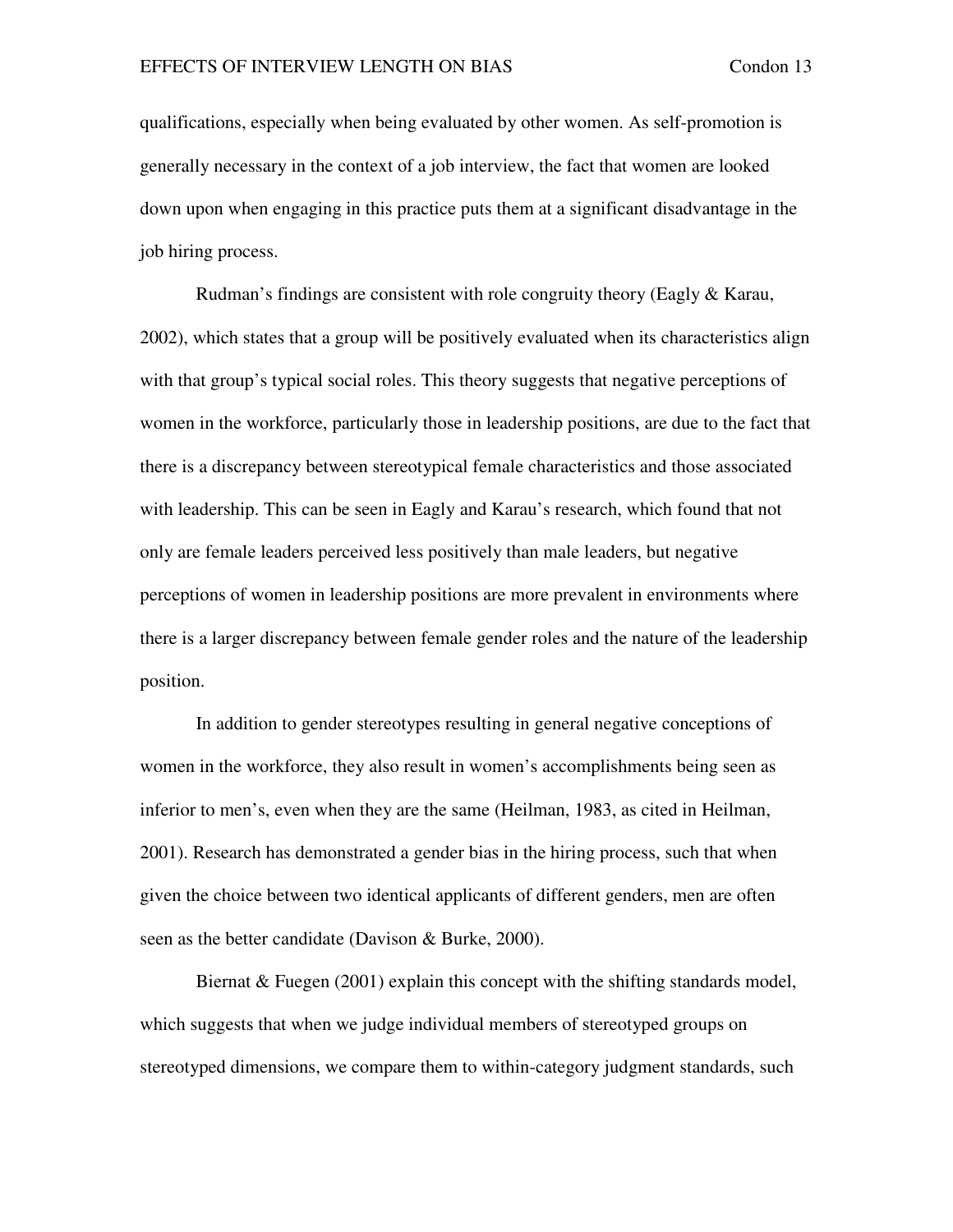that "good" for a woman does not mean the same thing as "good" for a man. What's more, there are lower minimum standards, but higher confirmatory standards for women. Applied to the hiring process, this model results in it being easier for women to make a short list of applicants, but harder for them to actually be hired (Biernat  $&$  Fuegen, 2001).

As illustrated by the preceding research, an individual's gender can significantly effect how they are perceived, especially in the context of the workplace and the hiring process. Because gender stereotypes are so prevalent in society, when an interviewer is forming an impression of an applicant with limited knowledge about the applicant, the interviewer may rely on these gender stereotypes to help make quick judgments, rather than thinking through all of the pieces of evidence related to the applicant. However, past research has not explored how gender may interact with personality type to influence judgments. Personality type, in particular whether an individual is extraverted or introverted, can have a considerable influence on the formation of perceptions as well.

An individual's perceived personality qualities are very important in the job hiring process. It has been discovered that some personality traits can predict job performance and other outcomes across many different occupations (Barrick & Mount, 1991). For instance, research indicates that agreeableness and conscientiousness predict job performance when accompanied with political skill (Blickle et al., 2008), and that emotional stability is a valid predictor of job performance across a range of different professions (Salgado, 1997).

Also, because people are drawn toward careers that are compatible with their ability, the majority of job applicants are likely to have similar intelligence levels, so personality becomes more salient and can be the deciding factor in who gets the job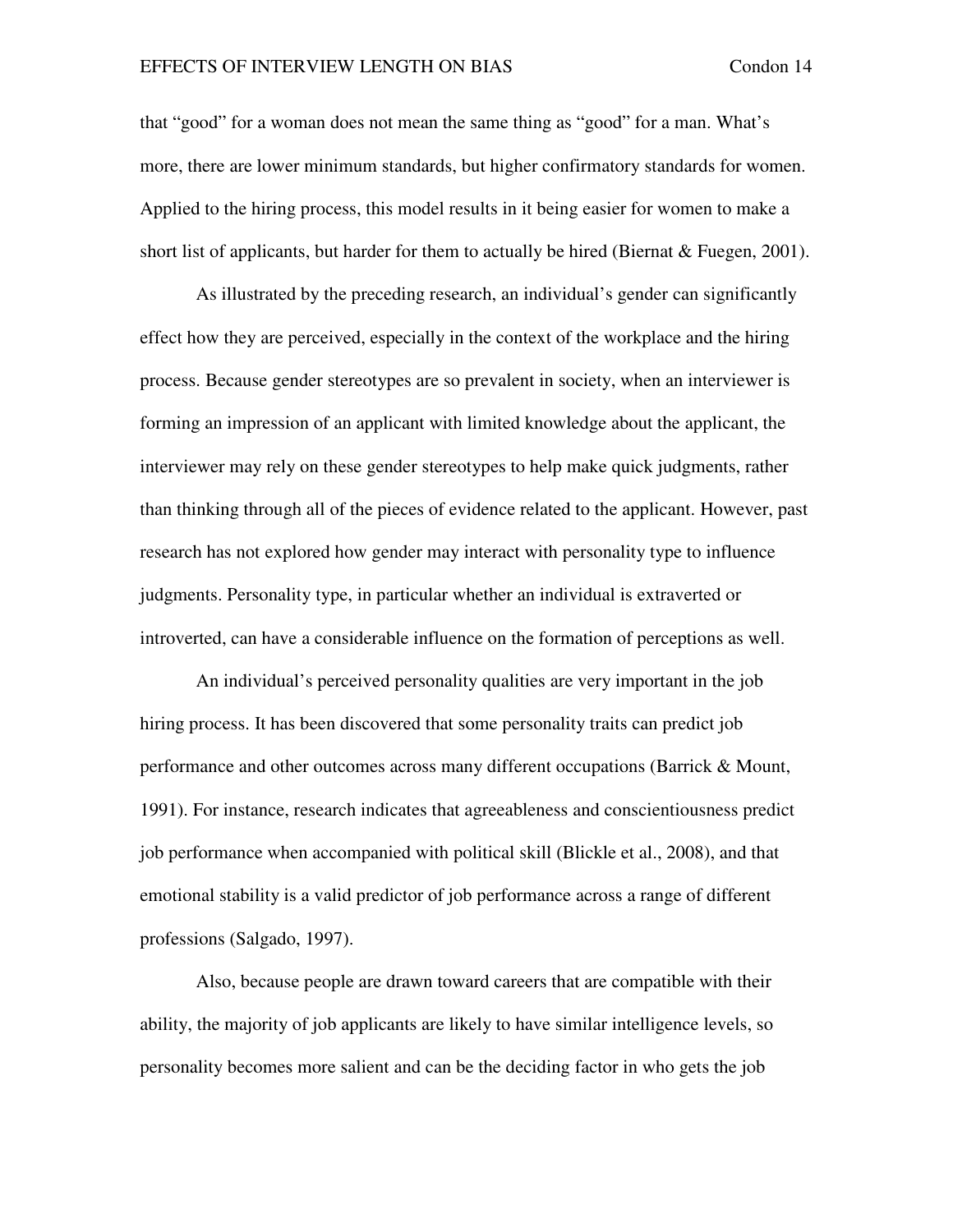(Lancaster, Colarelli, King, & Beehr, 1994, as cited in Tapor, Colarelli, & Han, 2006). This is illustrated in research by Tapor, Colarelli & Han  $(2006)$ , who conducted a study in which they presented Human Resources practitioners with information about a job applicant's performance on one of three constructs (cognitive ability, conscientiousness, or agreeableness), and had them rate each applicant on their *hirability*- the degree to which a job applicant possesses the knowledge, skills, abilities, and other relevant criteria needed to successfully perform a given job. They discovered that personality had a stronger effect than cognitive abilities on hirability ratings, and that applicants who had performed well on the construct of conscientiousness were considered the most hirable.

 Although conscientiousness has been shown to be a trait valued by many employers, many other personality characteristics can influence perceptions of job applicants. Research has shown that, in line with our tendency to act as cognitive misers, people often make judgments about an individual based on their possession of certain personality traits, and will place individuals in social categories based on their understandings about these traits. They then use the social categories to predict the individuals' future behaviors, emotional reactions, attitudes, values, and other personality attributes (Cantor & Mischel, 1979, as cited in Andersen & Klatzky, 1987), which may influence judgments about job performance and hiring outcomes.

This practice of forming judgments based on the possession of specific personality traits is referred to as implicit personality theory, and involves automatic processes, which aid us in making impressions of people based on limited information. Specifically, once someone exhibits a certain characteristic, we assume that the person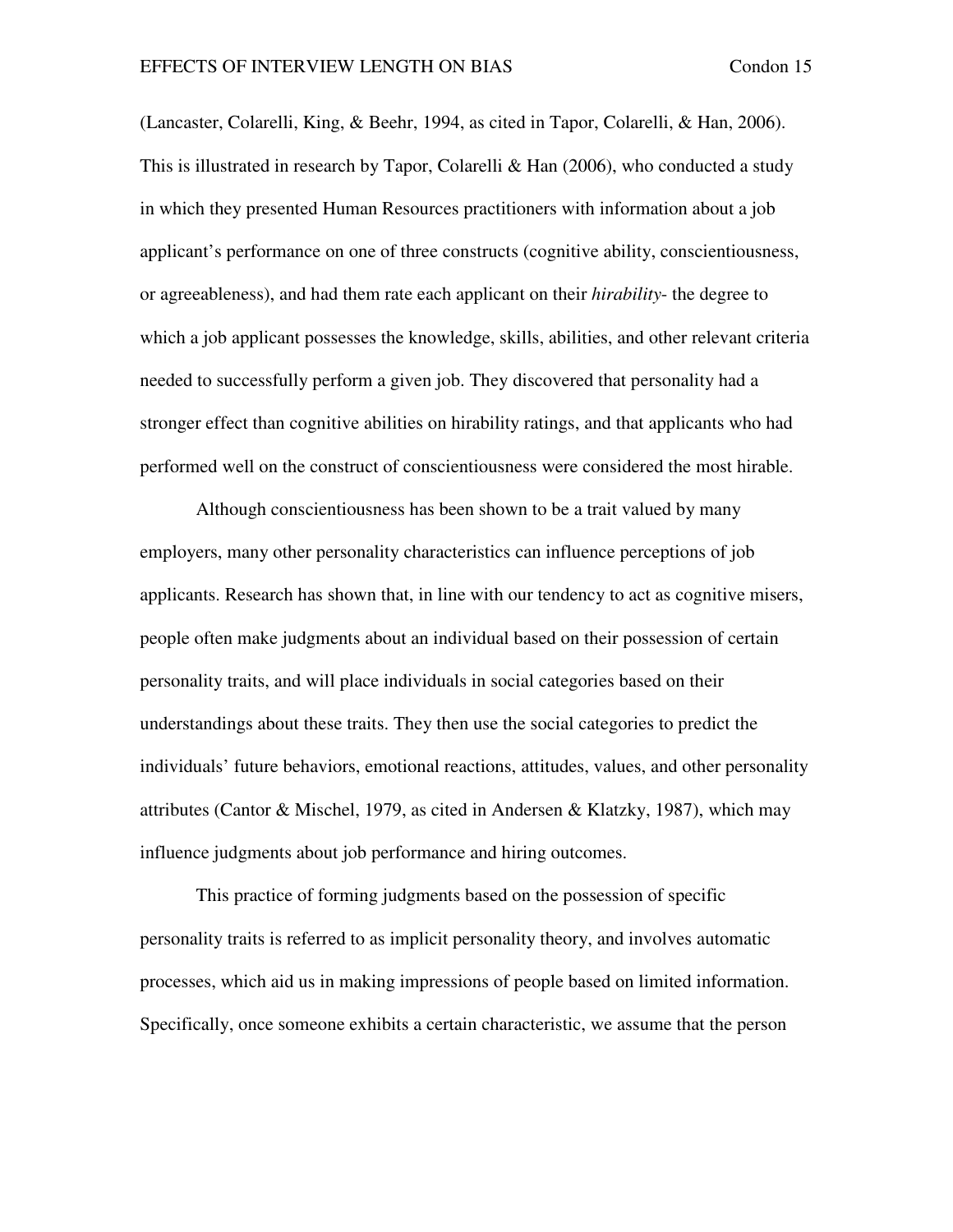also exhibits other traits that are linked to the characteristic, and use this information to form an overall impression of the individual (Gilovich, Keltner, Chen, & Nisbett, 2012).

 Asch (1946) illustrated this concept in research in which two groups of participants were read a list of characteristics that belonged to an individual, and then were asked to describe their impression of the individual. Both groups were read a list of the same characteristics, except that the quality "warm" was included in Group A's list, while the quality "cold" was included in Group B's list. Consequently, Group A formed impressions that were much more positive than Group B's impressions. For example, a participant in Group A described the individual as: "A scientist performing experiments and persevering after many setbacks. He is driven by the desire to accomplish something that would be of benefit", while a participant in Group B described the individual as: "A rather snobbish person who feels that his success and intelligence set him apart from the run-of-the-mill individual. Calculating and unsympathetic." These results suggest that the personality characteristic "warm" is associated with many other positive personality characteristics that "warm" individuals are assumed to possess, while "cold" is associated with negative characteristics that "cold" individuals are assumed to possess. Asch found that the same pattern emerged for several other qualities, such as "generosity", "shrewdness", "happiness", "irritability", "humor", "sociability", "popularity", "ruthlessness", "self-centeredness", and "imaginativeness".

Introversion and extraversion are two other qualities that may lead people to make assumptions about related qualities. Extraversion-introversion is a central dimension of most psychological theories about human personality. The terms extraversion and introversion were first proposed by Carl Jung in his theory of psychological types. He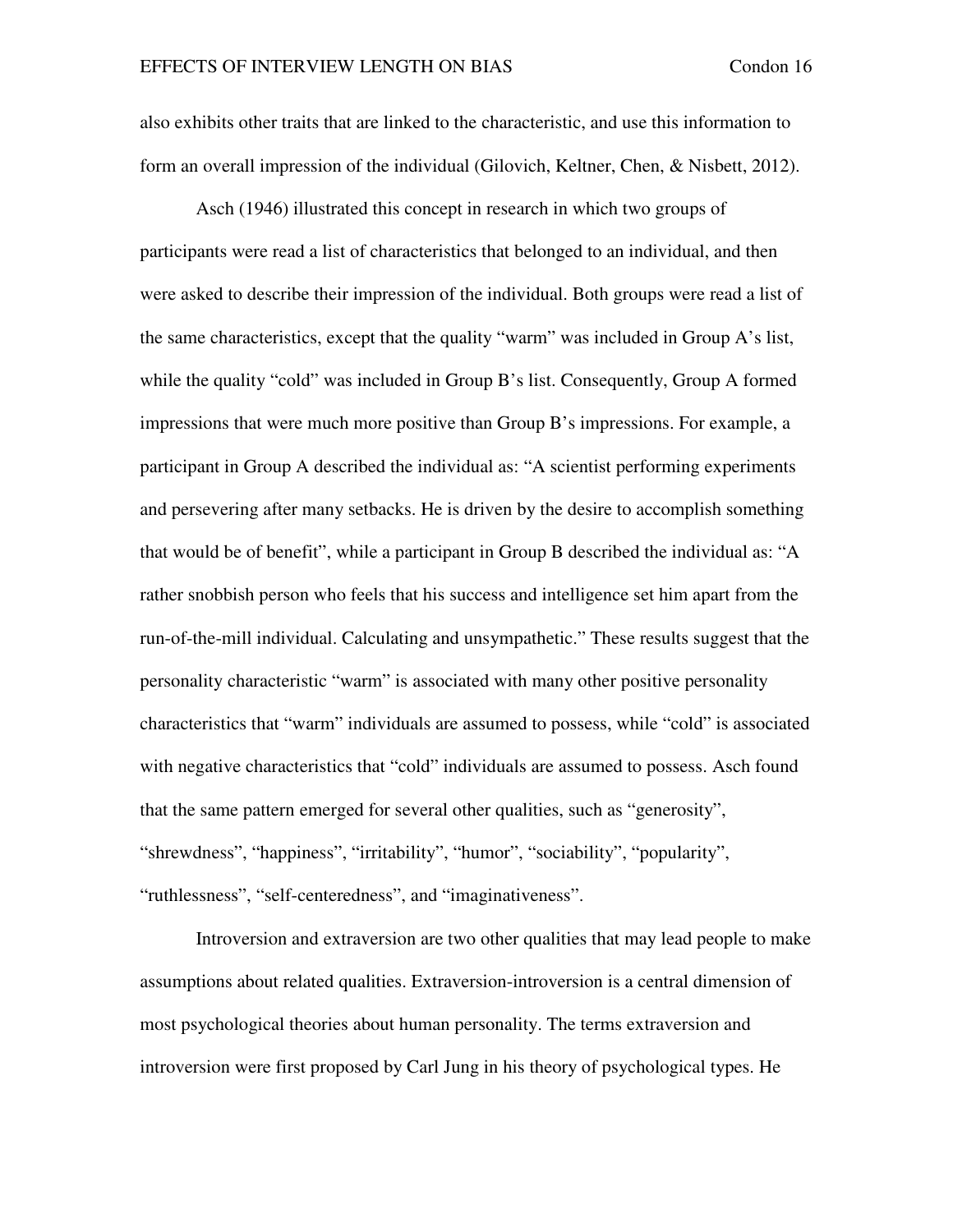referred to extraversion as "an outgoing, candid, and accommodating nature that adapts easily to a given situation, quickly forms attachments, and setting aside any possible misgivings, often ventures forth with careless confidence into an unknown situation". In contrast, he referred to introversion as "a hesitant, reflective, retiring nature that keeps to itself, shrinks from objects, is always slightly on the defensive, and prefers to hide behind mistrustful scrutiny". Jung believed that people are not purely introverted or extraverted, but that all individuals have both extroverted and introverted qualities (Jung, 1961, as cited in Ryckman, 2013).

Other research is consistent with Jung's theory, and indicates that extraverts are usually enthusiastic and talkative, and are energized by being around other people, often in the context of large social gatherings, such as parties or community activities. Extraverts generally do not enjoy being by themselves for long periods of time. Conversely, introverts generally feel drained by being around other people for long periods of time, and often enjoy solitary activities, such as reading or hiking. Although introverts can be social, they have a tendency to be overwhelmed by too much social stimulation (Thompson, 2008).

Hans Eysenck's three-factor model of personality also identifies introversion and extraversion as one of the major individual difference types most useful in describing personality functioning. Eysenck defined extraversion and introversion in a similar manner to Jung, identifying extraverts as sociable and impulsive individuals who like excitement and who are oriented toward external reality, and introverts as quiet, introspective individuals who are oriented toward inner reality and who prefer a wellordered life (Eysenck & Eysenck, 1985, as cited in Ryckman, 2013).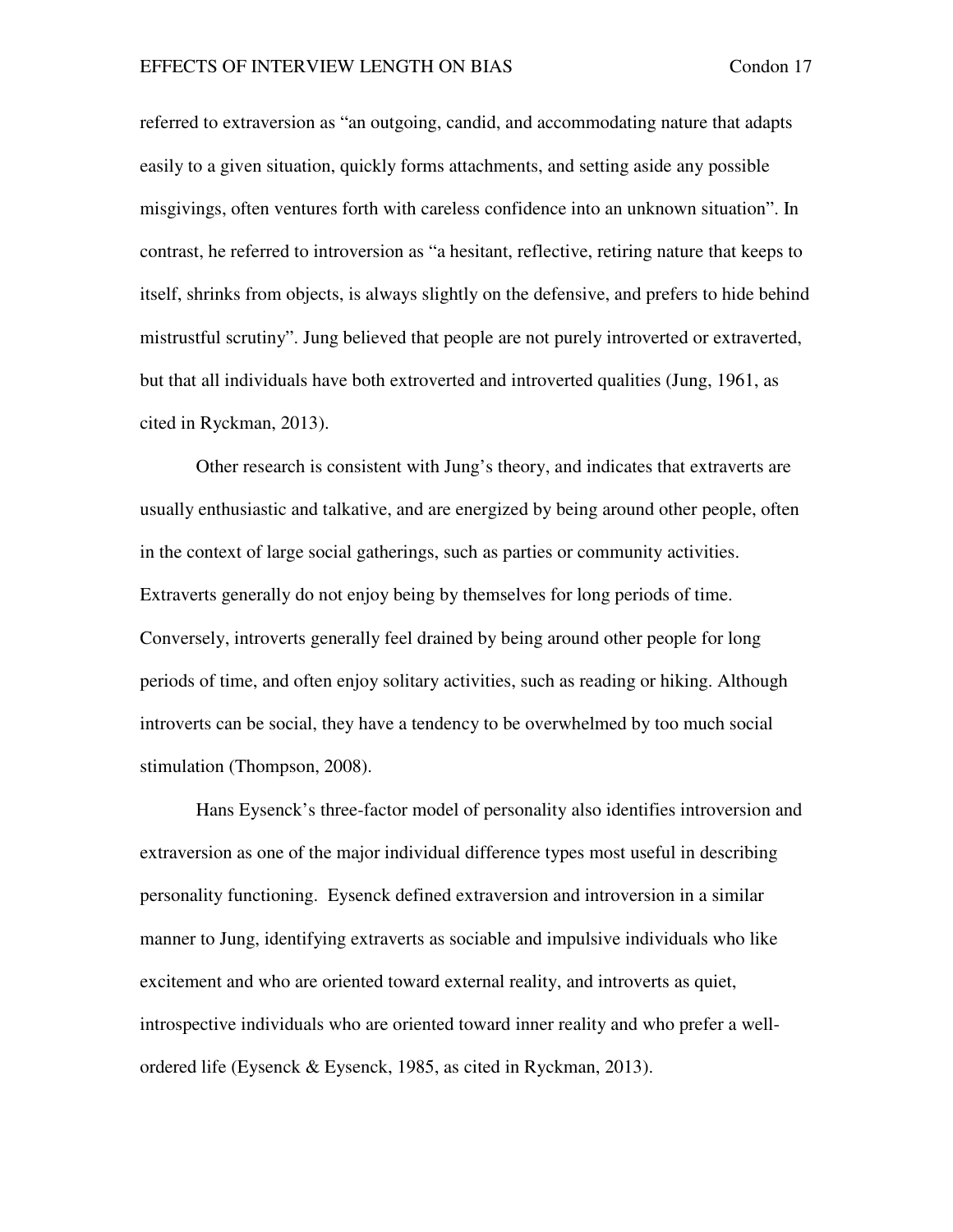According to Eysenck, introversion and extraversion are determined by heredity and originate from the cerebral cortex of the central nervous system. Environmental information is received by the sense organs, and then transmitted along neural pathways to the brain, where excitatory and inhibitory cortical processes result in either the facilitation or inhibition of behavioral and cognitive responses (Eysenck, 1965, as cited in Ryckman, 2013). Eysenck argues that extraverts have relatively strong inhibitory processes and weak excitatory processes. They also have stronger nervous systems, which results in a large capacity to tolerate stimulation. Thus, extraverted brains react more slowly and weakly to stimuli, which creates a stimulus hunger, or desire for strong sensory stimulation. They consequently seek excitement in their environment and are more likely than introverts to seek out social stimulation and take more risks.

 In contrast, introverts have strong excitatory processes, weak inhibitory processes, and weak nervous systems, meaning that they only have a small capacity to tolerate stimulation. Because their brains react more quickly and strongly to stimuli, they have a relatively small threshold for stimulation, and find strong environmental stimulation aversive. Thus, they are more likely to spend time in contemplative or solitary activities, such as reading or writing.

Eysenck's inhibition theory explains many behavioral differences between introverts and extraverts. Because extraverts are stimulus hungry, they are more likely to prefer loud music and bright colors, and are more likely to use alcohol and other drugs, and to smoke. Extraverts also seek social contact at an earlier age than introverts, leading to well developed social skills, which aid them in communicating more with others and engaging in more social activities (Eysenck, 1965, as cited in Ryckman, 2013).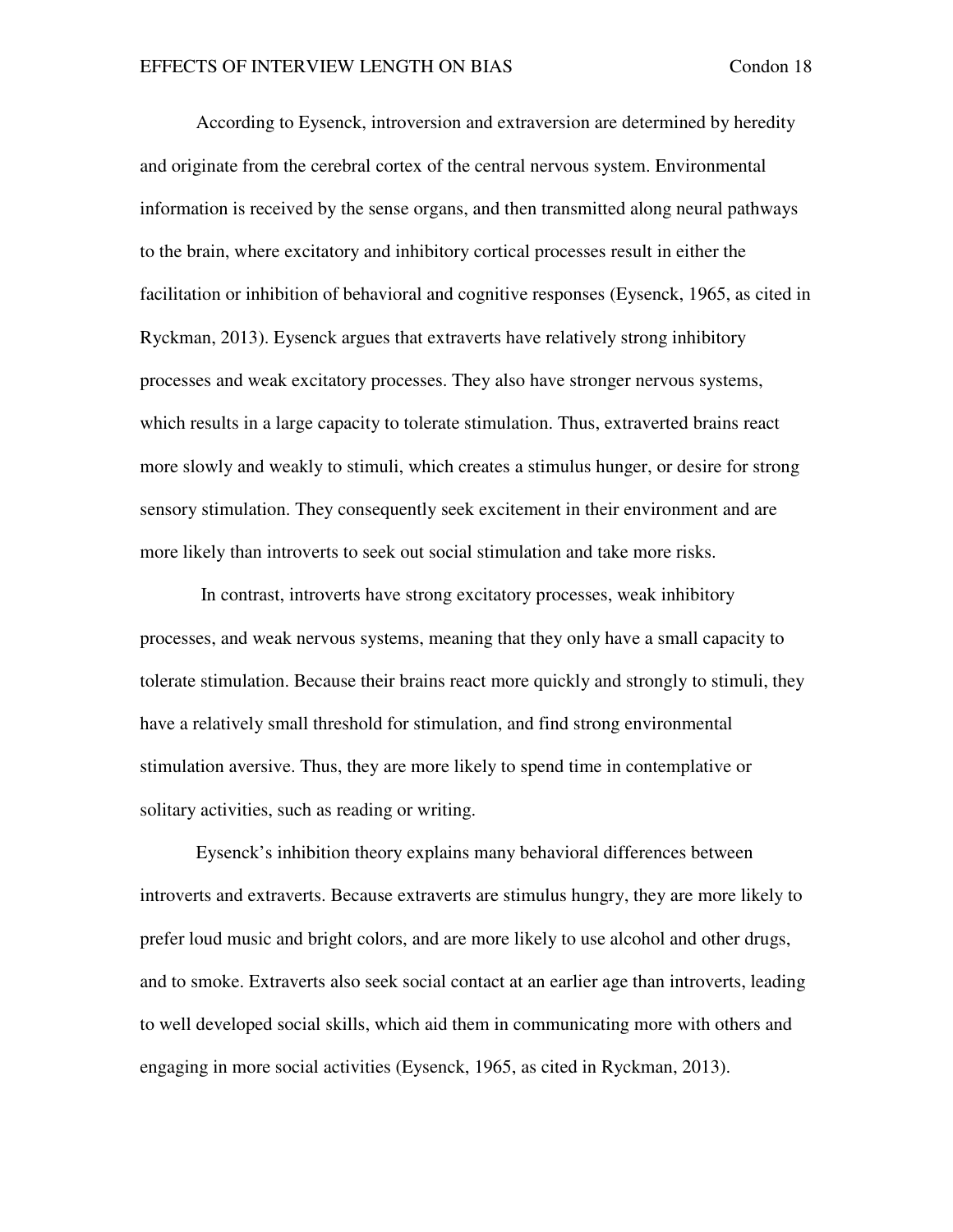Because introverts and extraverts differ in the level of outside stimulation that they need to function well, they work differently. Extraverts finish work assignments quickly, make fast decisions, and are comfortable multitasking and taking risks. Conversely, introverts usually work more slowly and deliberately, preferring to thoroughly focus on one task at a time, rather than multiple tasks at once (Cain, 2012). Furthermore, extraverts are more likely to solve problems quickly, often sacrificing accuracy for speed, and will often give up if a problem seems too difficult or frustrating. Introverts will usually think before they act, stay on problems longer, give up less easily, and work more accurately (Matthews et al., 2003, as cited in Cain, 2012).

These different problem-solving styles have been observed in many studies. For example, in an experiment where 50 people were given a difficult jigsaw puzzle to solve, extraverts were more likely than introverts to quit halfway (Cooper & Taylor, 1999), and when given a series of printed mazes, introverts were not only more likely to solve the mazes correctly, but also to spend more time inspecting the maze before solving it (Howard & McKillen, 1990).

Although introverts and extraverts have different strengths and weaknesses, neither personality type is inherently better than the other. However, in the workplace, and in American society in general, extraverts are often seen as superior to introverts. This favorable bias toward extraversion can be seen in many studies. For example, talkative people are rated as smarter, better looking, more interesting, and more desirable as friends (Swann & Rentfrow, 2001), and fast talkers are rated as more competent and likable than slow talkers (Giles & Street, 1994, as cited in Cain, 2012).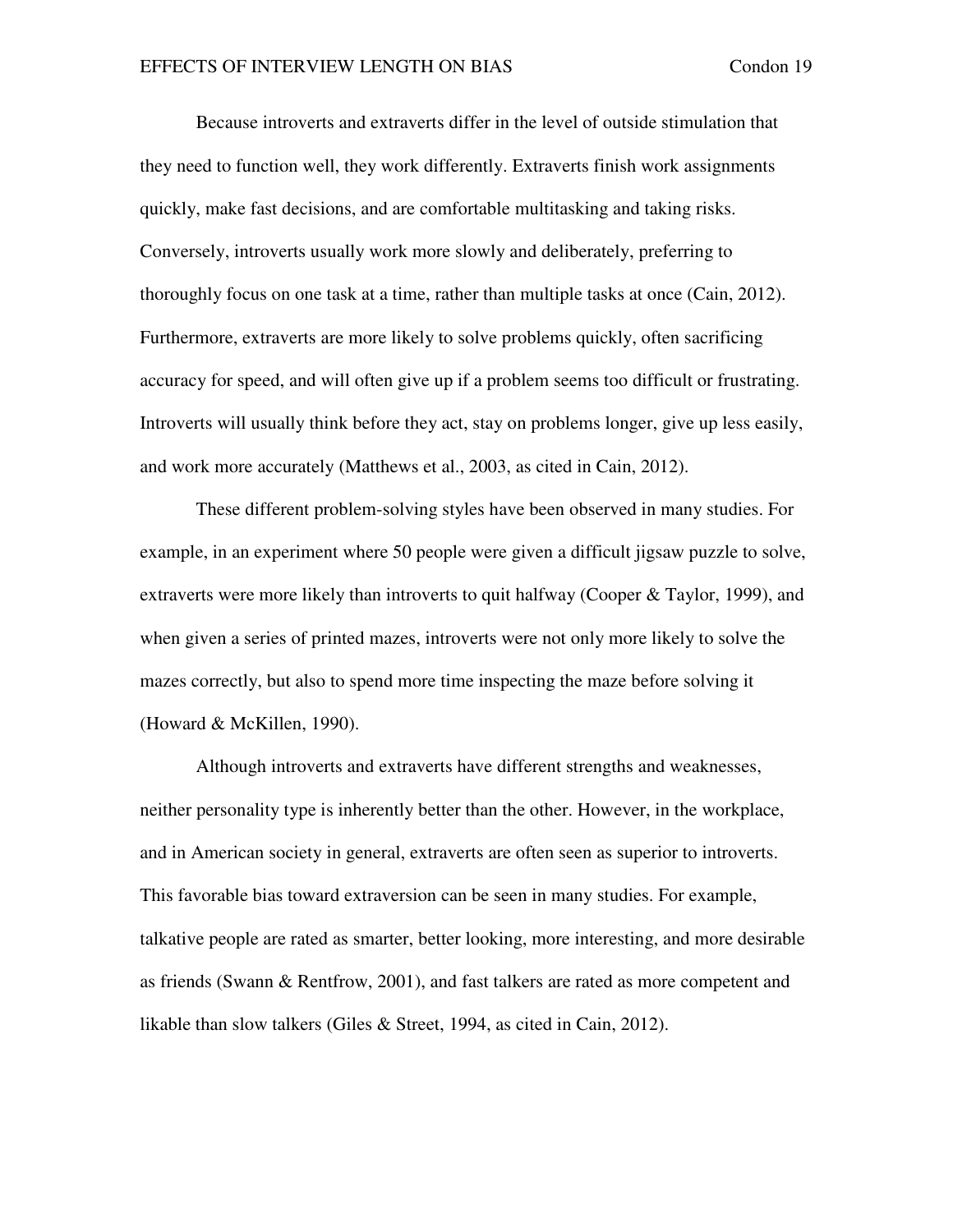In another study, college students were instructed to work together in groups to solve math problems, and then to afterwards rate one another's intelligence and judgment. The students who were given the highest ratings were those who spoke first and most often within the group, despite the fact that their verbal contributions and math SAT scores were not any better than those of the students who didn't talk as much (Paulhus & Morgan, 1997).

In addition to the perceived superiority of extraversion over introversion, there is also evidence indicating that each construct is often associated with many other qualities and characteristics, with those related to extraversion more positive than those related to introversion.

This is demonstrated in research by Andersen & Klatzky (1987), who had participants identify social categories related to the concepts of introversion and extraversion, and then to list all of the attributes that a person in each category would possess. They found that participants most frequently labeled extraverts as having the attributes "outgoing", "uninhibited", "self-confident", and "loud", and identified extraverts as belonging to the social categories of "comedian" with the attributes "funny", "friendly", "attention seeking", and "obnoxious"; the social category "politician" with the attributes "socially skilled", "power loving", "well-dressed", "argumentative", "knowledgeable", and "phony"; and the social category "bully" with the attributes "mean", "socially offensive, and "physically strong". Introverts, on the other hand, were most frequently labeled as having the attributes "withdrawn", "shy", "insecure", and "unattractive", and as belonging to the social group "brain" with the attributes "studious, "intelligent", "socially awkward", "physically weak", and "unattractive"; the social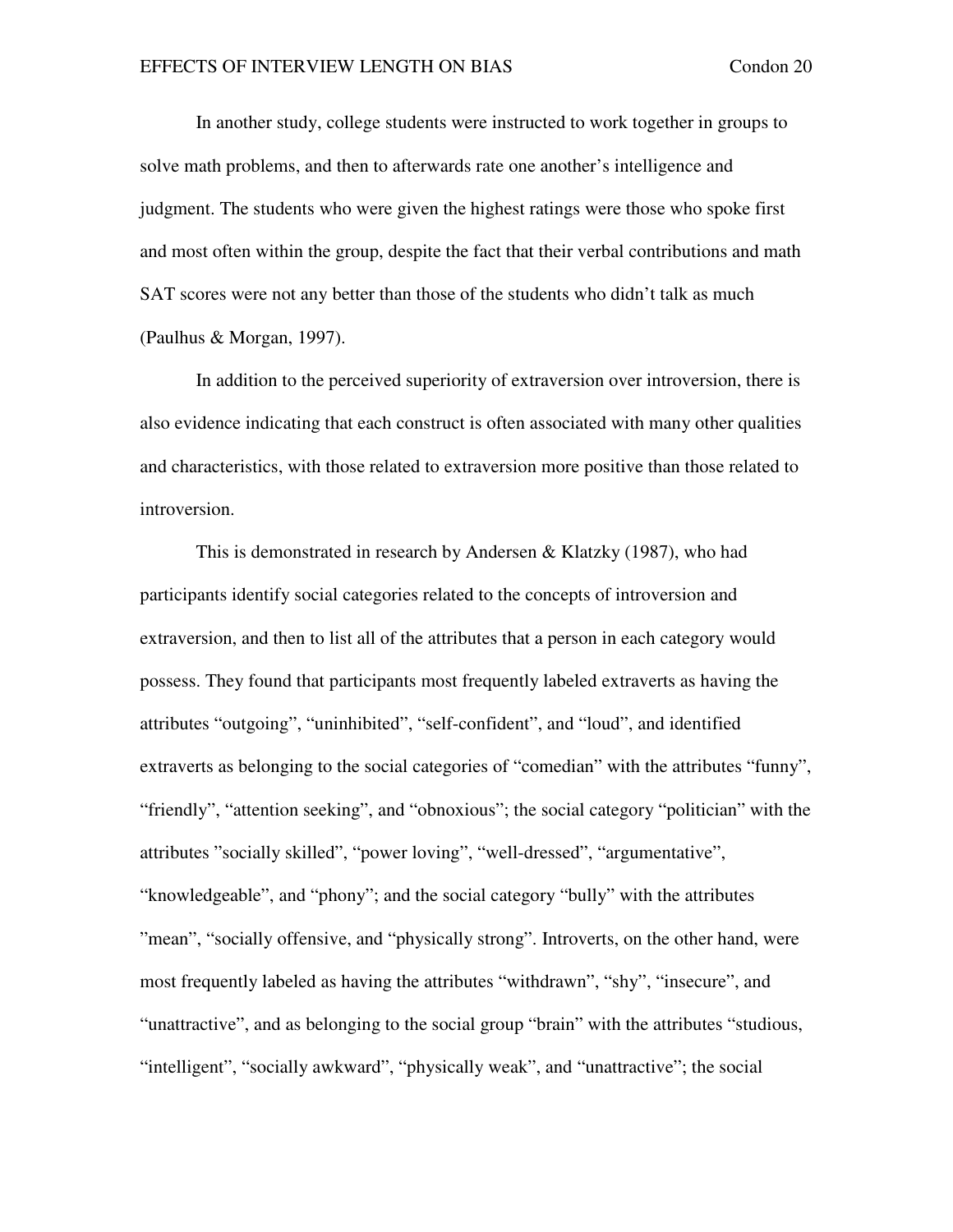category "neurotic", with the attributes "insecure", "nervous", and "nutty"; and the social category "guru", with the attributes "religious", "meditative", "earthy", and "inspiring".

As illustrated by Andersen & Klatzky, introversion and extraversion are associated with numerous stereotypes, with extraverted stereotypes generally more positive than introverted stereotypes. Despite the fact that neither extraverts nor introverts have been observed to do a better job in the workplace, with each personality type bringing different strengths and weaknesses, the stereotypes associated with each may lead to perceptions about an applicant that are based on preconceived notions about each type, rather than the applicant's individual qualities. These stereotypes may ultimately influence perceptions of an individual's job performance, and can determine whether an applicant is hired or not.

As the previous research illustrates, gender and personality type can significantly shape perceptions of people, particularly when the perceivers are acting as cognitive misers and using stereotypes and heuristics to inform their decisions. However, research suggests that people are not exclusively cognitive misers, and, under certain conditions, may be motivated to expend more cognitive resources in order to make accurate perceptions (Kruglanksi & Webster, 1996).

Research by Macrae, Hewstone, and Griffiths (1993) indicates that there are a number of factors that can influence whether people will choose to use logical, time consuming cognitive strategies, or quick and easy strategies when forming judgments. For instance, people will be more likely to act as cognitive misers when they have limited time to come to a conclusion, as using heuristics saves time and often results in an adequate judgment. Another factor is cognitive load. If we have a lot on our mind, we are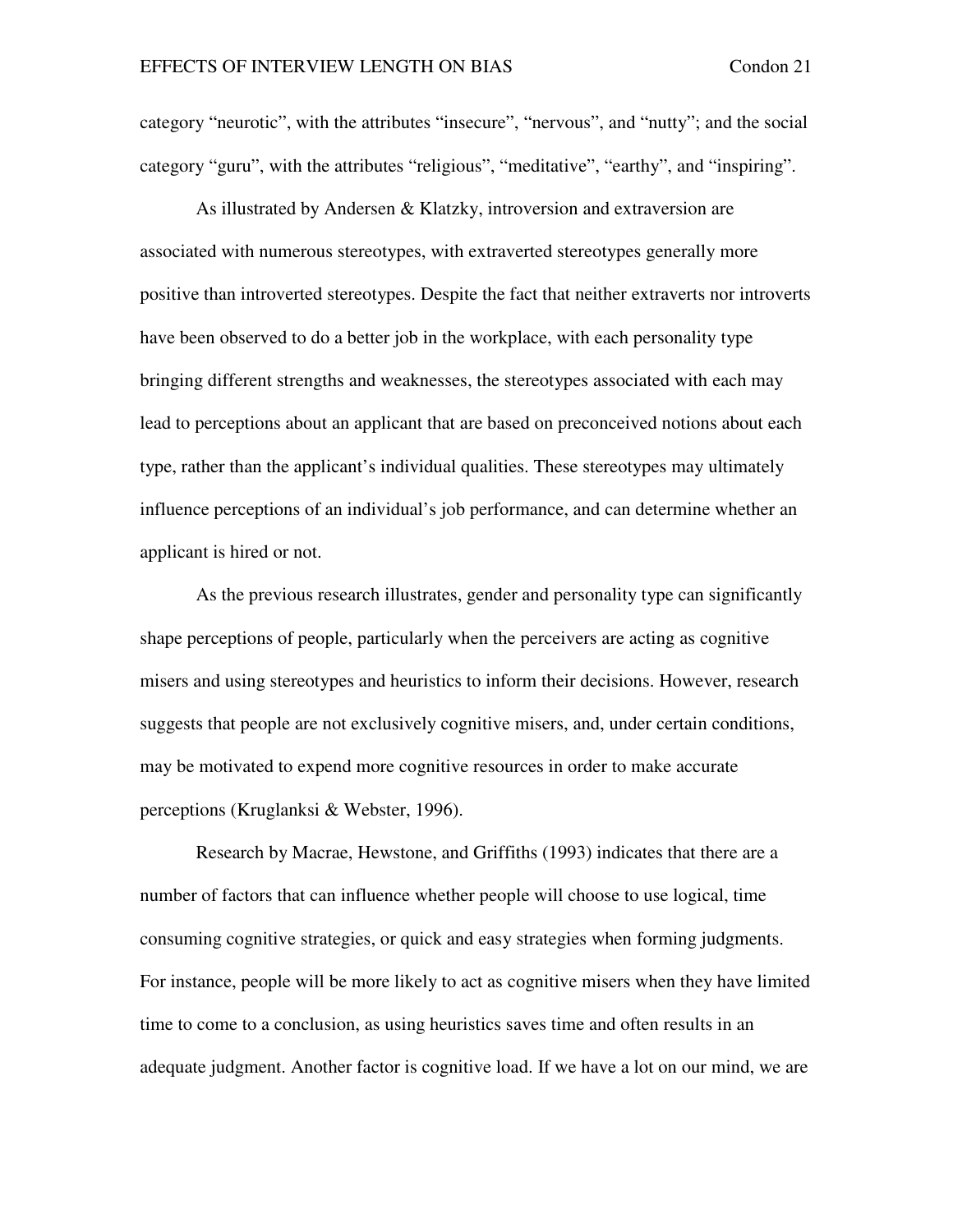less likely to devote cognitive resources to our perceptions, and more likely to use strategies that expend less cognitive energy. Furthermore, if a judgment is more important to us, we may feel more motivated to thoroughly think through our perceptions. Finally, if we don't have enough information to come to a logical conclusion, we often have no choice but to act as cognitive misers and form perceptions based on heuristics.

These conditions make sense when applied to many realms of social perception, but do not seem to thoroughly explain why discrimination happens in job interviews. In job interviews, employers generally have ample time to make employment decisions, are able to make decisions under low cognitive load, and should be very motivated to make an accurate employment decision in order to ensure the success of their company. Although there is no way for employers to know all of the information about an applicant, most jobs require a cover letter, resume, letters of recommendation, and references, among other requirements, that should give employers enough information to make a reasonably accurate decision and not have to rely on heuristics.

Thus, another factor will be explored that may motivate us to expend more cognitive resources in perception formation during job interviews. The researcher will investigate whether the length of time spent with someone in the course of a job interview influences perception formation. In particular, whether longer job interviews, where interviewers are encouraged to learn more about the applicant, result in less biased perceptions.

Although past research has not explored whether length of time spent with someone decreases our likelihood of acting as cognitive misers, when we spend more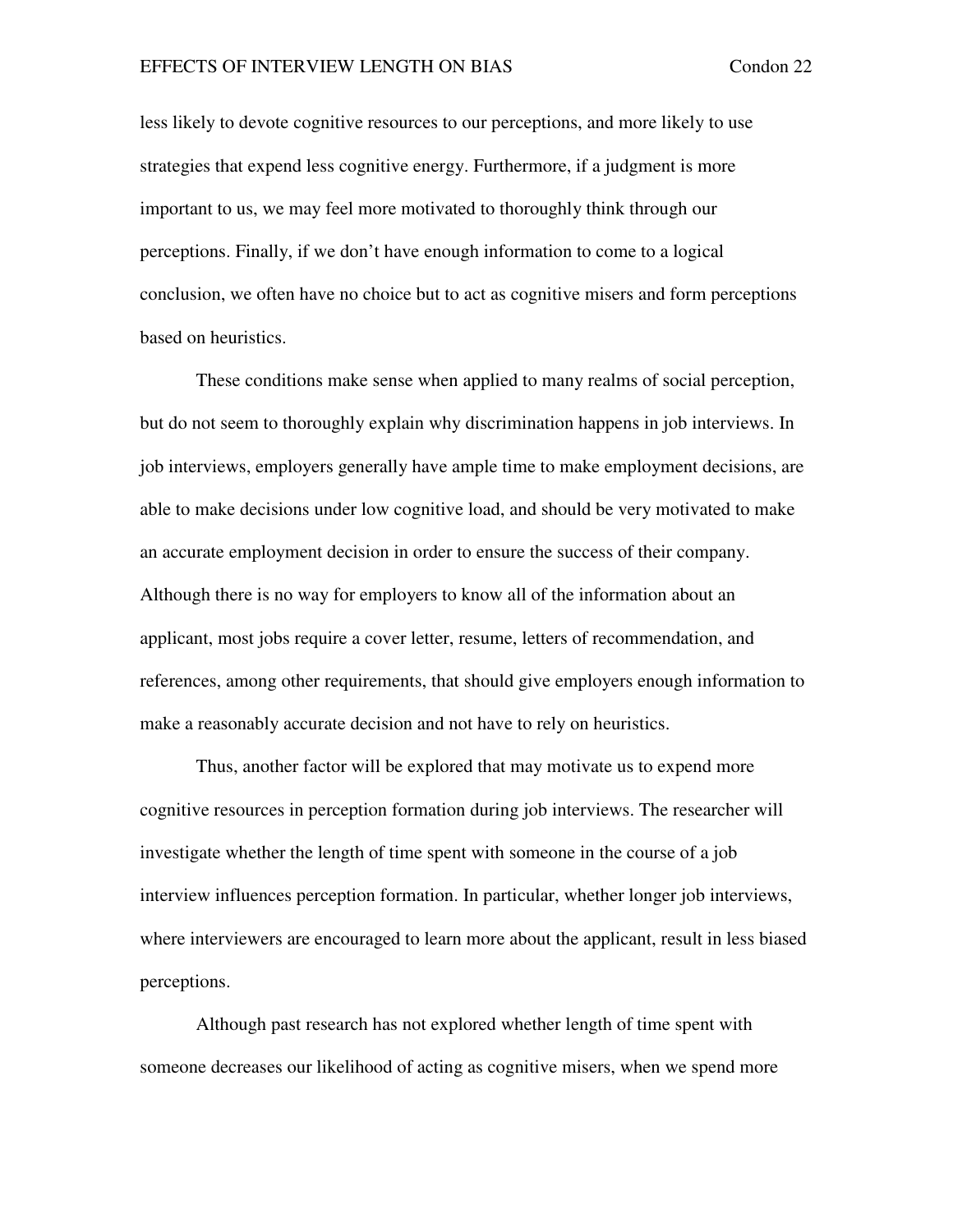time with someone we learn more information about them, and we are given more of an opportunity to disconfirm any biases we may hold about them. Thus, we have the capability to make judgments that are not based on heuristics. In addition, research indicates that familiarity with someone increases our liking of them (Zajonc, 1968), which may stimulate our desire to expend cognitive resources in our judgments of them.

The notion that more time spent with someone gives us more of an opportunity to disconfirm biases we may have about them can be seen in Gordon Allport's (1954) contact hypothesis. Allport argues that simply coming in contact with someone and interacting with him or her can reduce prejudice toward the person. This idea has been demonstrated in research which indicates that having a African American roommate can reduce automatic racial prejudice among White American college students (Shook & Fazio, 2008). Other research suggests that this reduced prejudice may be due to feelings of social connectedness to a member of a different social group, which inspires interest in the group's culture, and ultimately leads to less bias toward the social group (Brannon  $\&$ Walton, 2013). When applied to a job interview, the contact hypothesis suggests that longer interviews lead to reduced bias in perception formation, as the interviewer has a greater chance of feeling connected to the applicant, and of reducing any prejudiced beliefs the interviewer has about the applicant. When we have more information about someone, and are given the opportunity to disprove biases we may hold about them, we have the ability to not act as cognitive misers, and to rely on factual evidence instead of heuristics to inform our decisions.

Not only does increased time with someone allow us to gain more information and reduce prejudice toward him or her, but it also often leads to increased liking toward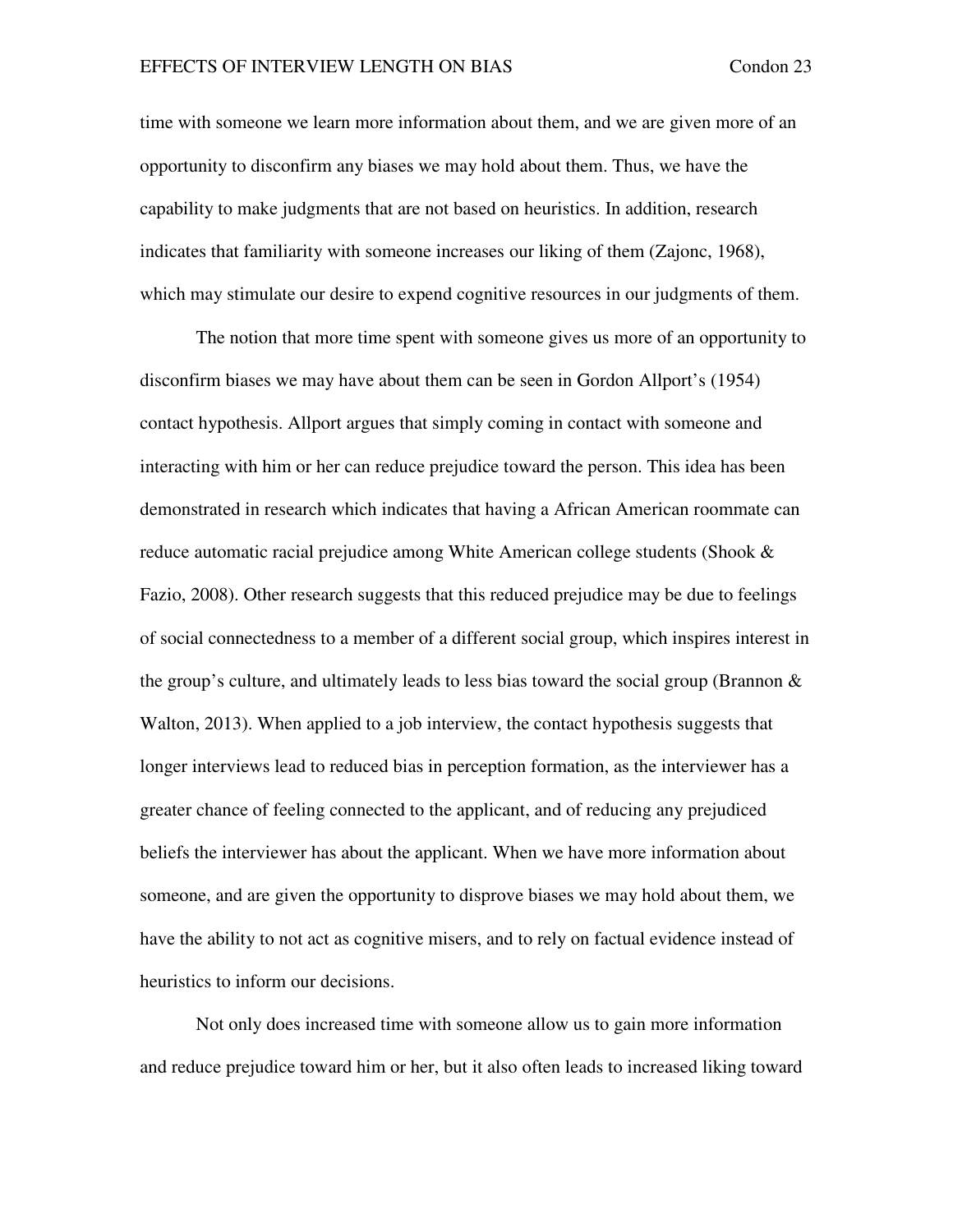the person, because we are more familiar with him or her. The idea that familiarity influences our positive perceptions of people is referred to as the mere-exposure effect, and is a phenomenon by which people tend to develop a preference for people or things that they are more familiar with. The mere-exposure effect is illustrated in research by Robert Zajonc (1968), who discovered that when exposing participants to familiar stimuli, they rated these stimuli more favorably than similar stimuli that they had not been exposed to. This mere-exposure effect has been demonstrated in multiple other contexts, in both human and non-human participants (Rajecki, 1974, as cited in Zajonc, 2001). When applied to an interview, the research suggests that the longer an interviewer is exposed to an applicant, the more the interviewer will like the applicant, as the applicant becomes more familiar. When we like someone more we often have an increase in affective ties toward him or her (Smith et al., 2006), which may motivate us to expend cognitive resources to think through our perceptions about the person, instead of saving time and energy by making a judgment based on heuristics.

In order to explore the idea of increased interview length resulting in less biased judgments, the researcher will investigate stereotyping in interviews in the context of gender and personality types, and in particular whether longer interviews result in these constructs being less salient in impression formation.

This study is important because it may indicate that there are interview techniques that result in less biased perceptions of applicants. These findings can be applied to ensuring fairer evaluation of applicants, which can contribute to a workforce where the most qualified applicants are getting the jobs they deserve, rather than a workforce where certain demographics face rejection from jobs they are qualified to perform, due to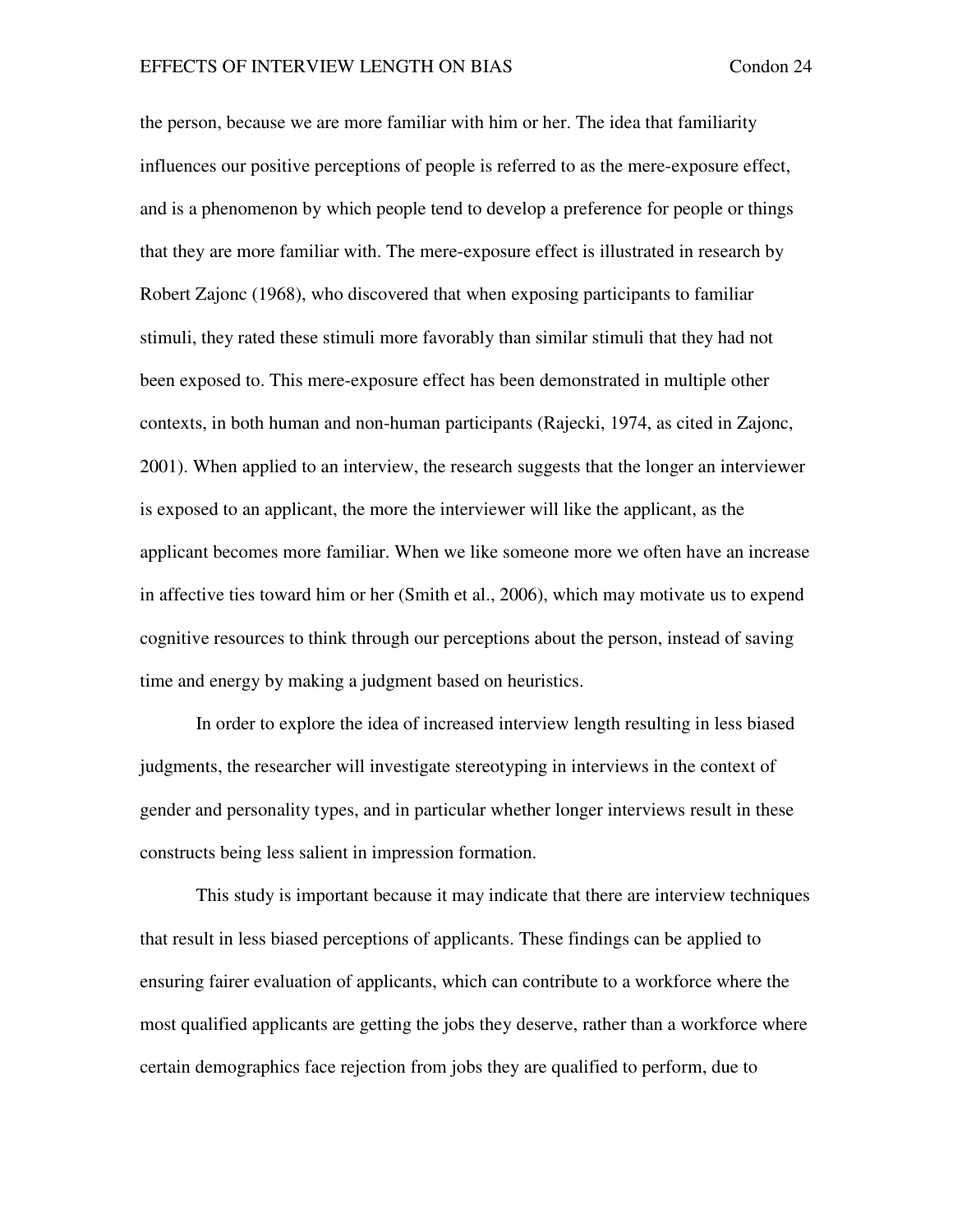subjective beliefs held by interviewers. These findings could also give further insight into how introversion, extraversion and gender are viewed, and could be helpful for employers to know, so that they will be aware of interviewers' tendencies to make potentially inaccurate judgments based on personality type and gender. This knowledge could motivate them to be more conscious of evaluating applicants based on objective evidence, rather than on any biases they may hold.

To explore these judgments in job interviews, a study will be conducted in which participants will interview "applicants", who are actually confederates, for jobs. Half of the participants will conduct short interviews, while the other half will conduct longer interviews in which they will be instructed to "feel free to ask follow up questions or to ask for more details about the applicant's answers". In addition, the gender and personality type of the applicant will be manipulated such that each participant will either conduct a long or short interview with a male extravert, a female extravert, a male introvert, or a female introvert. The participants will then complete a measure about their expectations of the applicant's performance in the workplace.

It is hypothesized that participants who conduct longer interviews will show less bias in their perceptions of how the applicant would perform in the workplace, such that there will not be a significant difference in their ratings of male extraverts, female extraverts, male introverts, and female introverts. Alternatively, participants who conduct shorter interviews will show more bias in their perceptions of how the applicant would perform in the workplace, such that their perceptions will be consistent with stereotypes that favor men over women, and extraverts over introverts. Thus, participants in shorter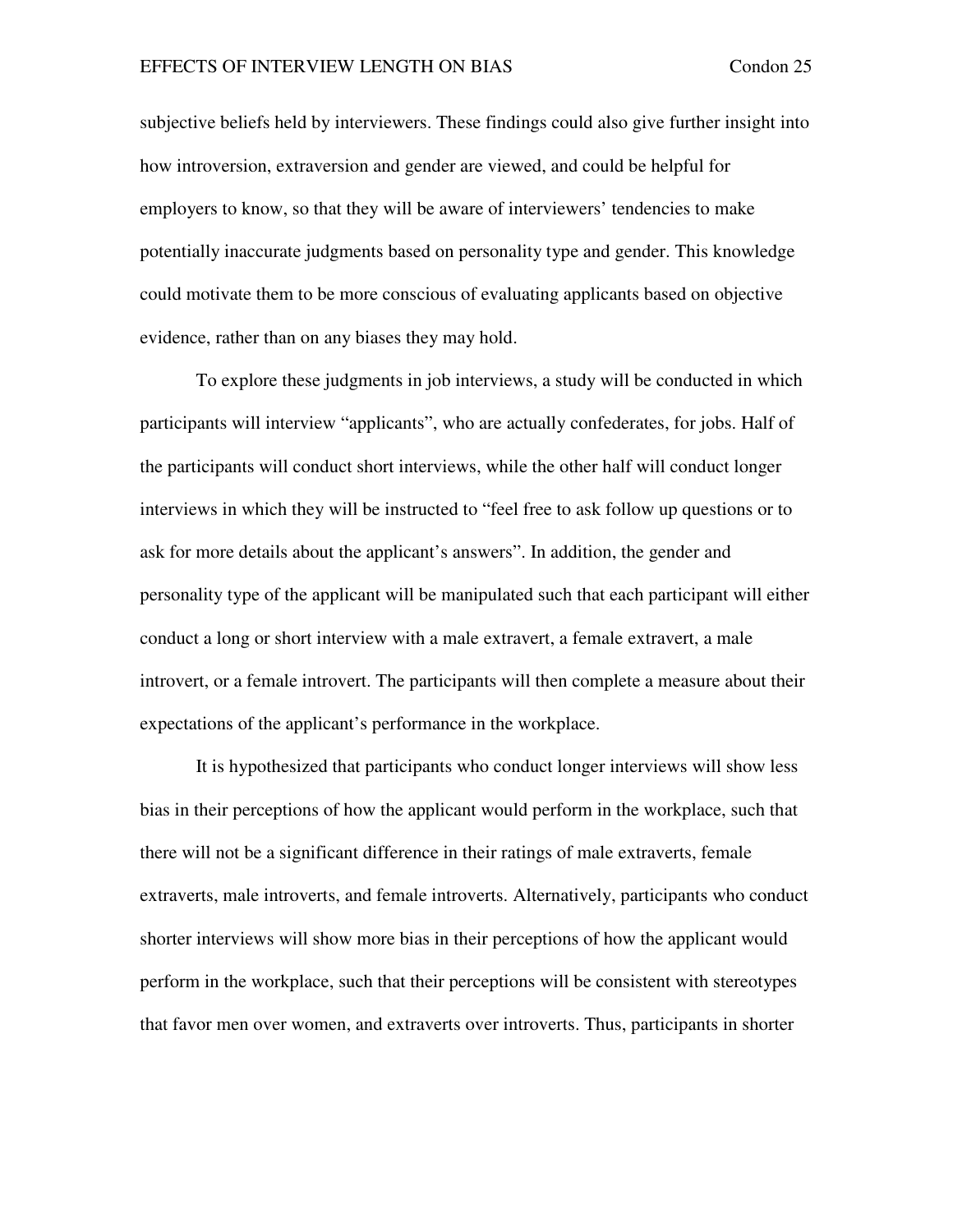interviews will evaluate male extraverts most positively and female introverts most negatively.

#### **Proposed Method**

#### **Design**

The study will use a 2 (interview length: long or short interview) x 2 (applicant gender: male or female) x 2 (applicant personality type: introverted or extraverted) betweengroups factorial design.

#### **Participants**

Approximately 160 participants will be recruited. Participants will be people in the U.S. who are over the age of 18, and are working in Human Resources making hiring decisions at law firms. The researcher hopes to have a balanced racial and gender breakdown of participants. Participants will be recruited through newspaper ads, flyers, and social media, as well as by contacting law firms. Participants will be compensated by being entered into a raffle to win a \$50 Amazon gift card.

#### **Materials**

Participants will receive a description of the job for which the applicant is applying and the job applicant's resume. Participants will read that they will evaluate an applicant seeking an entry-level position as an immigration law attorney, whose responsibilities involve conducting research for the U.S. Customs Service. This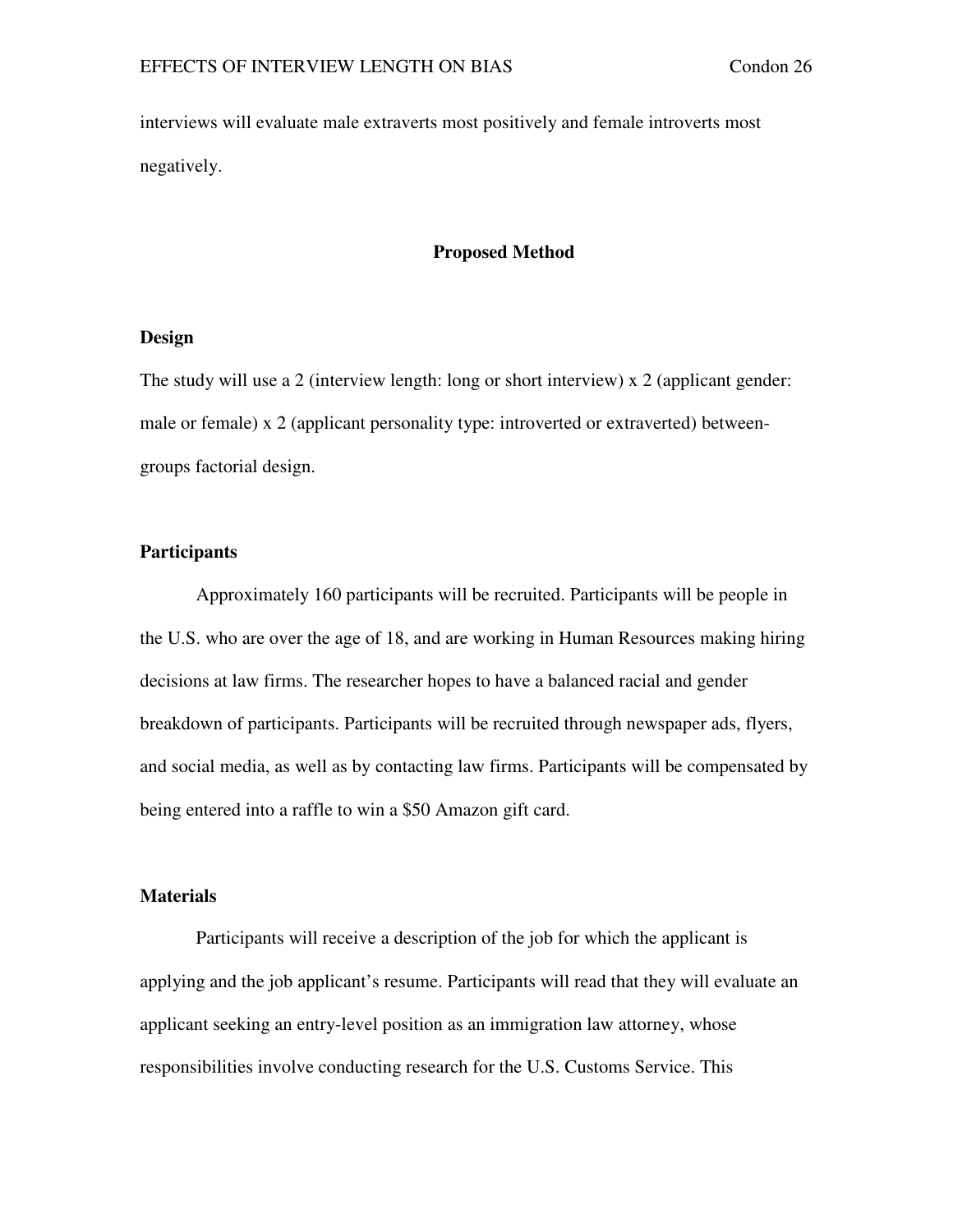description was chosen because research has indicated that this position is perceived as only slightly more masculine than feminine (Fuegen et al., 2004), and seems to be a position that both introverts and extraverts could thrive in.

 All participants will review the same resume, which indicates that the applicant (who is actually a confederate) is about to complete his or her law degree from a prestigious law school and has three years of relevant job experience. Half of the participants will review a resume with a male name, Kenneth Smith, and half will review a resume with a female name, Katherine Smith. These first names were chosen because they convey a nonspecific age (Kasof, 1993, as cited in Fuegen et all, 2004) and roughly equal intellectual competence (Mehrabian, 1990, as cited in Fuegen et al., 2004).

 Participants will also be given a list of questions to ask applicants during the mock interview. To assess the effect of time on perception formation, half of the participants will be given a list of 20 questions to ask, while the other half will be given a list of 30 questions to ask. Participants with the shorter list will have 10 stereotype neutral questions to ask (Appendix A), while participants with the longer list will have 20 stereotype neutral questions to ask (Appendix B). These questions will ask about the applicant's job experience, education, related skills, and future goals, and will include questions such as, "Where do you see yourself in 5 years?", "Why do you want to work here?", and "What previous jobs have you held?" Regardless of the condition, the confederates will respond in the same way to each of the questions. The confederates' answers will be scripted and memorized in advance (answers shown in Appendices A and B).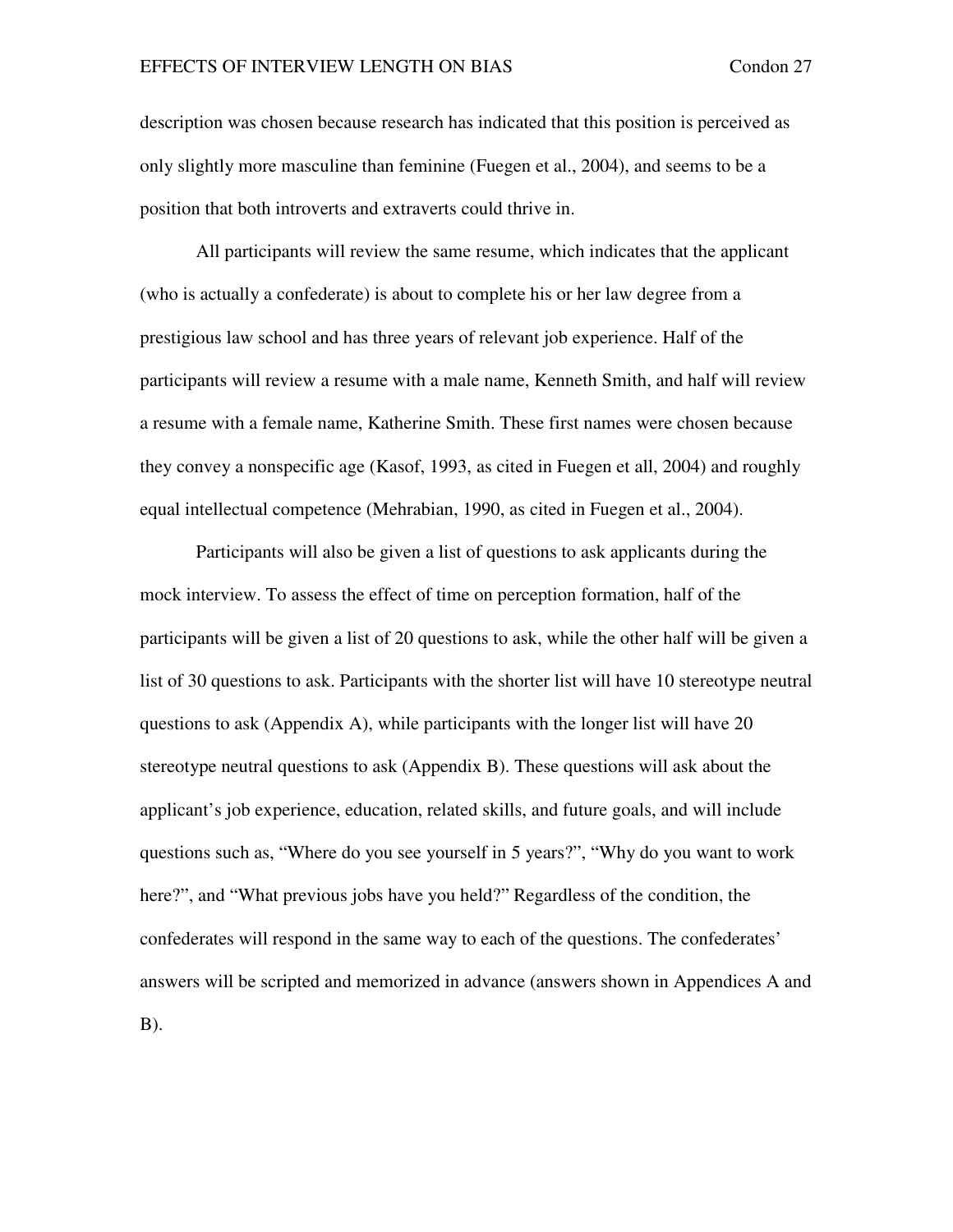There will also be interview questions about the applicant's personality type (Appendix C), and depending on the condition, the confederates will respond to these particular questions with answers that indicate that they are either introverted or extraverted (answers shown in Appendix C). In order to ensure that the strength of the personality type manipulation is constant across all conditions, there will be 10 personality related questions in both long and short interviews. These questions will include, "Are you introverted or extraverted?", "What do you like to do in your free time?", and "Do you tend to be quiet?"

After the interview, Blickle, et al.'s (2008) Job Performance Ratings Measure will be used to assess participants' perceptions of how the applicant would perform in the workplace. In the context of this research, performance in the workplace is defined as the extent to which an employee effectively and efficiently completes the tasks and work related activities expected of them, as well as the extent to which the employee exhibits a positive and cooperative attitude toward his or her work and his or her interactions with fellow employees. The Job Performance Ratings Measure has six items and asks participants to select a job performance rating anchor on a scale that ranges from 1, "a great deal better than other persons in a comparable position", to 5, "much worse than other persons in a comparable position", with "better than", "as good as", and "worse than" as intermediate anchors. Low scores on the Job Performance Ratings Measure indicate that the participant believes the applicant would perform well in the workplace, while high scores indicate that the participant does not believe the applicant would perform well. This measure has good reliability (alpha = 0.80, as cited in Blickle et al., 2008).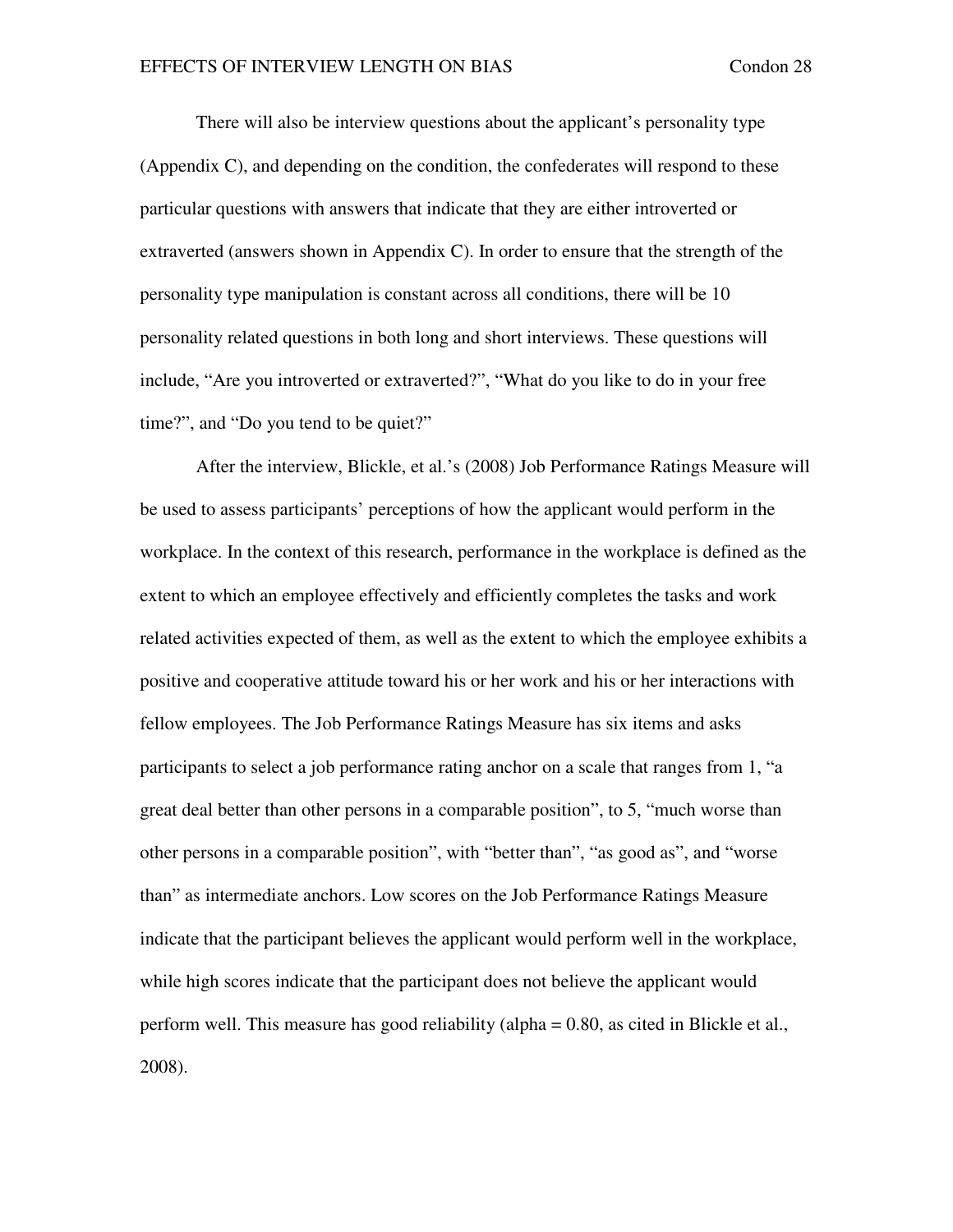Participants will also complete the Extraversion component of Johnson & Krueger's (2004) Personality Inventory Adjectives scale as a manipulation check, to assess if they perceived the confederates' introverted or extraverted personality type. The measure consists of three adjectives, and participants will rate the adjectives on five point scales indicating "how strongly you agree that each of the following describes the applicant" from 1, "strongly agree" to 5, "strongly disagree". Low scores on the scale indicate that the participant believes the applicant is very extraverted, while high scores indicate that the participant believes the applicant is not very extraverted. The scale is meant to reproduce the Extraversion component of the Big Five Model of personality (John, Donahue & Kentle, 1991), and consists of three adjectives that correspond with Extraversion. The scale has satisfactory scale consistencies for the Extraversion domain  $\alpha$  (alpha = 0.78, as cited in Johnson & Krueger, 2004).

#### **Procedure**

The study will be run in the lab and participants will be individually met by the experimenter. Upon providing informed consent, participants will be randomly assigned to conduct a long or short interview, and to interview a male or female confederate who is either acting introverted or extraverted. Thus, each participant will interview a male extravert, a female extravert, a male introvert, or a female introvert using a long or short interview. In order to control for individual differences that the male and female confederates possess which may influence participant responses, confederates will be selected that are of similar ages and similar levels of attractiveness. They will also be dressed the same during the study.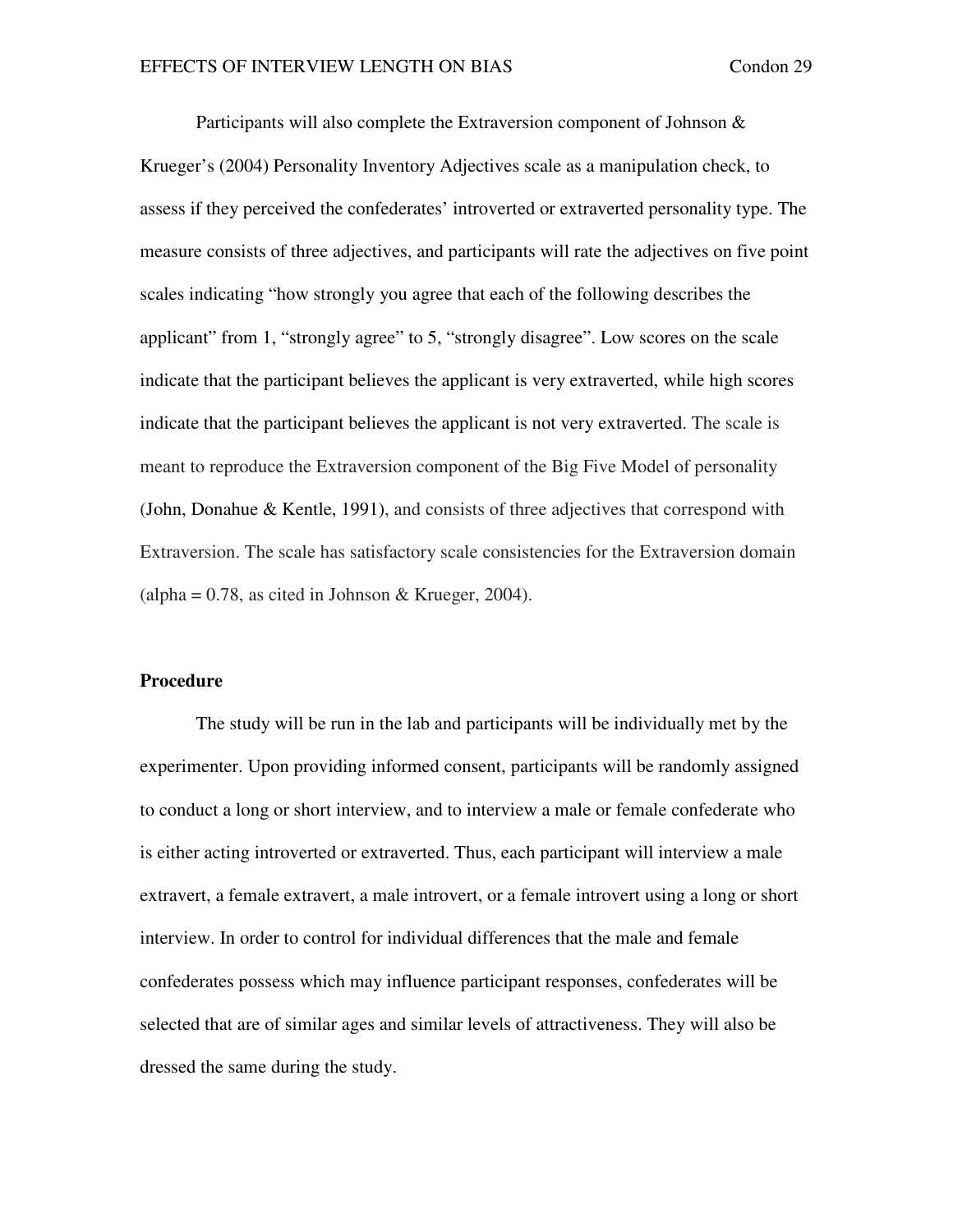After providing informed consent, participants will be given a binder with the resume of an applicant, a description of the job they are interviewing the applicant for, and a list of questions they will be asking the applicant. They will be given 10 minutes to look over these materials. After participants have looked over the materials, the experimenter will introduce the "job applicant", who is actually a confederate, and seat the confederate opposite the participant at a distance of five feet. The experimenter will then instruct the participant to begin the interview. In order to give participants who are conducting long interviews the opportunity to learn more about the applicant and have the chance to disconfirm any biases they may hold, participants in the long interview condition will also be told to "feel free to ask follow up questions or ask for more details about the applicant's answers". Participants who are conducting short interviews will not receive these instructions. The experimenter will then leave the room.

 Following the interview, the confederate will exit the room, and the experimenter will return. Participants then will complete Blickle, et al.'s (2008) Job Performance Ratings Measure and Johnson & Krueger's (2004) Personality Inventory Adjectives scale, which will serve as a manipulation check. Finally, participants will complete questions about their demographics and be fully debriefed.

#### **Analytical Approach**

In order to assess whether participants who conduct short interviews will show more bias in their perceptions of applicants than participants who conduct long interviews, multiple statistical tests will be conducted.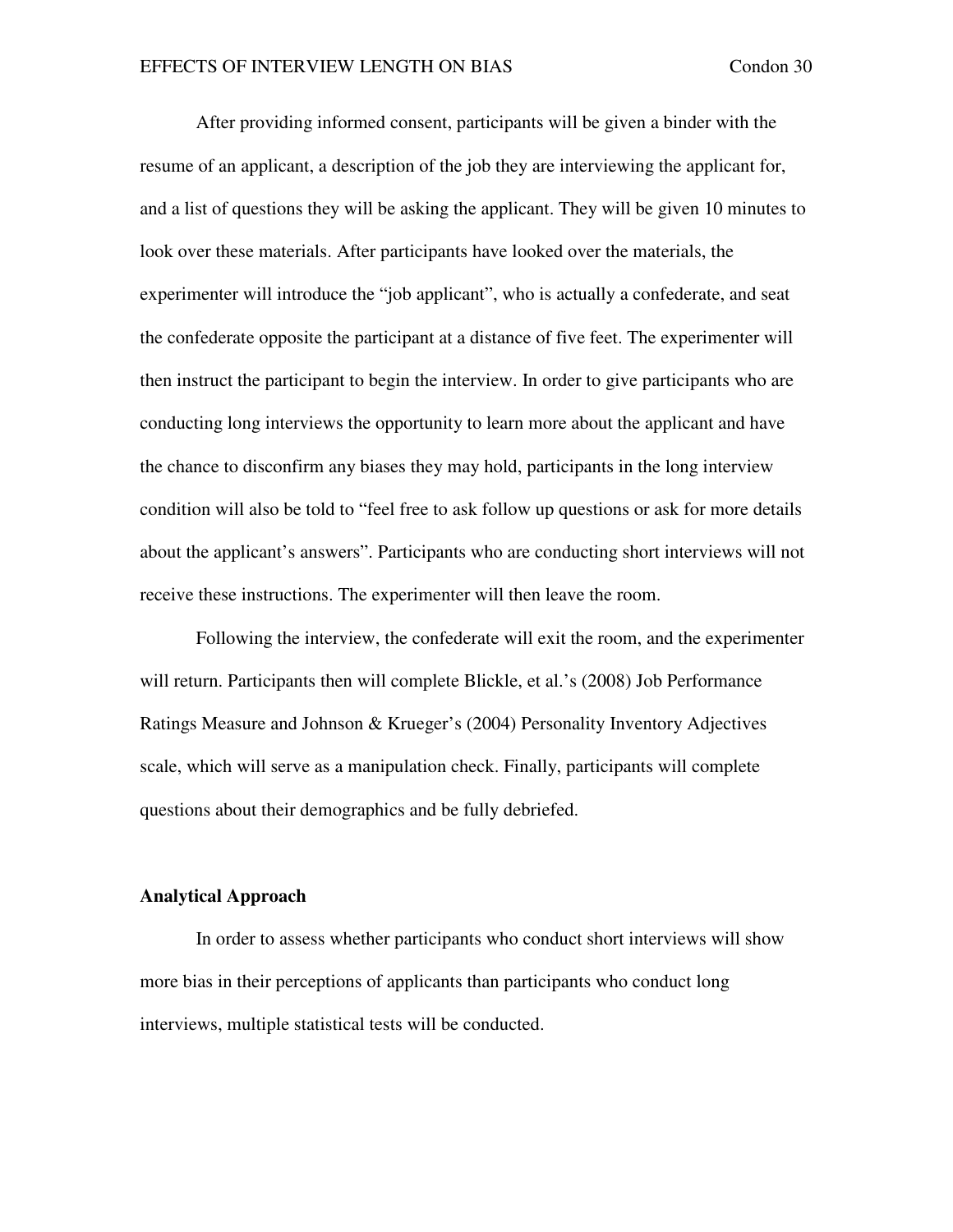First, a statistical analysis will be conducted to assess whether participants perceived the applicants' introverted or extraverted personality type. The researcher will run a Mann- Whitney U test on the participants' responses to the Personality Inventory Adjectives measure (Johnson & Krueger, 2004). This will determine if participants who interview extraverts have a different median rating of the applicants' extraversion level than participants who interview introverts.

Next, a Kruskal-Wallis one-way analysis of variance will be conducted to determine if participant expectations of applicant job performance, as measured by the Job Performance Ratings Measure (Blickle et al., 2008), differ across the eight groups that participants are randomly assigned to. These groups are:

- 1. A short interview with a male introvert
- 2. A short interview with a male extravert
- 3. A short interview with a female introvert
- 4. A short interview with a female extravert
- 5. A long interview with a male introvert
- 6. A long interview with a male extravert
- 7. A long interview with a female introvert
- 8. A long interview with a female extravert

If the Kruskal-Wallis one-way analysis of variance indicates that there are

differences in expectations of job performance across the groups, a set of planned Mann-Whitney U tests will be conducted to determine the direction of the differences. The set of Mann-Whitney U tests that would be conducted are illustrated in the following table, where each number corresponds to the group that participants are assigned to.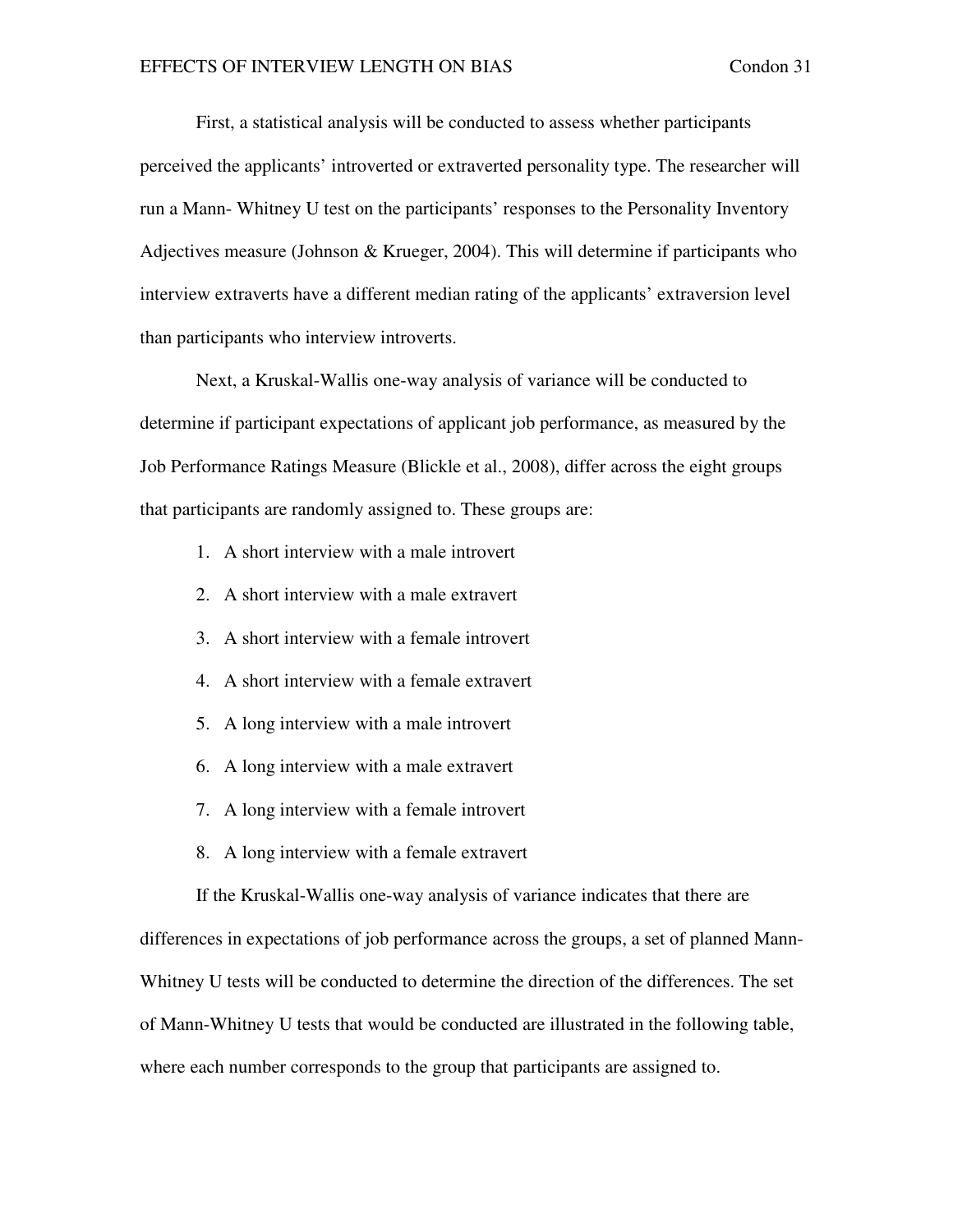| Groups         | Groups        | $\mathbf{1}$   | $\overline{2}$ | $\overline{\mathbf{3}}$ | $\overline{4}$ | $\overline{5}$            | $\sqrt{6}$  | $\overline{7}$            | $\overline{8}$ |
|----------------|---------------|----------------|----------------|-------------------------|----------------|---------------------------|-------------|---------------------------|----------------|
| $\downarrow$   | $\rightarrow$ |                |                |                         |                |                           |             |                           |                |
| $\mathbf{1}$   |               |                |                |                         |                |                           |             |                           |                |
| 2              |               | $\mathbf X$    |                |                         |                |                           |             |                           |                |
| $\overline{3}$ |               | $\overline{X}$ | $\overline{X}$ |                         |                |                           |             |                           |                |
| $\overline{4}$ |               | $\overline{X}$ | $\mathbf X$    | $\mathbf X$             |                |                           |             |                           |                |
| $\mathfrak{S}$ |               | $\mathbf X$    | $\mathbf X$    | $\mathbf X$             | $\mathbf X$    |                           |             |                           |                |
| 6              |               | $\mathbf X$    | $\mathbf X$    | $\mathbf X$             | $\mathbf X$    | $\boldsymbol{\mathrm{X}}$ |             |                           |                |
| $\overline{7}$ |               | $\overline{X}$ | $\mathbf X$    | $\mathbf X$             | $\overline{X}$ | $\mathbf X$               | $\mathbf X$ |                           |                |
| $\,8\,$        |               | $\mathbf X$    | $\mathbf X$    | $\mathbf X$             | $\mathbf X$    | $\boldsymbol{\mathrm{X}}$ | $\mathbf X$ | $\boldsymbol{\mathrm{X}}$ |                |

Planned Mann-Whitney U Tests

 As illustrated in the preceding table, a Mann-Whitney U test will be conducted between each of the eight groups. Finally, the Bonferroni correction will be used to counteract the problem of multiple comparisons.

## **Ethics**

It is strongly believed that the benefits of this study outweigh the potential risks to participants, as all participants will be treated in accordance with the APA Ethical Principles on conducting research with human participants. What's more, the study is below the level of minimal risk, as participants do not encounter any more risk than they would on a typical day in the world. The participants, who are not from a protected population, will not be asked to provide any sensitive information, and are only asked to interview a "job applicant", who is actually a confederate. They will then be asked to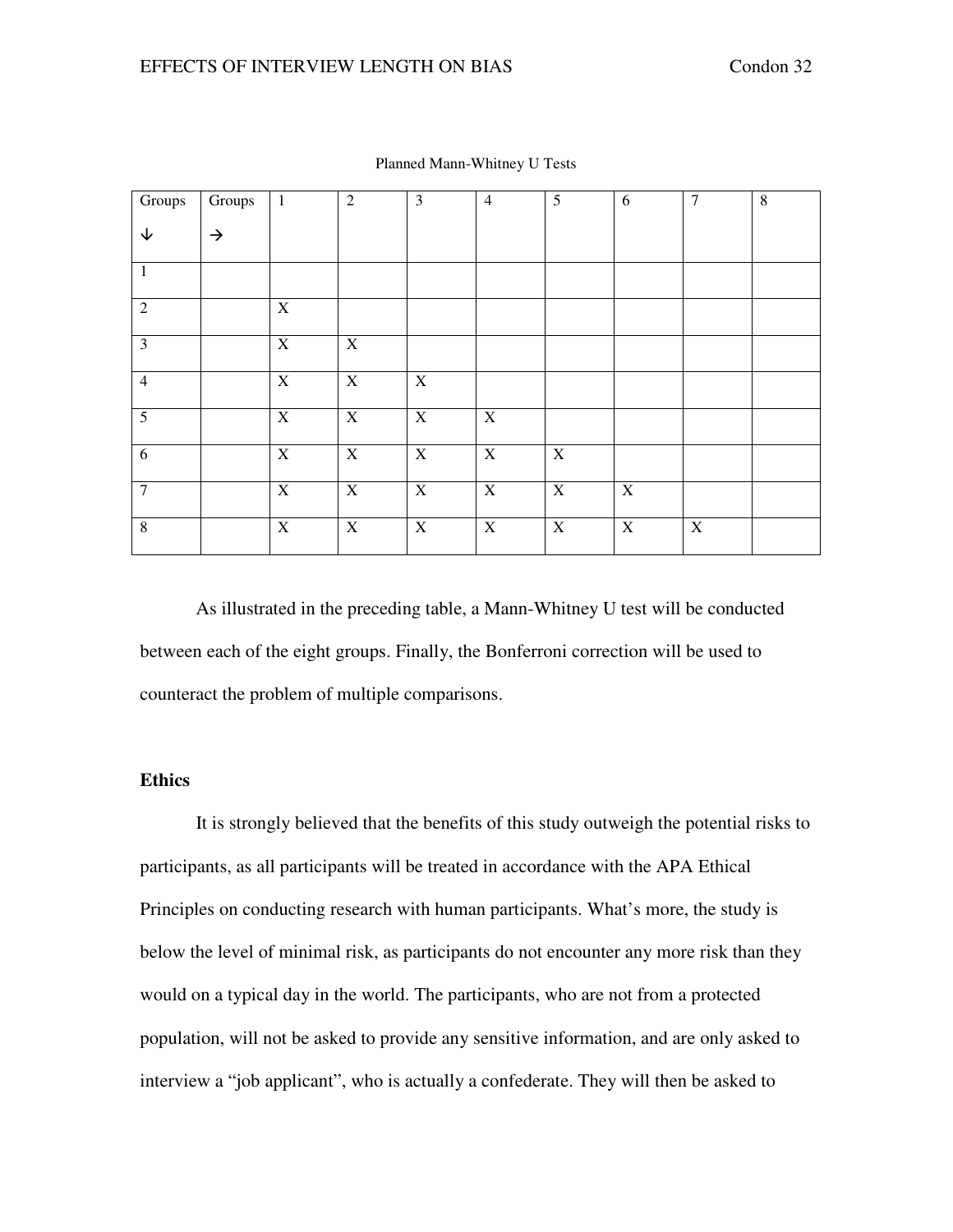complete a scale about their expectations of the applicant's job performance in the workplace, as well as a scale about their perceptions of the applicant's level of extraversion. The scales do no ask about any sensitive issues or topics.

In order to keep the study in line with APA ethics, participation is voluntary, as no one will be forced to partake in the study against their will, and participants can leave the study at any time during their tasks. What's more, the data collected will be anonymous and confidential. The researcher will ensure this by not having participants write their names on any of the scales they complete, and not saving any data in association with participant identity.

The study does involve deception, but only because the researcher is concerned that if participants know that the "job applicants" are actually confederates who are part of the research lab, they may attribute different qualities to the applicants based on any assumptions they may hold about this job position. The deception will be revealed during the debriefing of the study, and although the researcher does not anticipate strong reactions to the deception, information about counseling services will be provided that participants may utilize if need be.

 Not only is the study below the level of minimal risk for participants, but there are also several benefits of the study. Participants will be compensated by being entered in a raffle to win an Amazon gift card. In addition, the knowledge gained may imply that certain interview techniques lead to less biased perceptions of applicants, which may be applied to ensuring fairer evaluation of job applicants and reducing discrimination in the workplace. The knowledge gained from the study may also benefit the fields of social psychology, personality psychology, and industrial-organizational psychology, as it may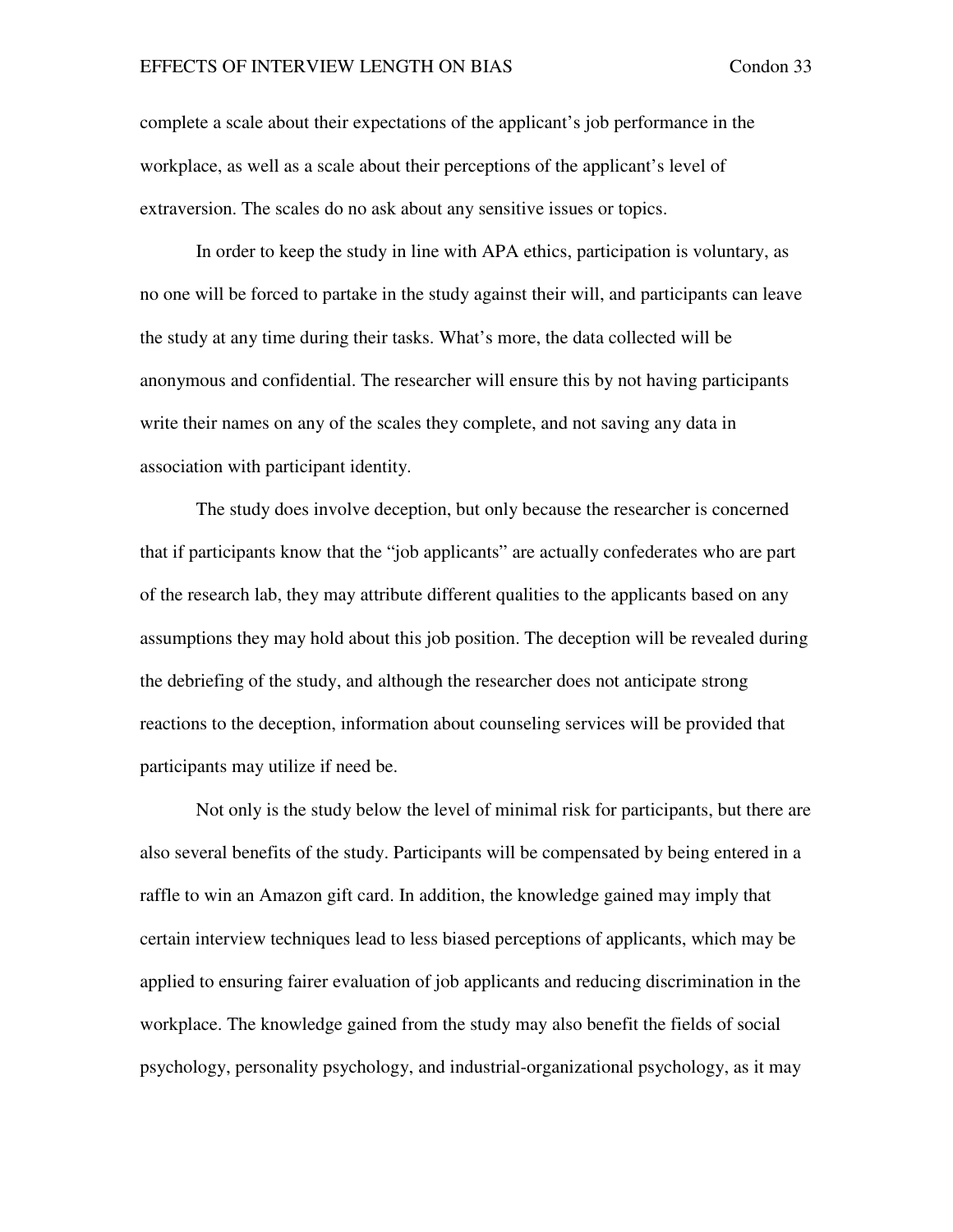provide further insight into how perceptions are formed, as well as how certain personality characteristics are viewed in the workplace.

 Overall, the proposed study is ethical, and the numerous benefits of the study outweigh the potential risks to participants.

#### **Expected Results**

 It is predicted that the results of the manipulation check will indicate a difference in participant ratings of applicants' extraversion levels, as measured by the Personality Inventory Adjectives measure (Johnson & Krueger, 2004), depending on whether participants interviewed an introvert or an extravert. Because 10 questions in each of the interviews ask about the applicant's personality type, and the confederates will give very straightforward answers, it is expected that participants who interview introverted applicants will perceive the applicants as having low levels of extraversion, while participants who interview extraverted applicants will perceive the applicants as having high levels of extraversion.

 In addition, it is expected that the Kruskal-Wallis one-way analysis of variance will indicate that there are differences in expectations of job performance, as measured by the Job Performance Ratings Measure (Blickle et al., 2008), across the groups. Thus, the series of Mann-Whitney U tests will be conducted. The results off the Mann-Whitney U tests are predicted to indicate that participants who conduct short interviews have more biased expectations of applicants' job performance than participants who conduct long interviews. Thus, in short interviews, male applicants and extraverted applicants will be viewed most favorably, with male extraverts perceived most positively and female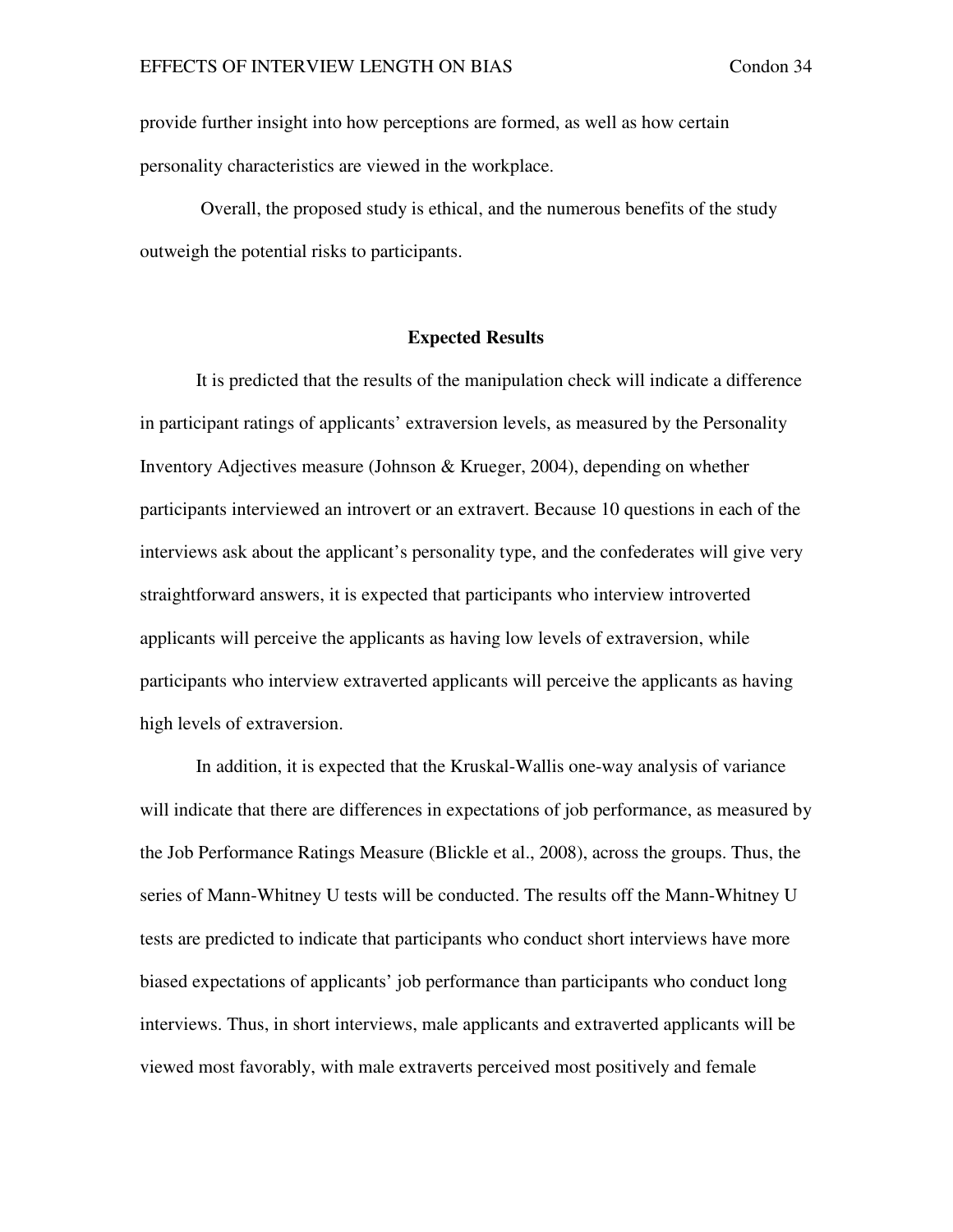introverts perceived most negatively. There is not a predicted significant difference in ratings of male introverts and female extraverts in short interviews. Conversely, in long interviews there will not be a significant difference in participant ratings of male introverts, male extraverts, female introverts, and female extraverts. The expected results are illustrated in the following table.

| Groups                  | Groups        | $\mathbf{1}$ | $\overline{2}$ | 3     | $\overline{4}$ | 5    | 6    | $\overline{7}$ | 8 |
|-------------------------|---------------|--------------|----------------|-------|----------------|------|------|----------------|---|
|                         |               |              |                |       |                |      |      |                |   |
| $\downarrow$            | $\rightarrow$ |              |                |       |                |      |      |                |   |
|                         |               |              |                |       |                |      |      |                |   |
| $\mathbf{1}$            |               |              |                |       |                |      |      |                |   |
|                         |               |              |                |       |                |      |      |                |   |
| $\overline{2}$          |               | $1 < 2$      |                |       |                |      |      |                |   |
|                         |               |              |                |       |                |      |      |                |   |
| $\overline{\mathbf{3}}$ |               | 1 > 3        | 2 > 3          |       |                |      |      |                |   |
|                         |               |              |                |       |                |      |      |                |   |
| $\overline{4}$          |               | n.s.         | 2 > 4          | 3 < 4 |                |      |      |                |   |
|                         |               |              |                |       |                |      |      |                |   |
| $\overline{5}$          |               | n.s.         | 2 > 5          | 3 < 5 | n.s.           |      |      |                |   |
|                         |               |              |                |       |                |      |      |                |   |
| $\overline{6}$          |               |              |                |       |                |      |      |                |   |
|                         |               | n.s.         | 2 > 6          | 3 < 6 | n.s.           | n.s. |      |                |   |
|                         |               |              |                |       |                |      |      |                |   |
| $\overline{7}$          |               | n.s.         | 2 > 7          | 3 < 7 | n.s.           | n.s. | n.s. |                |   |
|                         |               |              |                |       |                |      |      |                |   |
| $\overline{8}$          |               | n.s.         | 2 > 8          | 3 < 8 | n.s.           | n.s. | n.s. | n.s.           |   |
|                         |               |              |                |       |                |      |      |                |   |

Expected Directional Effects as a result of the Series of Mann-Whitney U Tests

As illustrated in the table, it is predicted that participants who conduct short interviews will form more biased perceptions, and be more likely to favor males over females, and extraverts over introverts. This is believed to be the case because in short interviews, participants are given less information about the applicant, will have had a shorter time period to disconfirm any biases they have about the applicant, and will have had less exposure to the applicant, so will likely have a lesser degree of liking toward him or her (Zajonc, 1968). Because of these factors, the participants will likely act as cognitive misers, and rely on stereotypes and biases in their formation of perceptions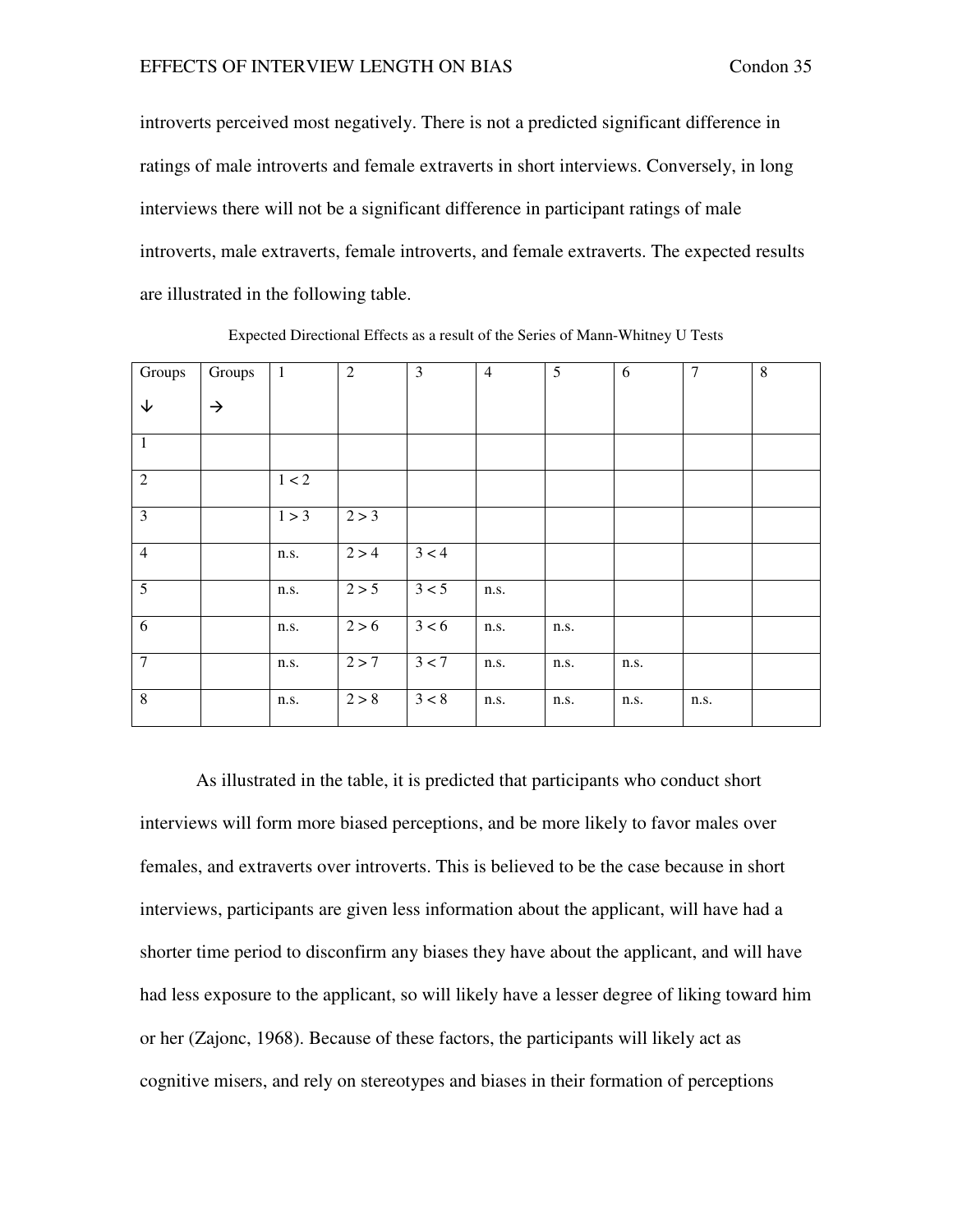about the applicants. Thus, their perceptions will likely be consistent with popular stereotypes that favor men over women and extraverts over introverts.

Alternatively, it is expected that participants who conduct long interviews will not have a significant difference in their ratings of male introverts, male extraverts, female introverts, and female extraverts. This is expected because participants will have been given more information about the applicant, will have had a longer time period to disconfirm biases they have about the applicant, and will likely have a higher degree of liking toward him or her due to their increased exposure to the applicant (Zajonc, 1968). Because of these factors, the participants will be less likely to act as cognitive misers, and more likely to expend cognitive resources to think through their evaluation of each applicant, instead of conserving cognitive resources by using heuristics to form their perceptions.

Overall, it is predicted that the data will indicate more biased decision- making in participants who conduct short interviews, than in participants who conduct long interviews.

#### **Discussion**

It is predicted that the findings of this study will indicate that longer job interviews motivate interviewers to think through the objective qualities of each applicant, rather than to act as cognitive misers, and rely on biases and stereotypes when evaluating the applicants. Furthermore, interviewers will find gender and personality type differences more salient when conducting shorter interviews, and will use stereotypes associated with these constructs to inform their hiring decisions about job applicants. In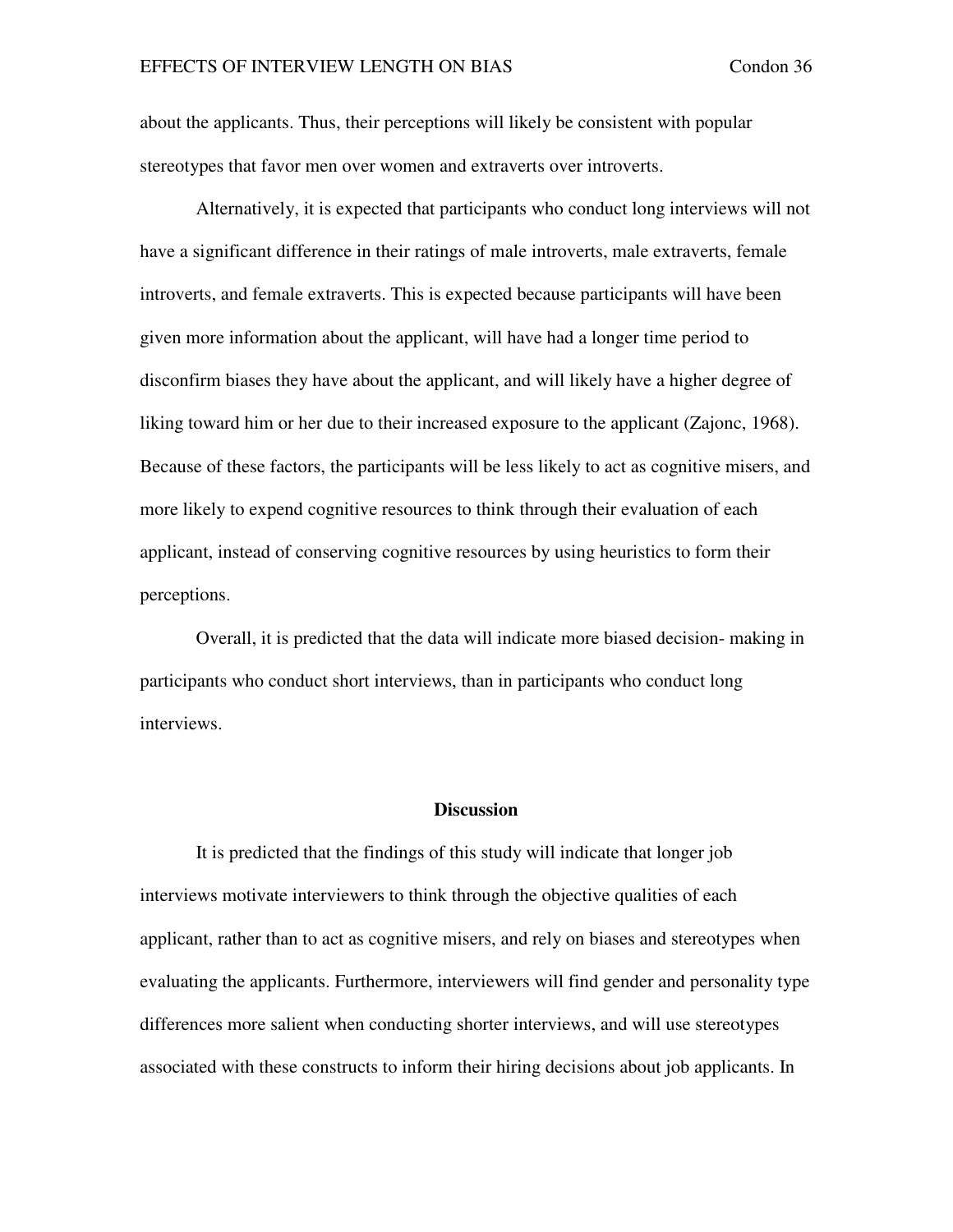longer interviews, interviewers will have more information about the applicant, will have a greater opportunity to disconfirm any biases they hold about the applicant, and will experience greater liking and affective connection toward the applicant. These factors will result in less biased expectations of the applicant's job performance.

When applied to the real world, these findings would suggest that longer interviews, where the interviewer is encouraged to learn more about the applicant, lead to more thorough evaluation of applicants, and may contribute to fairer hiring decisions that are based on objective evidence rather than biases held by interviewers.

These results would be consistent with previous research, which indicates that we act as cognitive misers when forming perceptions, particularly if the object of perception holds low importance to us, and if we don't have enough information to come to a logical conclusion (Macrae, Hewstone, & Griffiths, 1993). In shorter job interviews, we have less time to develop liking and affective ties toward the applicant, so whether or not the applicant is hired may be less important to us. We also have less information about the applicant, so may not have enough information to form a rational conclusion, and may have no choice but to rely on heuristics in our perception formation. Thus, in shorter interviews we are more likely to be cognitive misers and to expend fewer cognitive resources in our perceptions of the applicant, resulting in an evaluation that is less thoroughly thought out and more based on stereotypes and heuristics.

However, in longer interviews, the increased time spent with the applicant motivates us to expend more cognitive resources in our evaluations of him or her, because we are more familiar with him or her and thus like the applicant more (Zajonc,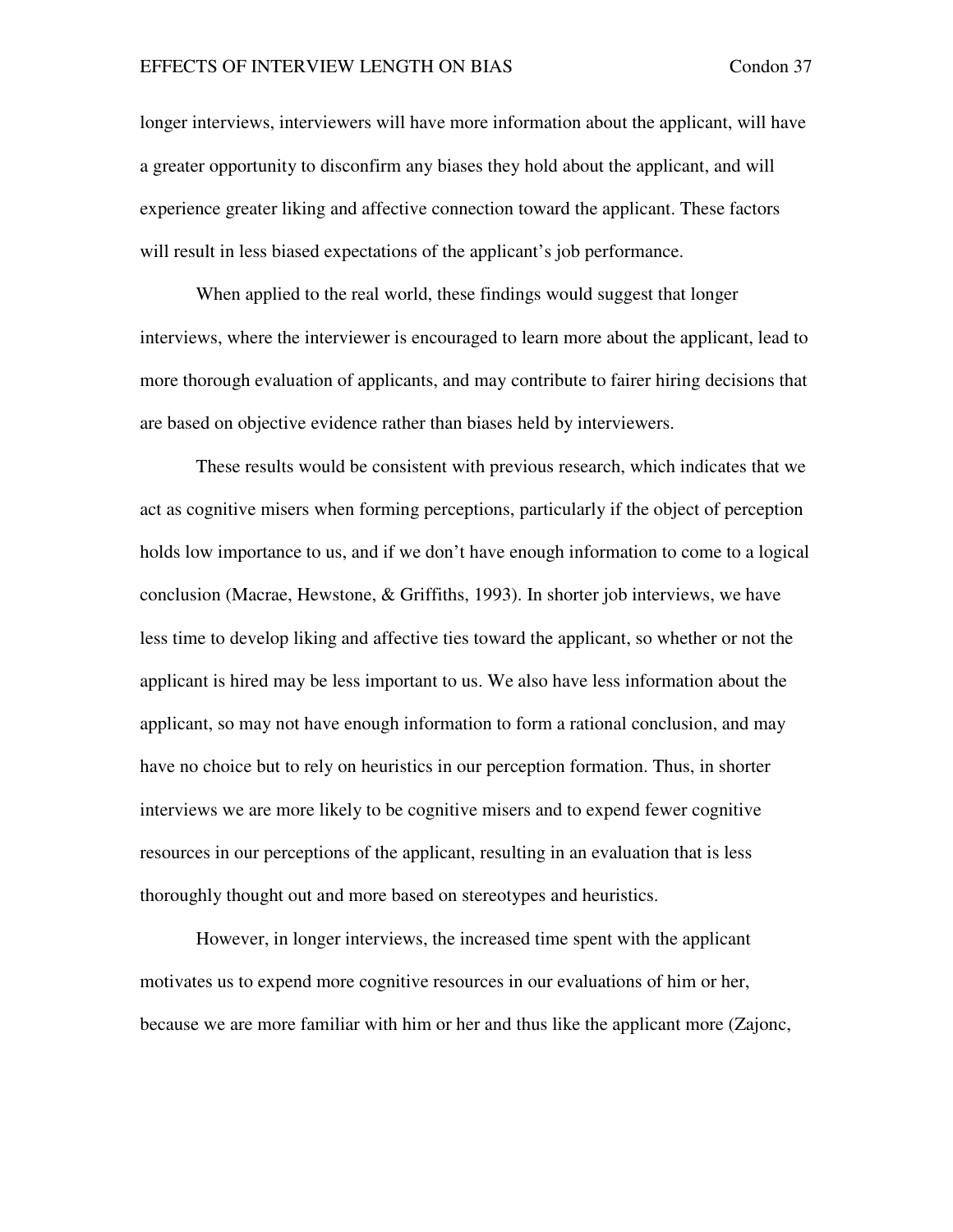1968). We also have more information about the applicant, and have had more contact with the applicant, which leads to reduced prejudice toward him or her (Allport, 1954).

Despite the importance of these potential findings, this research paradigm has some limitations that may discount the conclusions we can draw based on any findings of the study. For example, because the confederates that are acting as job applicants will be different depending on the condition the participant is in, their individual differences may influence participant responses. Thus, the study may lack experimental control, as participants' perceptions of the expected job performance of the confederates may be shaped by factors other than interview length, gender, and personality type. In addition, the nature of the job that participants are interviewing applicants for may have an effect on their responses. Because the job of an immigration law attorney is perceived as slightly more masculine than feminine (Fuegen et al., 2004), males may be perceived more favorably regardless of the condition participants are assigned to.

Furthermore, the lab setting where the study takes place may not be comparable to environments where job interviews typically take place, as it is a more artificial setting. Thus, the study may lack mundane realism. The study may also lack experimental realism, as participants have no motivation to treat the experiment seriously, and thus may not behave in a way that is meaningful to the study.

Finally, the manipulation check may not accurately assess whether participants perceive the confederates' introverted or extraverted personality type, as the Personality Inventory Adjectives measure (Johnson & Krueger, 2004) is a measure that tests for levels of extraversion, and not of introversion. Although it is possible that perceptions of low levels of extraversion would indicate that the participant perceived the confederates'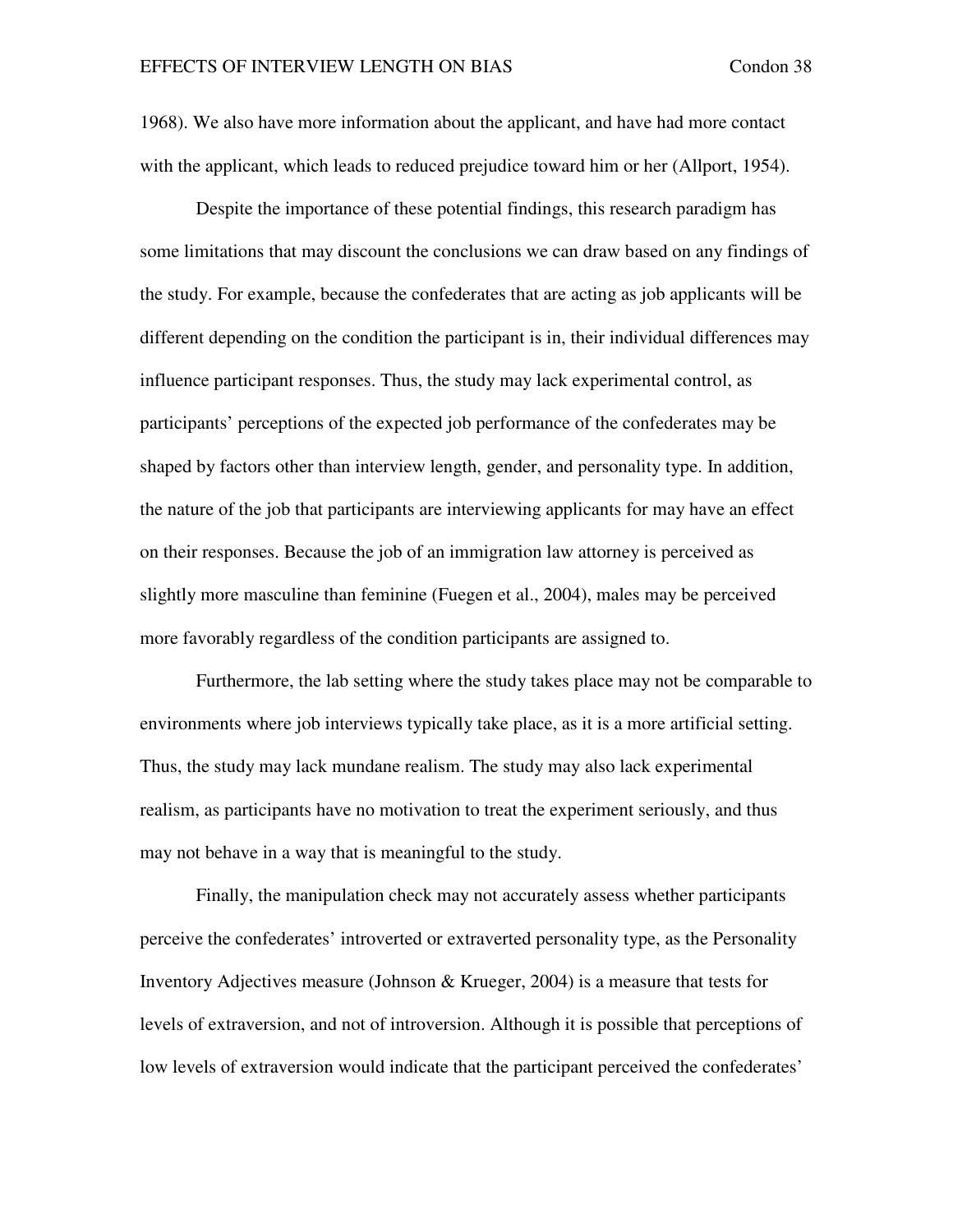introverted personality type, this may not necessarily be the case. Thus, the research design lacks an exact way of knowing if the manipulation was perceived.

 Further research related to perception formation in job interviews could explore other factors that may motivate people to think through their evaluations rather than rely on heuristics. For example, the distance the applicant is seated away from the interviewer may have an effect on perception formation. In addition, researchers could investigate whether perceptions differ depending on the personality type and gender of the participant making the judgments. For instance, introverted interviewers may have more favorable perceptions of introverted applicants, and male interviewers may have more favorable perceptions of male applicants.

This study is important because it may indicate that there are interview techniques that result in less biased perception formation of applicants. These findings can be applied to providing fairer evaluations of commonly discriminated against applicants in interviews. Thus, the findings of this study may benefit society as a whole, because certain social groups may receive reduced prejudice in the hiring process. This may lead to a more productive and egalitarian workforce, as the most qualified applicants will hold jobs that they deserve, and will face reduced discrimination in the workplace.

This study could also give further insight into how introversion, extraversion and gender are viewed, and could be helpful for employers to know, so that they will be aware of commonly held biases toward these constructs, and may be motivated to put policies in place to correct for these biases. This knowledge may also raise awareness of prejudice toward extraverts, introverts, males, and females, which may motivate society in general to be more conscious of their evaluations of people. Implications of this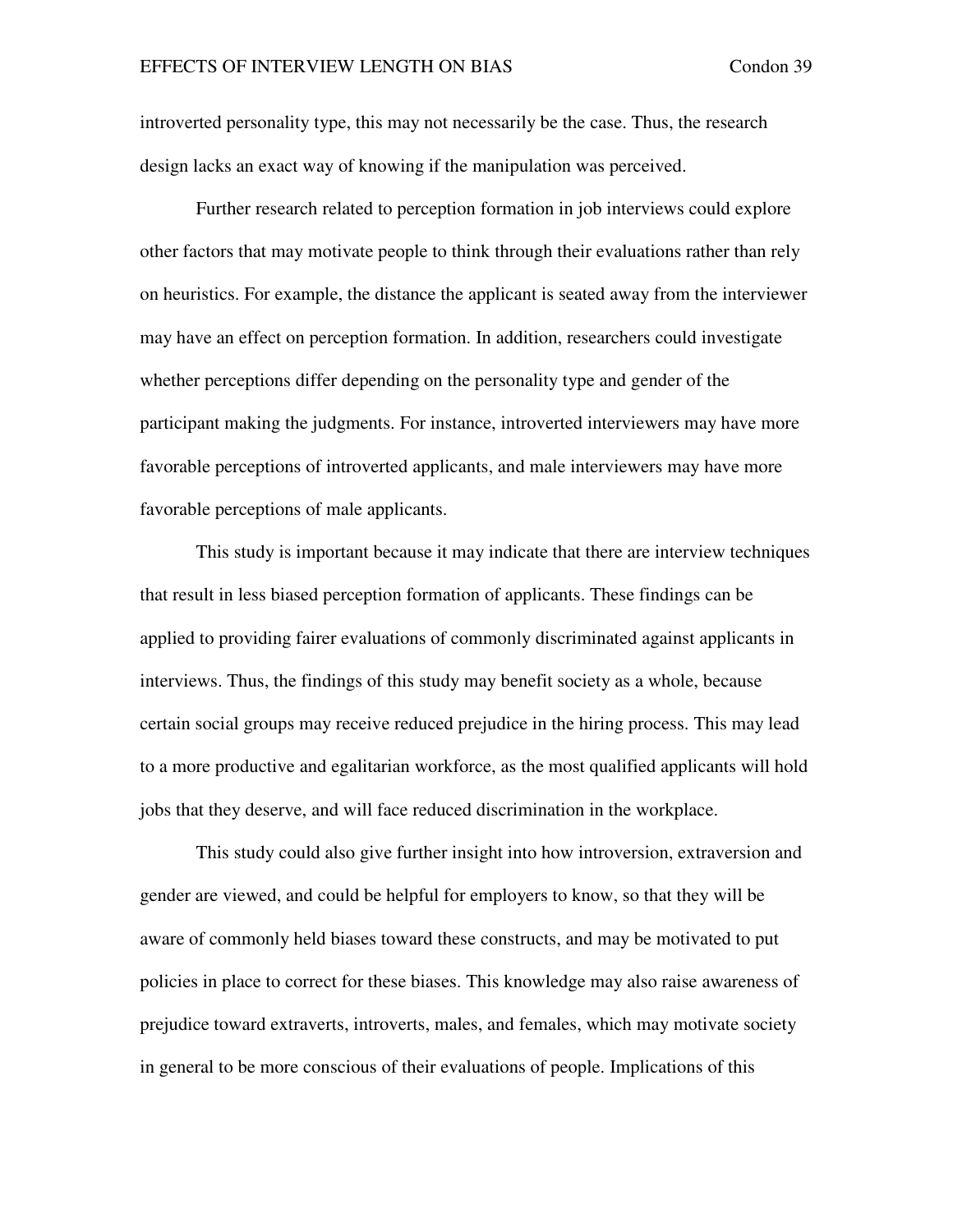research could be applied to the fields of social psychology, personality psychology, and industrial-organizational psychology.

Overall, this study will help expand our knowledge of how people form judgments, and may identify ways of reducing bias in our evaluations. Job applicants, interviewers, employees, employers, and society in general may benefit from the findings of this research.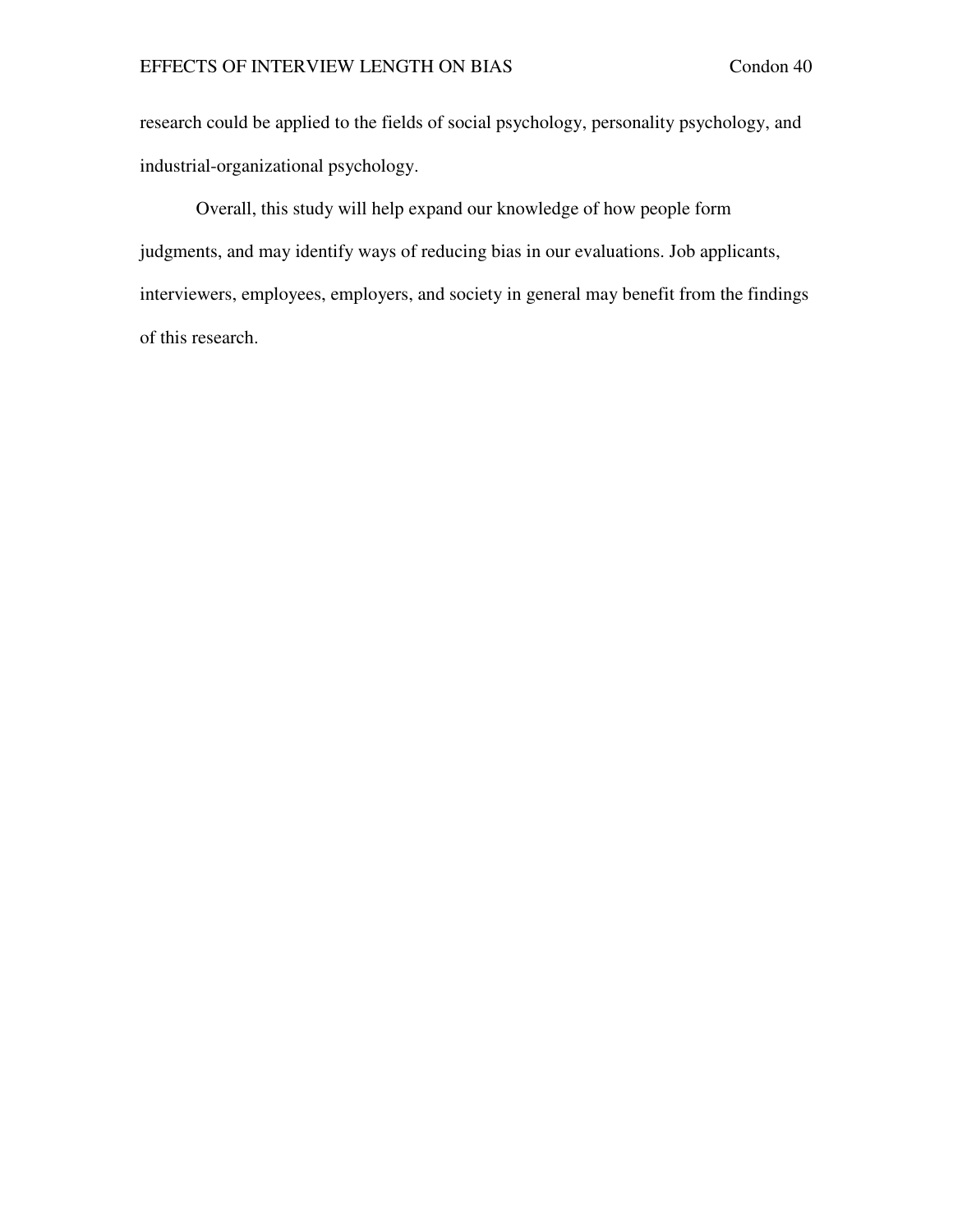#### References

Ajzen, I. (1996). The social psychology of decision making. In E.T. Higgins  $\&$  A.W. Kruglanski (Eds.), *Social Psychology: Handbook of Basic Principles*, 297 - 328.

Allport, G. W. (1954). The nature of prejudice. Cambridge, MA: Perseus Books.

- Andersen, S. M., & Klatzky, R. L. (1987). Traits and social stereotypes: Levels of categorization in person perception. *Journal of Personality and Social Psychology*, *53*(2), 235-246. doi:10.1037/0022-3514.53.2.235
- Asch, S. E. (1946). Forming impressions of personality. *The Journal of Abnormal and Social Psychology, 41*(3), 258–290. doi:10.1037/h0055756
- Barrick, M.R. and Mount, M.K. (1991), The big five personality dimensions and job performance: A meta-analysis. *Personnel Psychology, 44*, 1–26. doi: 10.1111/j.1744-6570.1991.tb00688.x
- Biernat, M. & Fuegen, K. (2001), Shifting standards and the evaluation of competence: Complexity in gender-based judgment and decision making. *Journal of Social Issues, 57*, 707–724. doi: 10.1111/0022-4537.00237
- Blickle, G., Meurs, J. A., Zettler, I., Solga, J., Noethen, D., Kramer, J., & Ferris, G. R. (2008). Personality, political skill, and job performance. *Journal of Vocational Behavior*, *72*(3), 377-387. doi: 10.1016/j.jvb.2007.11.008

Brannon, T. N., & Walton, G. M. (2013). Enacting cultural interests: How intergroup contact reduces prejudice by sparking interest in an out-group's culture. *Psychological Science*, *24*, 1947-1957. doi: 10.1177/0956797613481607

Cain, S. (2012). *Quiet: The power of introverts in a world that can't stop talking*. New York, NY: Random House, Inc.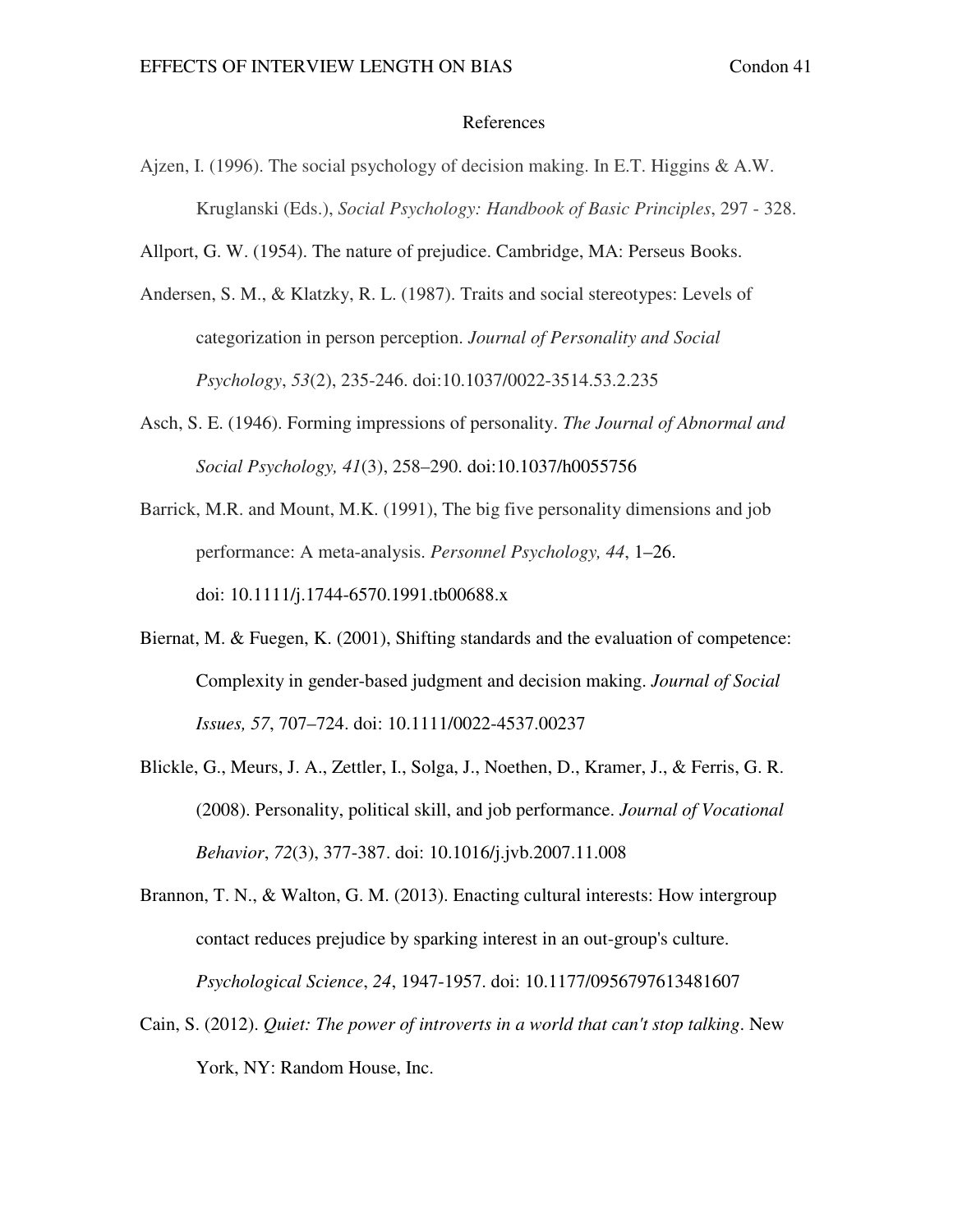- Cooper, C., & Taylor, R. (1999). Personality and performance on a frustrating cognitive task. *Perceptual and Motor Skills*, *88*, 1384-1384, doi:10.2466/pms.1999.88.3c.1384
- Davison, H. K., & Burke, M. J. (2000). Sex discrimination in simulated employment contexts: A meta-analytic investigation. *Journal of Vocational Behavior*, *56*, 225– 248.
- Eagly, A. H., & Johnson, B. T. (1990). Gender and leadership style: A meta-analysis. *Psychological Bulletin*, *108*, 233-256.
- Eagly, A. H., & Karau, S. J. (2002). Role congruity theory of prejudice toward female leaders. *Psychological Review*, *109*(3), 573-598. doi:10.1037/0033- 295X.109.3.573
- Eagly, A. H., Karau, S., & Makhijani, M. (1995). Gender and the effectiveness of leaders: A meta-analysis. *Journal of Personality and Social Psychology*, *117*, 125-145.
- Eagly, A. H., & Wood, W. (1991). Explaining sex differences in social behavior: A metaanalytic perspective. *Personality and Social Psychology Bulletin, 17*, 306-315.
- Fiske, S.T. & Taylor, S.E. (1991). *Social cognition (2nd ed.)*. New York: McGraw-Hill.
- Fuegen, K., Biernat, M., Haines, E. & Deaux, K. (2004), Mothers and fathers in the workplace: How gender and parental Status influence judgments of job-related competence. *Journal of Social Issues, 60*, 737–754. doi: 10.1111/j.0022- 4537.2004.00383.x
- Gilovich, T., Keltner, D., Chen, S., & Nisbett, R. E. (2012). *Social Psychology* (Vol. 3). New York, NY: W. W. Norton & Company.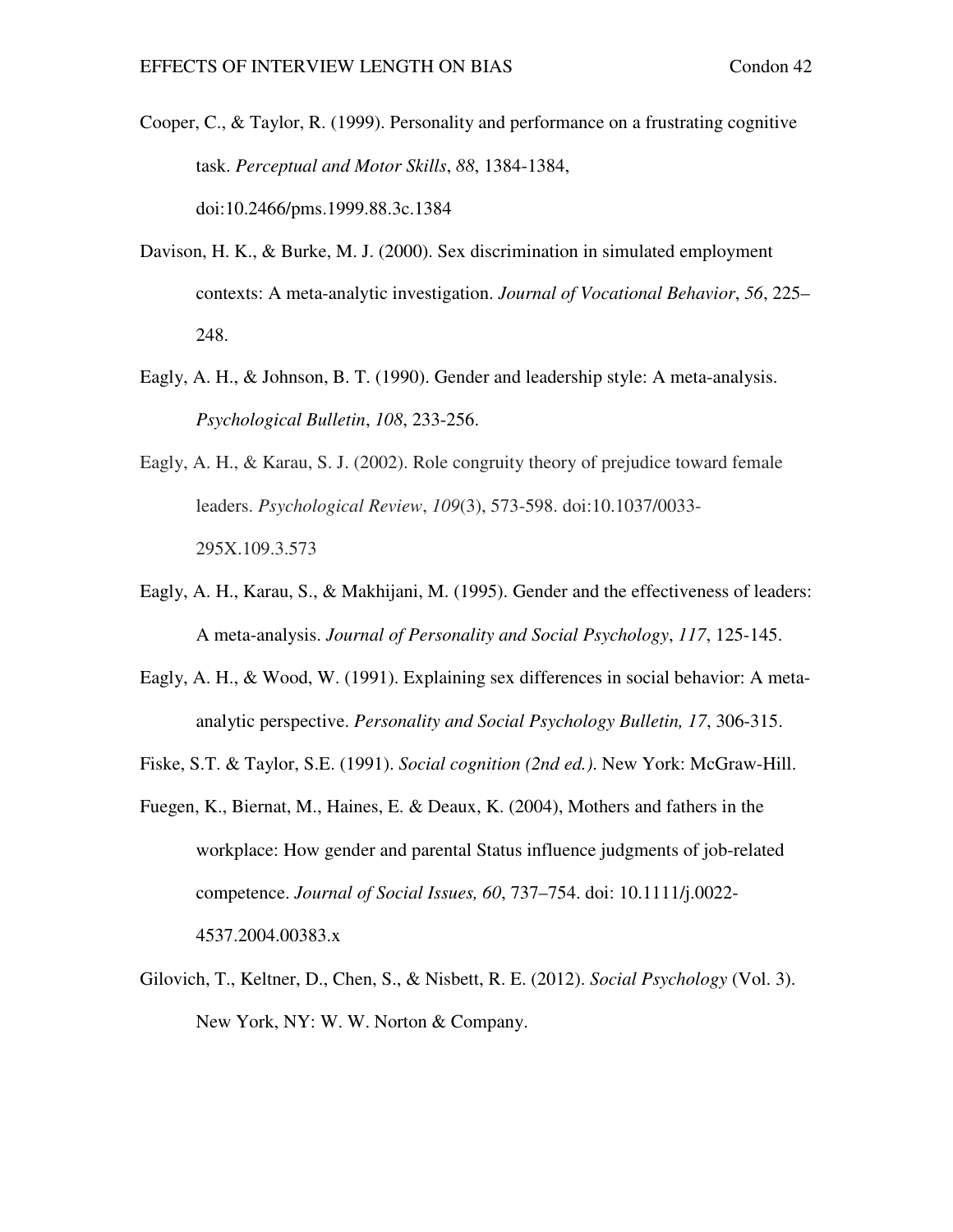Haddock, G., & Zanna, M. P. (1994). Preferring "housewives" to "feminists": Categorization and the favorability of attitudes toward women. *Psychology of Women Quarterly*, *18*, 25–52. doi: 10.1111/j.1471-6402.1994.tb00295.x

- Heilman, M. E. (2001), Description and prescription: How gender stereotypes prevent women's ascent up the organizational ladder. *Journal of Social Issues*, *57*, 657– 674. doi: 10.1111/0022-4537.00234
- Heilman, M. E., Block, C. J., & Martell, R. (1995). Sex stereotypes: Do they influence perceptions of managers? *Journal of Social Behavior and Personality*, *10*(6), 237–252.
- Horney, K. (1932). The dread of women. *International Journal of Psychoanalysis*, *13*, 348-360.
- Howard, R., McKillen, M. (1990). Extraversion and performance in the perceptual maze test. *Personality and Individual Differences*, *11*(4), 391-396, doi: 10.1016/0191- 8869(90)90221-C
- John, O. P., Donahue, E. M., & Kentle, R. L. (1991). *The Big Five Inventory*. Berkeley, CA: University of California, Berkeley, Institute of Personality and Social Research.
- Johnson, W. & Krueger, R.F. (2004). Genetic and environmental structure of adjectives describing the domains of the Big Five Model of personality: A nationwide US twin study. *Journal of Research in Personality*, *38*(5), 448-472.
- Kruglanksi, A.W. & Webster, D.M. (1996). Motivated closing of the mind: "Seizing" and "freezing". *Psychological Review*, *103*, 263-283.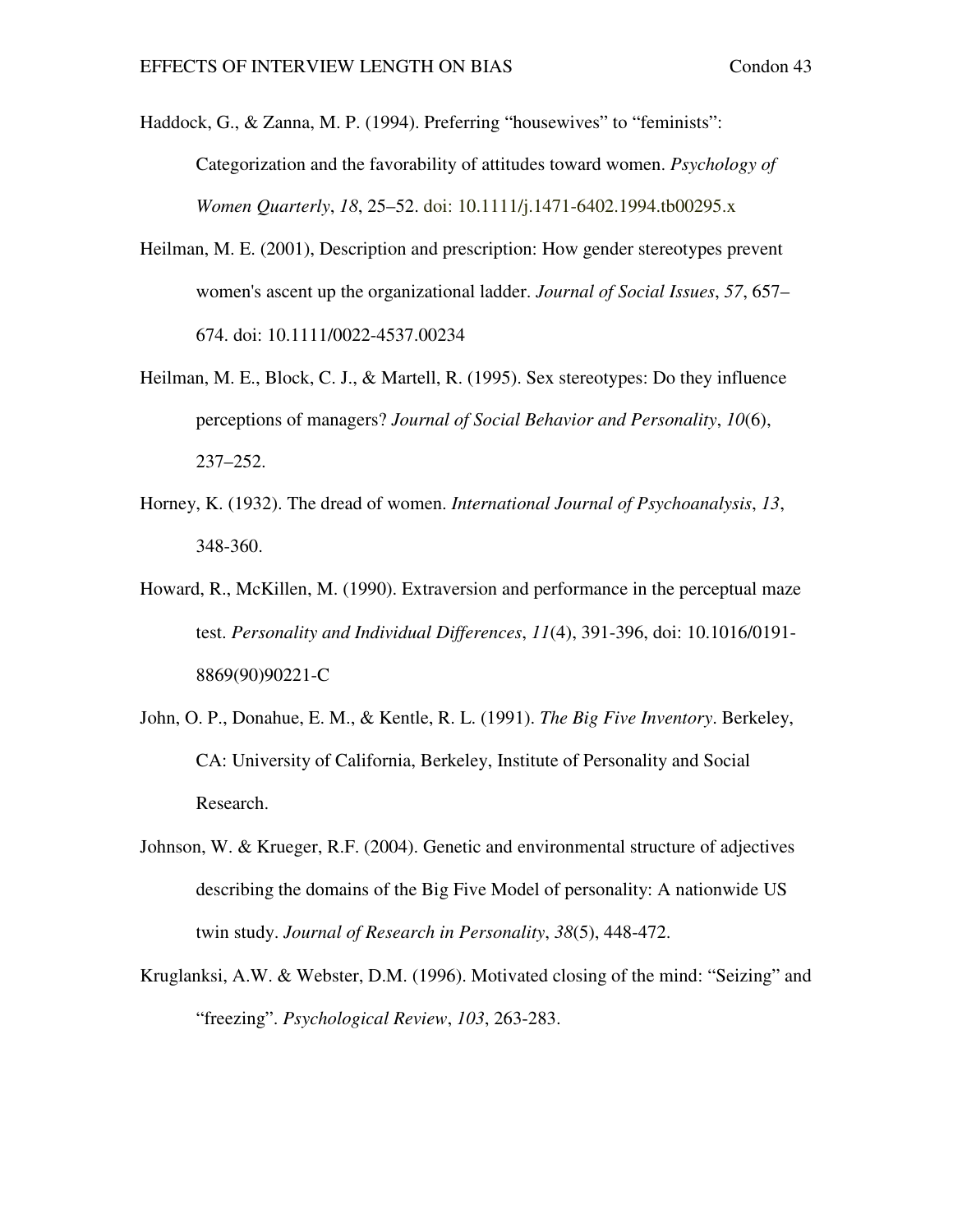Landy, F. J. (2008), Stereotypes, bias, and personnel decisions: Strange and stranger. *Industrial and Organizational Psychology*, *1*, 379–392. doi: 10.1111/j.1754- 9434.2008.00071.x

Macan, T. & Merritt, S. (2011) Actions speak too: Uncovering possible implicit and explicit discrimination in the employment interview process. *International Review of Industrial and Organizational Psychology 2011*, *26* (eds G. P. Hodgkinson and J. K. Ford), John Wiley & Sons, Ltd, Chichester, UK. doi: 10.1002/9781119992592.ch8

- Macrae, C. N., Hewstone, M. & Griffiths, R. J. (1993). Processing load and memory for stereotype-based information. *European Journal of Social Psychology*, *23*, 77–87. doi: 10.1002/ejsp.2420230107
- Paulhus, D.L. & Morgan, K.L. (1997). Perceptions of intelligence in leaderless groups: The dynamic effects of shyness and acquaintance. *Journal of Personality and Social Psychology*, *72*(3), 581-91.
- Rudman, L. A. (1998). Self-promotion as a risk factor for women: The costs and benefits of counter- stereotypical impression management. *Journal of Personality and Social Psychology*, *74*, 629–645. doi: 10.1037/0022-3514.74.3.629
- Ryckman, R. M. (2013). *Theories of personality* (10th ed.). Belmont, CA: Wadsworth, Cengage Learning.
- Salgado, J.F. (1997). The five factor model of personality and job performance in the European community. *Journal of Applied Psychology*, *82*(1), 30-43.
- Schein, V. E. (2001). A global look at psychological barriers to women's progress in management. *Journal of Social Issues*, *57*(4), 675-688.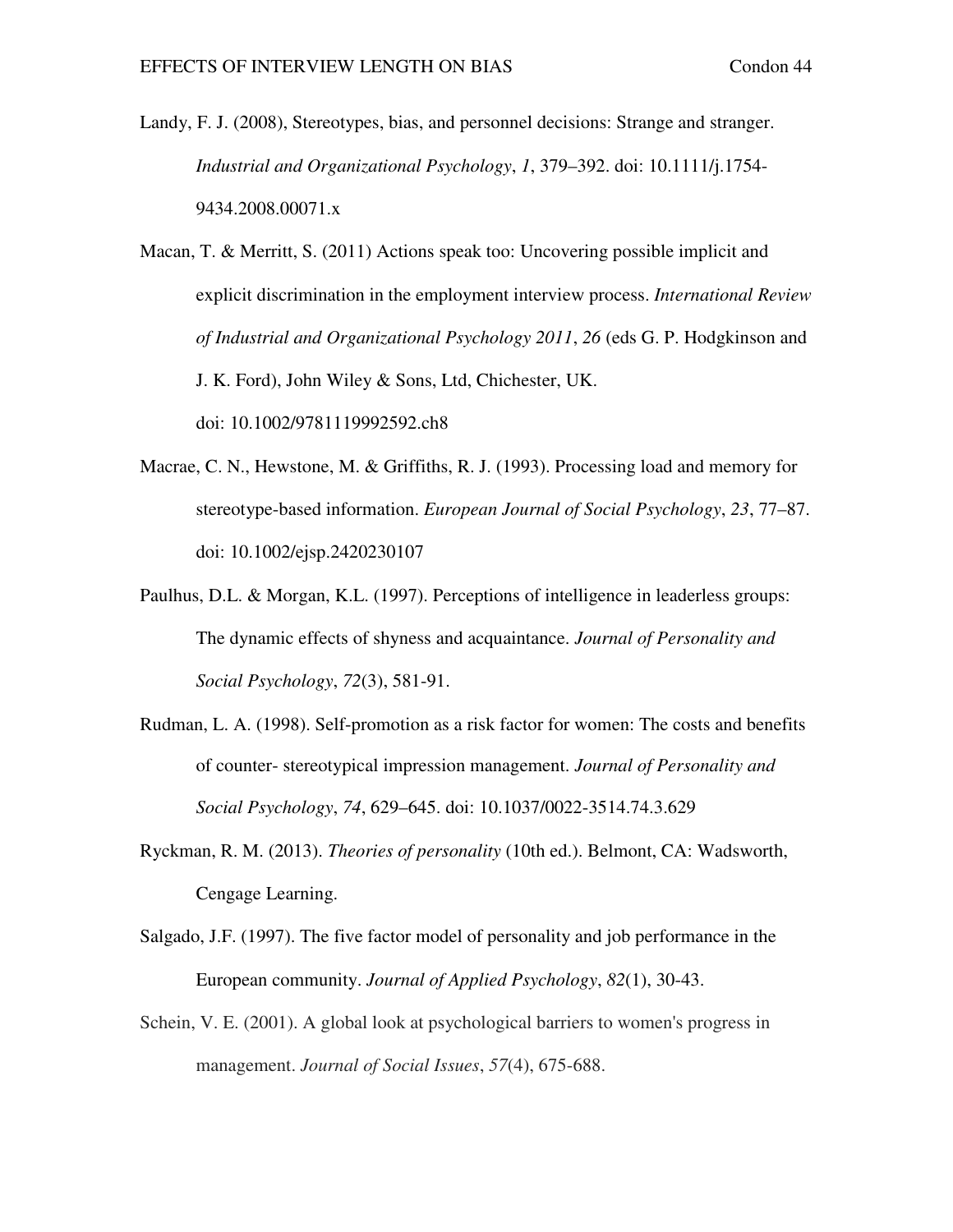- Schwarz, N., Bless, H., Strack, F., Klumpp, G., Rittenauer-Schatka, H., & Simons, A. (1991). Ease of retrieval as information: Another look at the availability heuristic. *Journal of Personality and Social Psychology*, *61*(2), 195-202.
- Shook, N. J., & Fazio, R. H. (2008). Interracial roommate relationships: An experimental field test of the contact hypothesis. *Psychological Science, 19*, 717-723.
- Smith, E. R., Miller, D. A., Maitner, A. T., Crump, S. A., Garcia-Marques, T., & Mackie, D. M. (2006). Familiarity can increase stereotyping. *Journal of Experimental Social Psychology*, *42*, 471-478.
- Snyder, M., Tanke, E. D., & Berscheid, E. (1977). Social perception and interpersonal behavior: On the self-fulfilling nature of social stereotypes. *Journal of Personality and Social Psychology*, *35*(9), 656-666. doi: 10.1037/0022-3514.35.9.656
- Stanovich, K. E., West, R. F., & Toplak, M. E. (2013). Myside bias, rational thinking, and intelligence. *Current Directions in Psychological Science*, *22*(4), 259–264. doi:10.1177/0963721413480174
- Swann, W.B. & Rentfrow, P.J. (2001). Blirtatiousness: Cognitive, behavioral, and physiological consequences of rapid responding. *Journal of Personality and Social Psychology*, *81*(6),1160-1175, doi: 10.1037/0022-3514.81.6.1160.
- Tapor, D. J., Colarelli, S. M., & Han, K. (2007). Influences of traits and assessment methods on human resource practitioners' evaluations of job applicants. *Journal of Business and Psychology*, *21*(3), 361-376. doi:10.1007/s10869-006-9033-6
- Thompson, E.R. (2008). Development and validation of an international English big-five mini-markers. *Personality and Individual Differences*, *45*(6), 542–8. doi:10.1016/j.paid.2008.06.013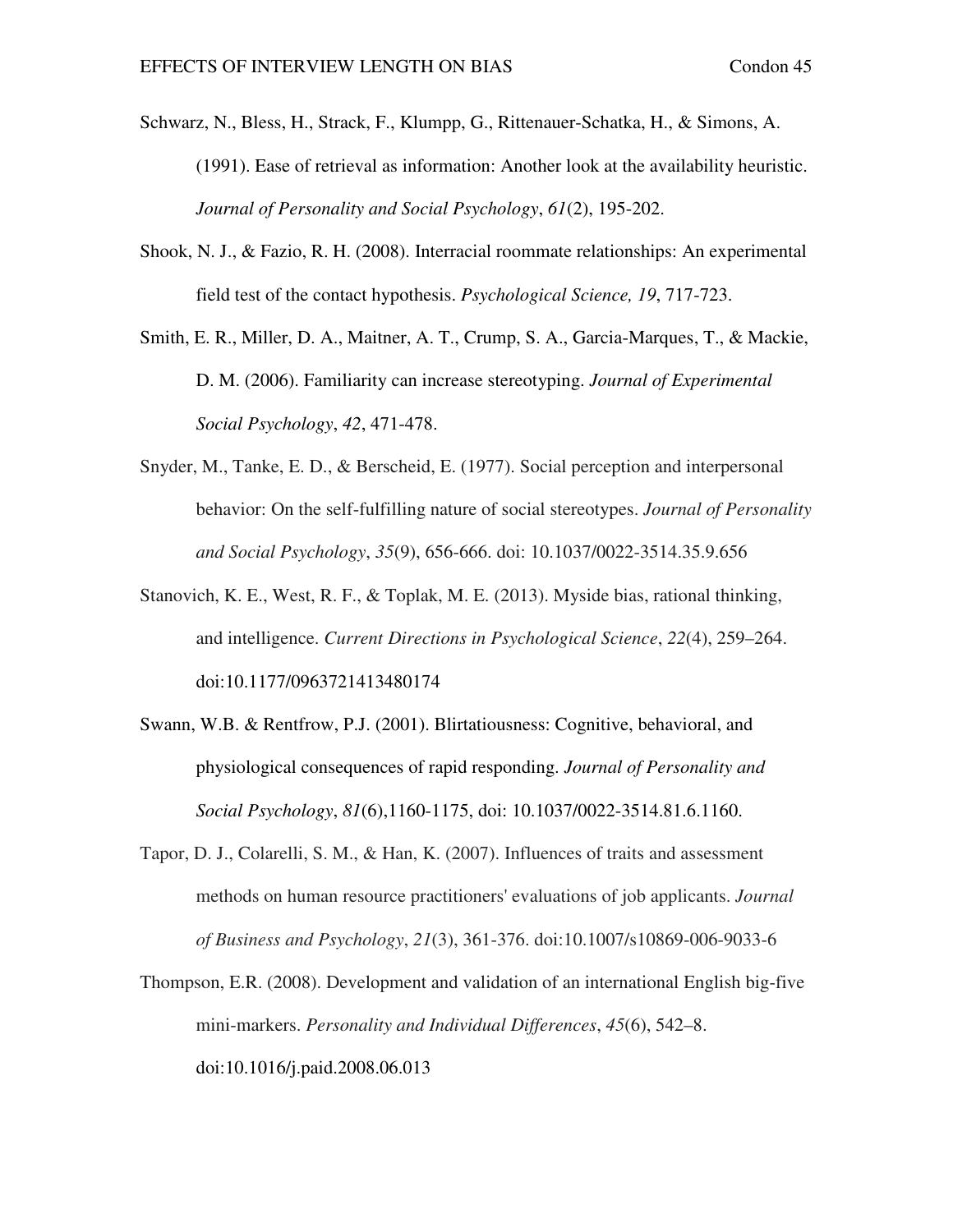- Tversky, A. & Kahneman, D. (1974). Judgment under uncertainty: Heuristics and biases. *Science*, *185*, 1124-1131.
- Zajonc, R.B. (1968). Attitudinal effects of mere exposure. *Journal of Personality and Social Psychology*, *9*(2), 1–27, doi:10.1037/h0025848. ISSN 1939-1315.
- Zajonc, R.B. (2001). Mere exposure: A gateway to the subliminal. *Current Directions in Psychological Science*, *10*(6). doi:10.1111/1467-8721.00154.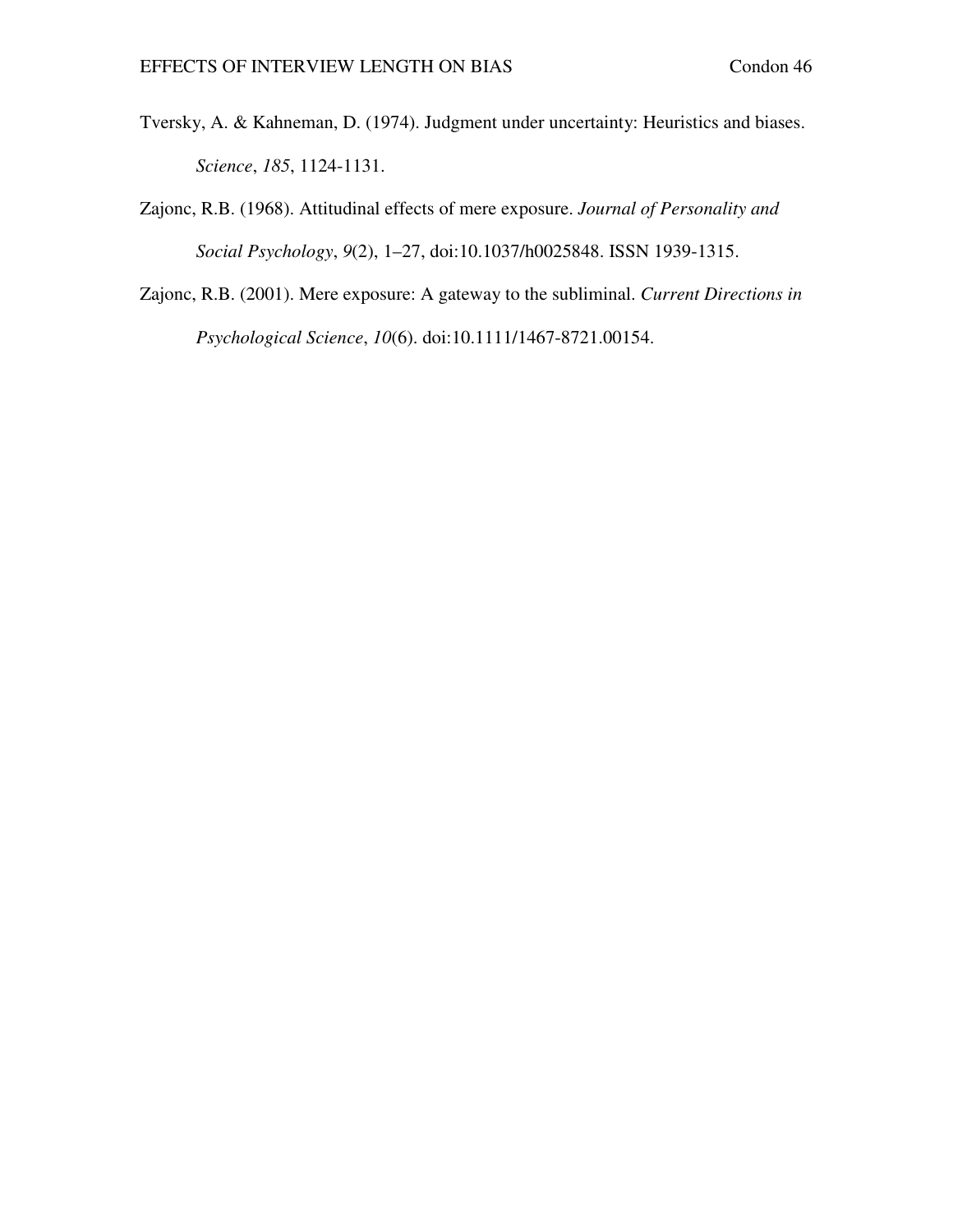## Appendix A

## Short Interview Neutral Questions and Answers

- 1. Tell me about yourself.
	- a. Answer: I attended college on the East Coast and am about to finish my law degree. I'm very interested in becoming an immigration law attorney.
- 2. Why do you want to work here?
	- a. Answer: I am interested in immigration law, and feel that this position will teach me a lot, and allow me to apply what I have learned in law school and in my previous jobs.
- 3. What previous jobs have you held?
	- a. Answer: I have worked for several law firms doing entry- level work.
- 4. What were the responsibilities of your last position?
	- a. Answer: My responsibilities involved doing research and collecting data for cases that I was assigned to.
- 5. How have you enjoyed law school?
	- a. Answer: I have really enjoyed it. I am really looking forward to applying what I've learned and beginning my career as a lawyer.
- 6. When do you graduate from law school?
	- a. Answer: I graduate in 2 months.
- 7. How committed would you be to this law firm if we were to hire you?
	- a. Answer: Very committed. I would really love to work here.
- 8. Why do you want to be a lawyer?
	- a. Answer: I have always been very interested in the law. I have several family members that are lawyers, so I suppose I have had a lot of exposure to it. It is something that I really enjoy studying and practicing.
- 9. What do you know about this position?
	- a. Answer: I know that I will be working as an immigration law attorney, and primarily doing research for the U.S. Customs Service.
- 10. Where do you see yourself in 5 years?
	- a. Answer: I would like to be well established as an immigration law attorney and to have a large degree of responsibility on cases that I am working on.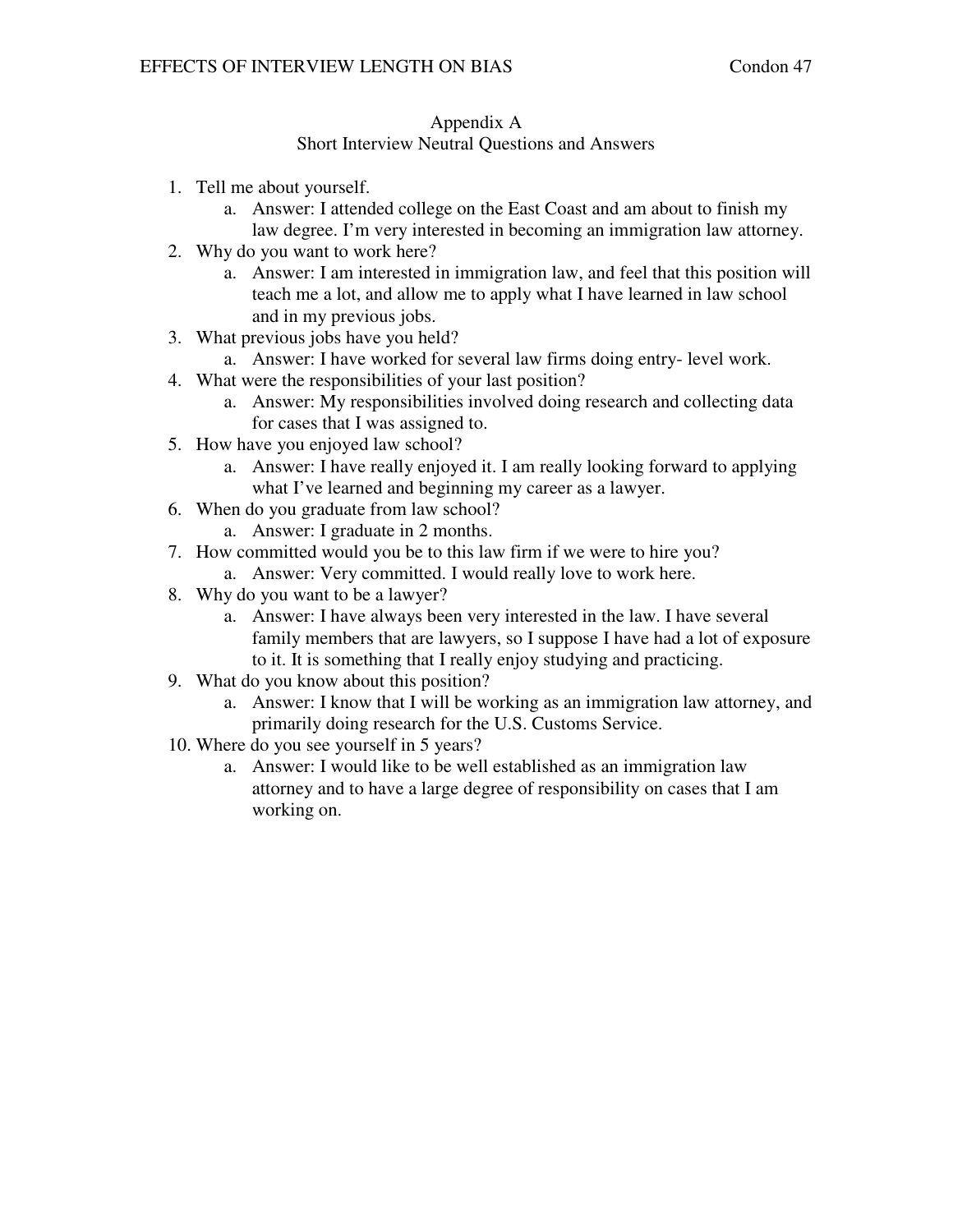## Appendix B

## Long Interview Neutral Questions and Answers

- 1. Tell me about yourself.
	- a. Answer: I attended college on the East Coast and am about to finish my law degree. I'm very interested in becoming an immigration law attorney.
- 2. Why do you want to work here?
	- a. Answer: I am interested in immigration law, and feel that this position will teach me a lot and allow me to apply what I have learned in law school and in my previous jobs.
- 3. What previous jobs have you held?
- a. Answer: I have worked for several law firms doing entry- level work.
- 4. What were the responsibilities of your last position?
	- a. Answer: My responsibilities involved doing research and collecting data for cases that I was assigned to.
- 5. How have you enjoyed law school?
	- a. Answer: I have really enjoyed it. I am really looking forward to applying what I've learned and beginning my career as a lawyer.
- 6. When do you graduate from law school?
	- a. Answer: I graduate in 2 months.
- 7. How committed would you be to this law firm if we were to hire you?
	- a. Answer: Very committed. I would really love to work here.
- 8. Why do you want to be a lawyer?
	- a. Answer: I have always been very interested in the law. I have several family members that are lawyers, so I suppose I have had a lot of exposure to it. It is something that I really enjoy studying and practicing.
- 9. What do you know about this position?
	- a. Answer: I know that I will be working as an immigration law attorney, and primarily doing research for the U.S. Customs Service.
- 10. Where do you see yourself in 5 years?
	- a. Answer: I would like to be well established as an immigration law attorney and to have a large degree of responsibility on cases that I am working on.
- 11. Would you be willing to relocate for this position?
	- a. Answer: Yes.
- 12. How did you hear about this position?
	- a. One of my professors has heard good things about your law firm and suggested I look into it.
- 13. What are your greatest professional strengths?
	- a. I am very driven, focused, and hard-working. I do what it takes to get the job done.
- 14. What are your weaknesses?
	- a. I have a hard time balancing work and life, and have been accused of being a workaholic.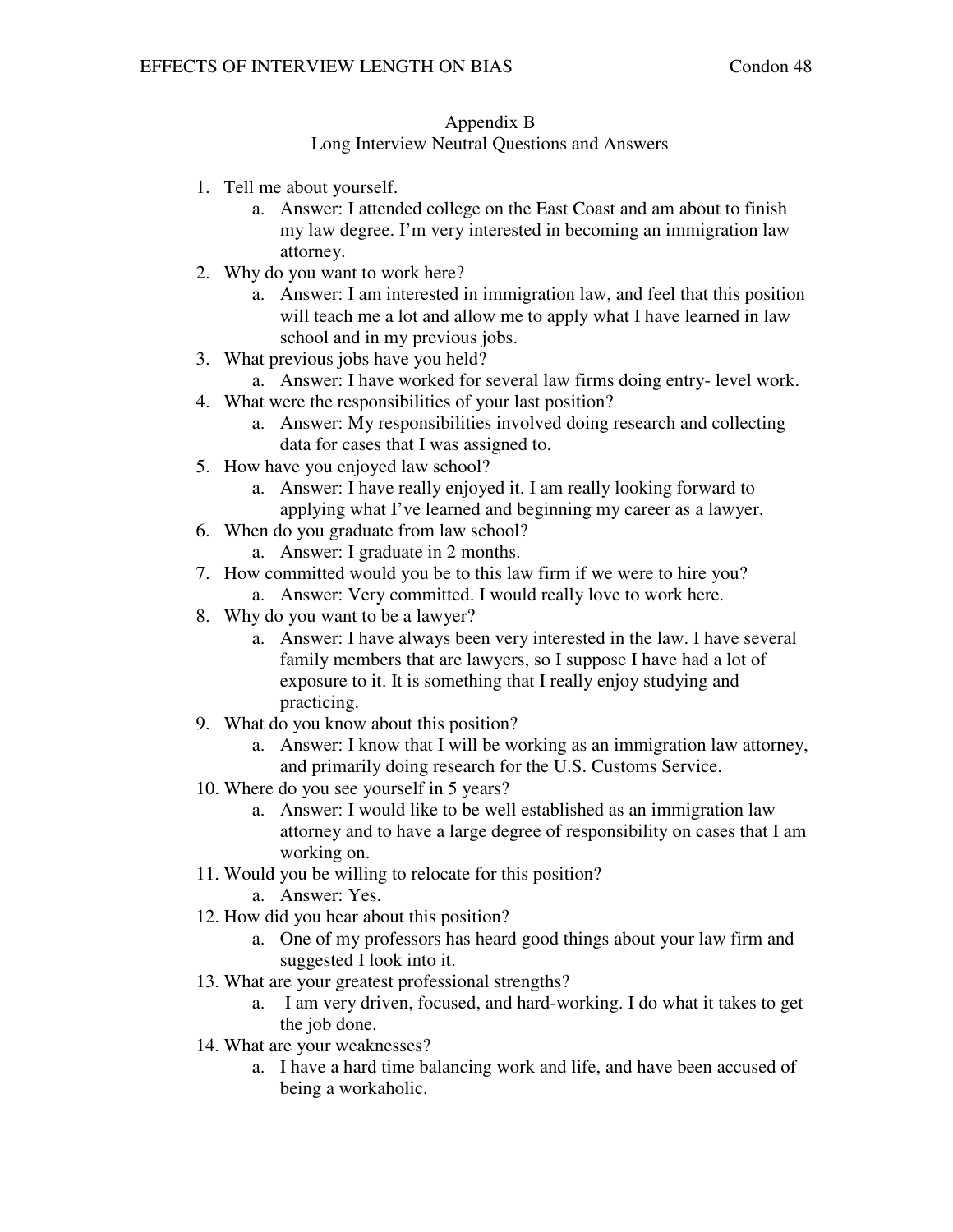- 15. Are you interviewing with any other law firms?
	- a. A few others, but working here is my first choice.
- 16. How do you deal with stress?
	- a. I try to take a step back and see the big picture in order to put things into perspective.
- 17. If you were to work here, could you see yourself staying here for a long time?
	- a. Yes, I'm very interested in this firm and would love the opportunity to start a career here.
- 18. What kind of salary are you looking for?
	- a. Around \$55,000, but I'm open to discussion.
- 19. What is your GPA?
	- a. 3.5 out of 4.0.
- 20. What kind of work environment do you prefer?
	- a. A pleasant environment where things get done and the atmosphere is not too lackadaisical.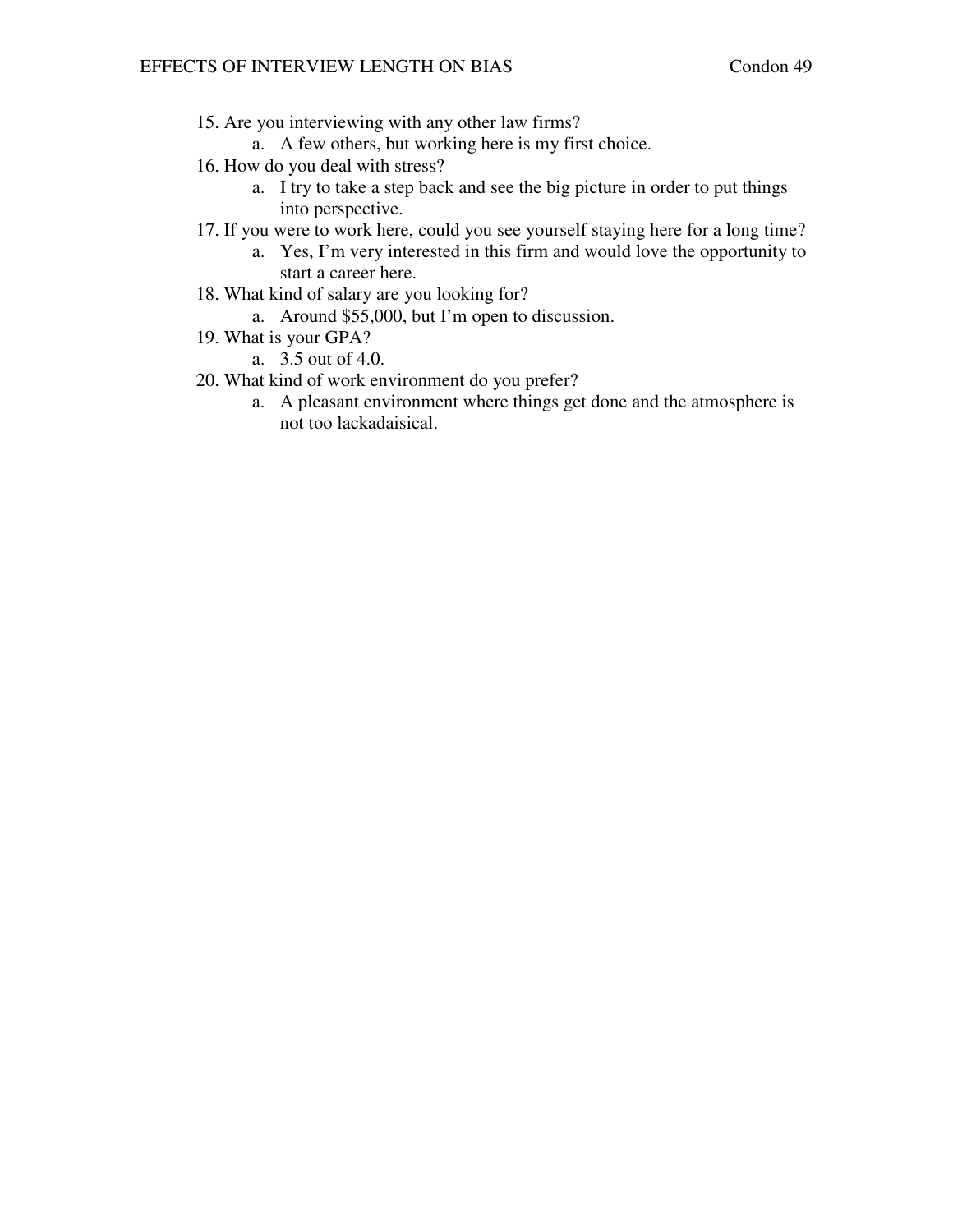### Appendix C Personality Related Questions

- 1. Are you introverted or extraverted?
	- a. Introvert answer: I am introverted.
	- b. Extravert answer: I am extraverted.
- 2. What do you like to do in your free time?
	- a. Introvert answer: I enjoy reading, going on hikes, and listening to music.
	- b. Extravert answer: I enjoy going out with friends and going to concerts.
- 3. Do you tend to be quiet?
	- a. Introvert answer: Yes, I can be. I am generally reserved.
	- b. Extravert answer: No, not really. I am generally outgoing.
- 4. Do you consider yourself to be introspective?
	- a. Introvert answer: Yes, I am very reflective.
	- b. Extravert answer: I am generally not very introspective.
- 5. Are you more of a listener or a talker?
	- a. Introvert answer: I am generally more of a listener than a talker.
	- b. Extravert answer: I am generally more of a talker than a listener.
- 6. Do you prefer to work independently or on a team?
	- a. Introvert answer: I don't mind working on a team, but I feel I get my best work done when I work independently.
	- b. Extravert answer: I prefer to work on a team, as I feel energized by being around others.
- 7. Do you find yourself more energized by being around people or by engaging in solitary activities?
	- a. Introvert answer: I generally feel more energized when engaging in solitary activities.
	- b. Extravert answer: I generally feel more energized by being around people.
- 8. Do you ever find yourself overwhelmed by too much social stimulation?
	- a. Introvert answer: Yes, I enjoy being social, but too much can often be draining.
	- b. Extravert: No, I feel very energized by social stimulation.
- 9. Do you generally feel comfortable taking risks?
	- a. Introvert answer: I generally don't enjoy taking risks.
	- b. Extravert answer: I generally feel comfortable taking risks.
- 10. Do you enjoy extended periods of solitude?
	- a. Introvert answer: Yes, I feel energized when I'm alone and engaging in solitary activities.
	- b. Extravert answer: No, I prefer being around others for extended periods of time.